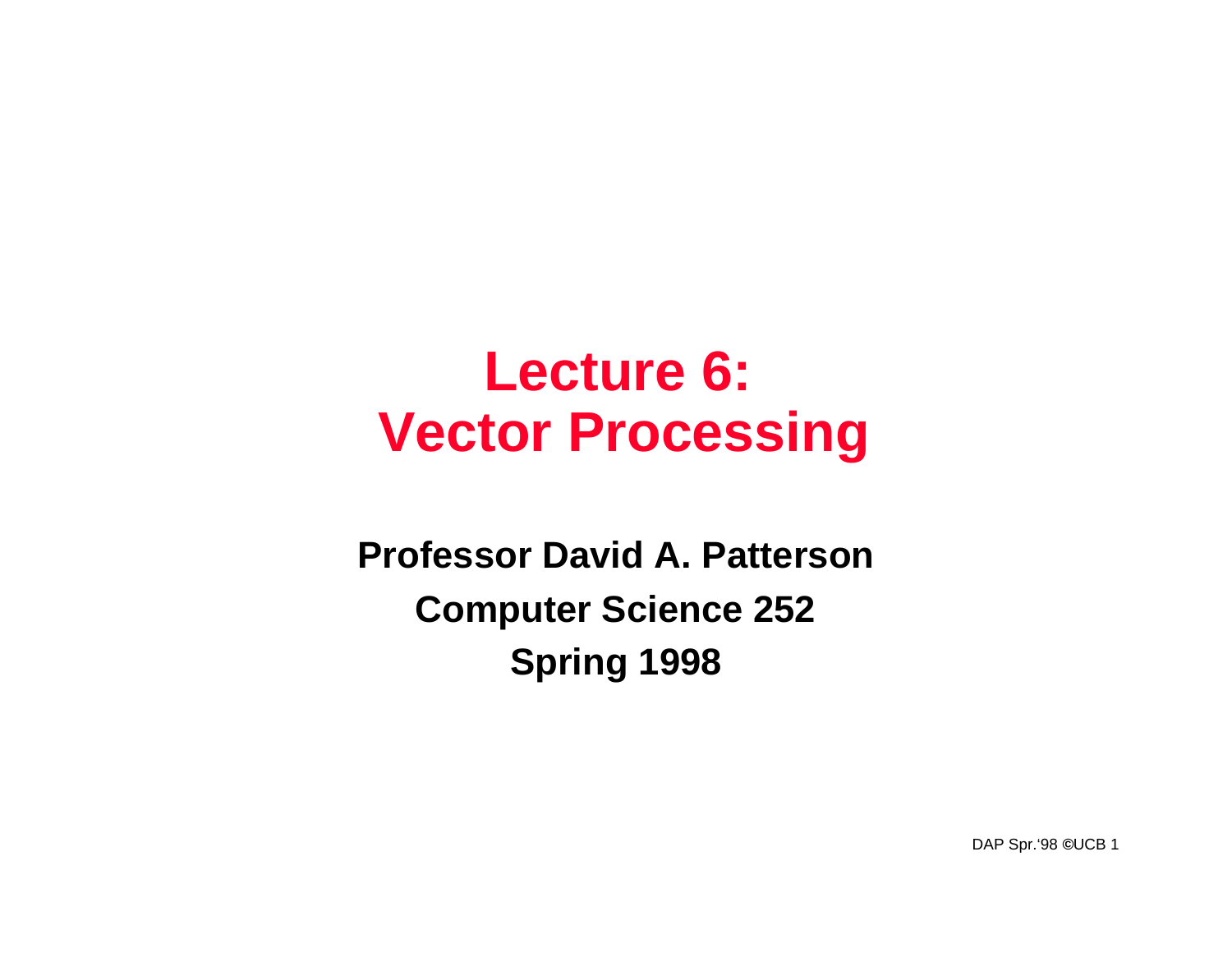# **Review**

- **Speculation: Out-of-order execution, In-order commit (reorder buffer+rename registers)=>precise exceptions**
- **Branch Prediction**
	- **Branch History Table: 2 bits for loop accuracy**
	- **Recently executed branches correlated with next branch?**
	- **Branch Target Buffer: include branch address & prediction**
	- **Predicated Execution can reduce number of branches, number of mispredicted branches**
- **Software Pipelining**
	- **Symbolic loop unrolling (instructions from different iterations) to optimize pipeline with little code expansion, little overhead**
- **Superscalar and VLIW("EPIC"): CPI < 1 (IPC > 1)**
	- **Dynamic issue vs. Static issue**
	- **More instructions issue at same time => larger hazard penalty**
	- **# independent instructions = # functional units X latency**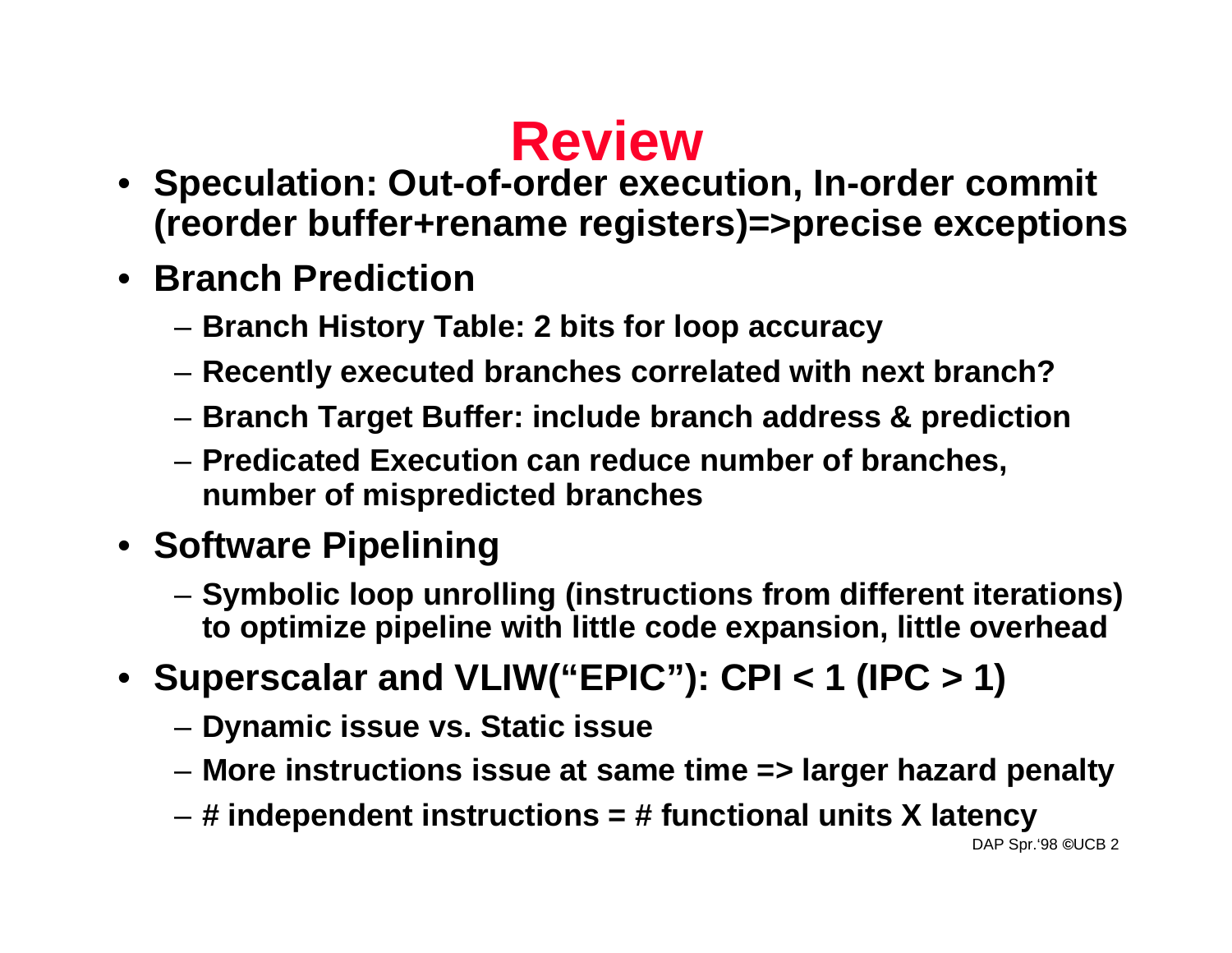#### **Review: Theoretical Limits to ILP?**

(Figure 4.48, Page 332)

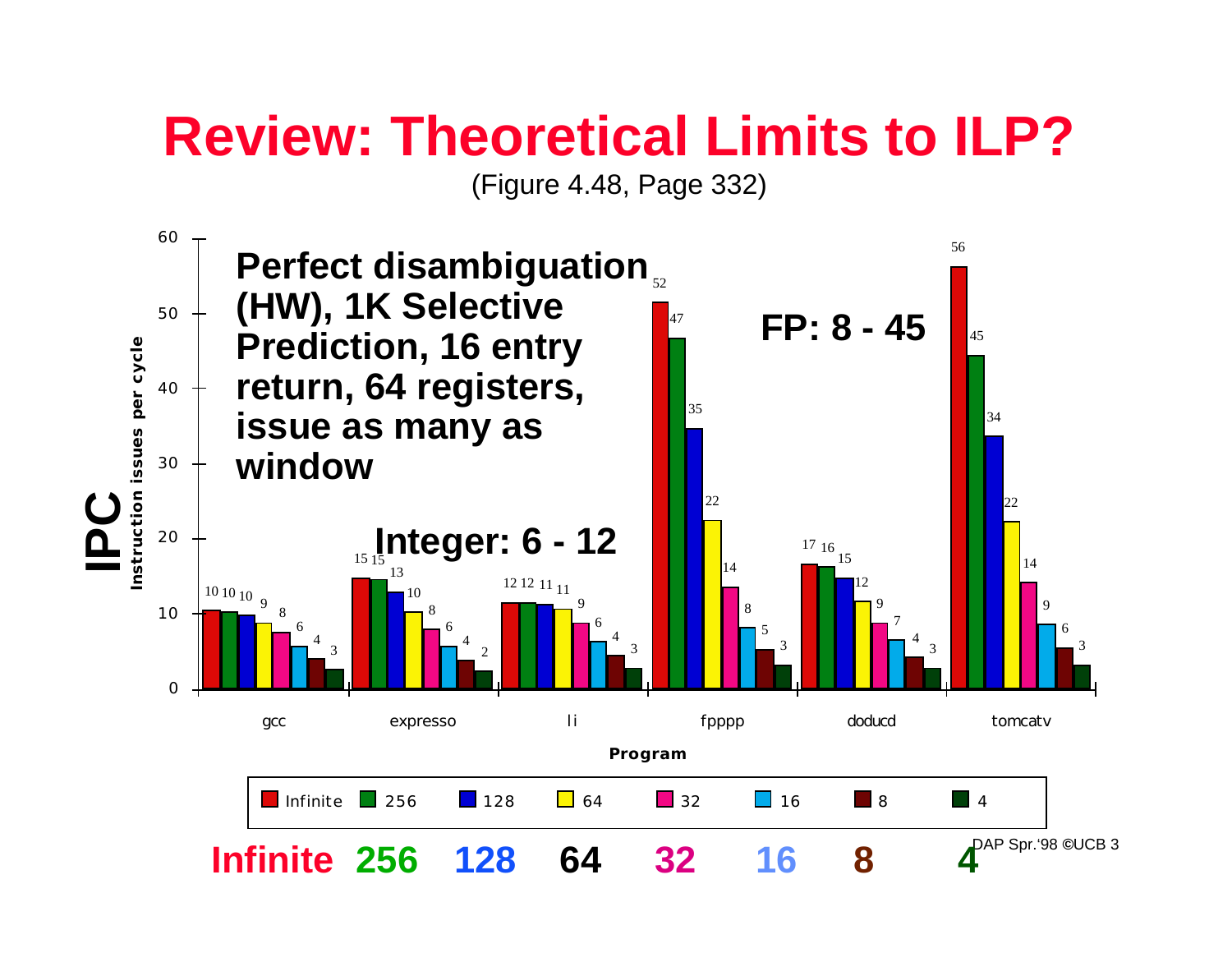#### **Review: Instructon Level Parallelism**

- **High speed execution based on instruction level parallelism (ilp): potential of short instruction sequences to execute in parallel**
- **High-speed microprocessors exploit ILP by:**
	- **1) pipelined execution: overlap instructions**
	- **2) superscalar execution: issue and execute multiple instructions per clock cycle**
	- **3) Out-of-order execution (commit in-order)**
- **Memory accesses for high-speed microprocessor?**
	- **Data Cache, possibly multiported, multiple levels**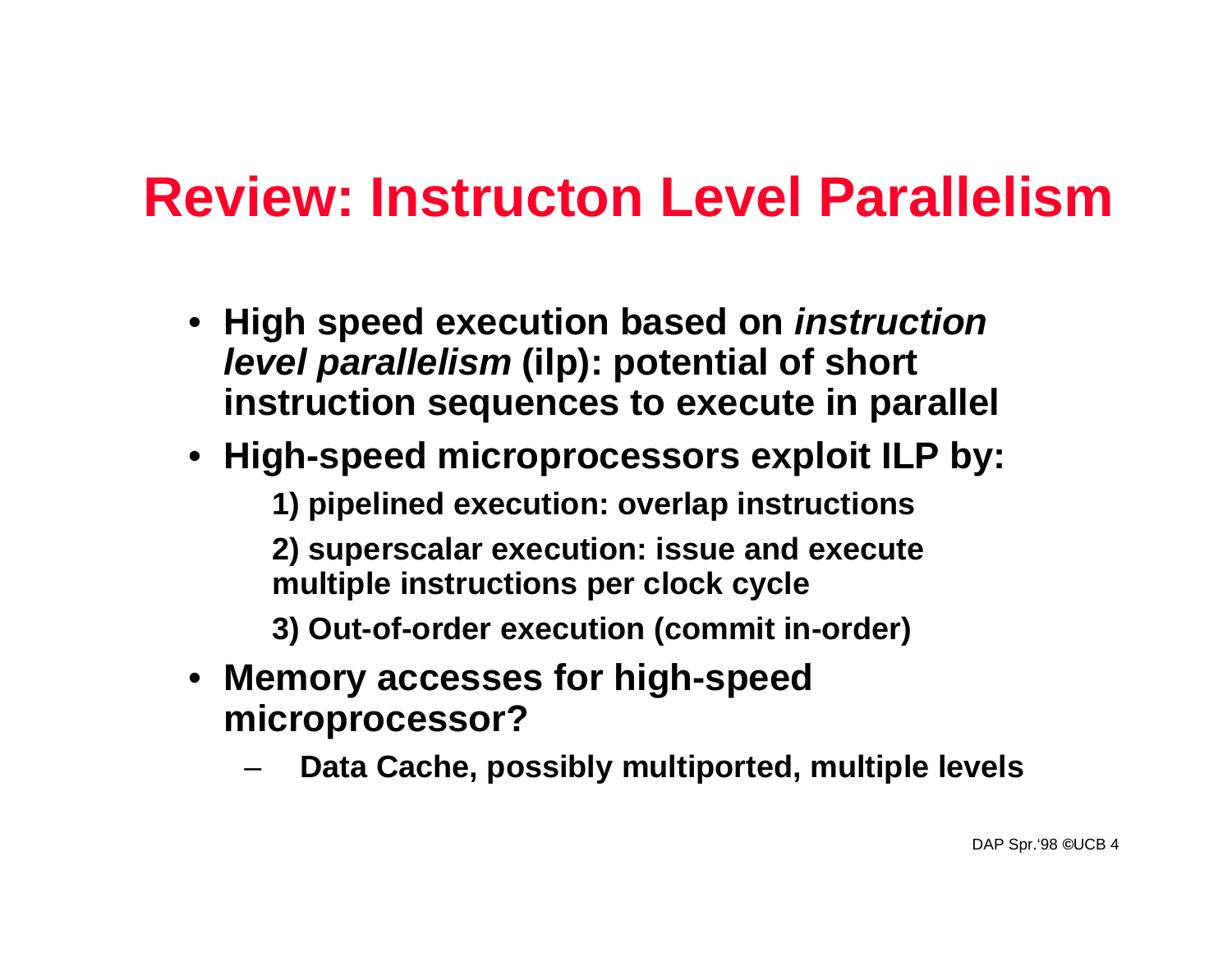#### **Problems with conventional approach**

• **Limits to conventional exploitation of ILP:**

**1) pipelined clock rate: at some point, each increase in clock rate has corresponding CPI increase (branches, other hazards)**

**2) instruction fetch and decode: at some point, its hard to fetch and decode more instructions per clock cycle**

**3) cache hit rate: some long-running (scientific) programs have very large data sets accessed with poor locality; others have continuous data streams (multimedia) and hence poor locality**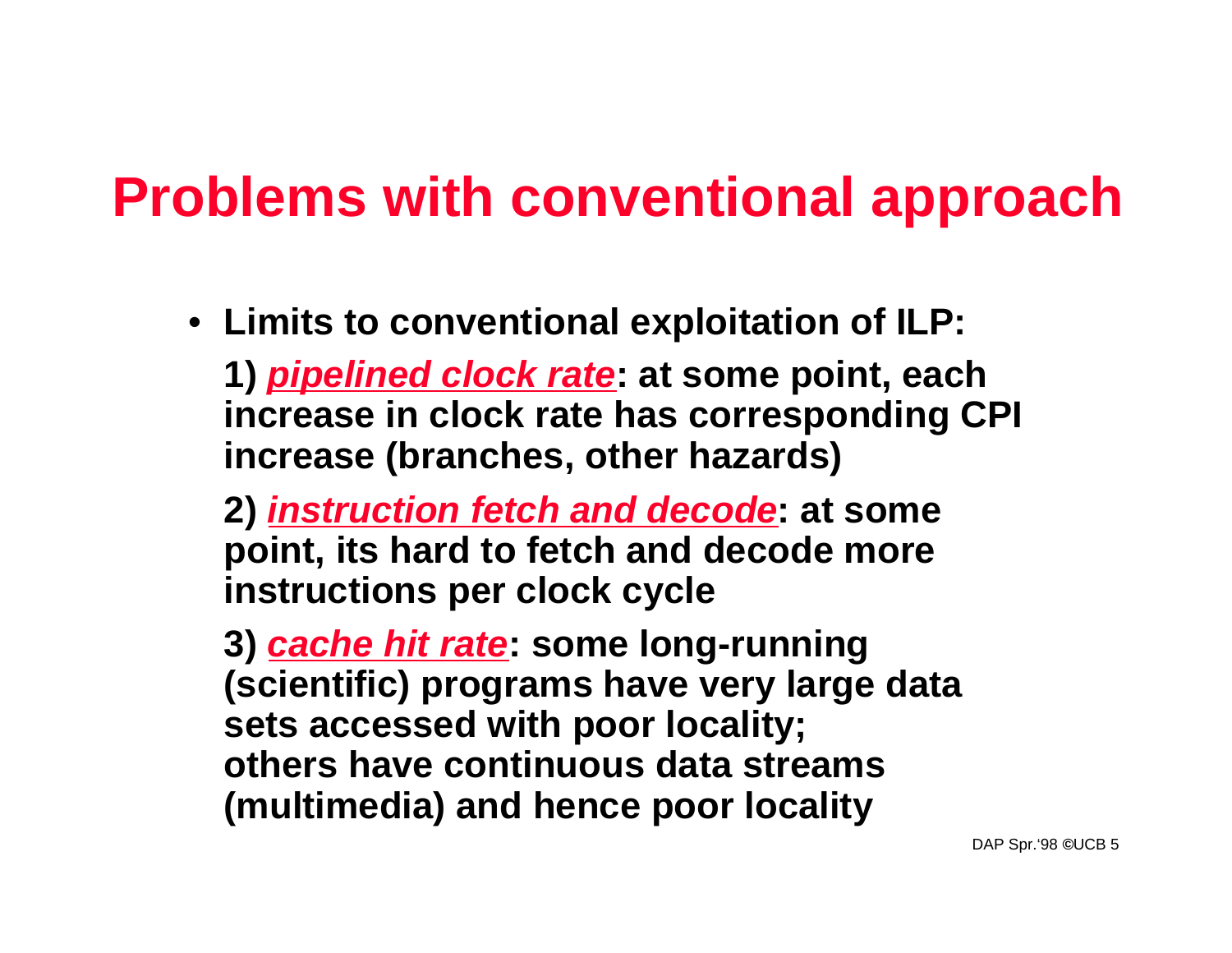## **Alternative Model: Vector Processing**

• **Vector processors have high-level operations that work on linear arrays of numbers: "vectors"**

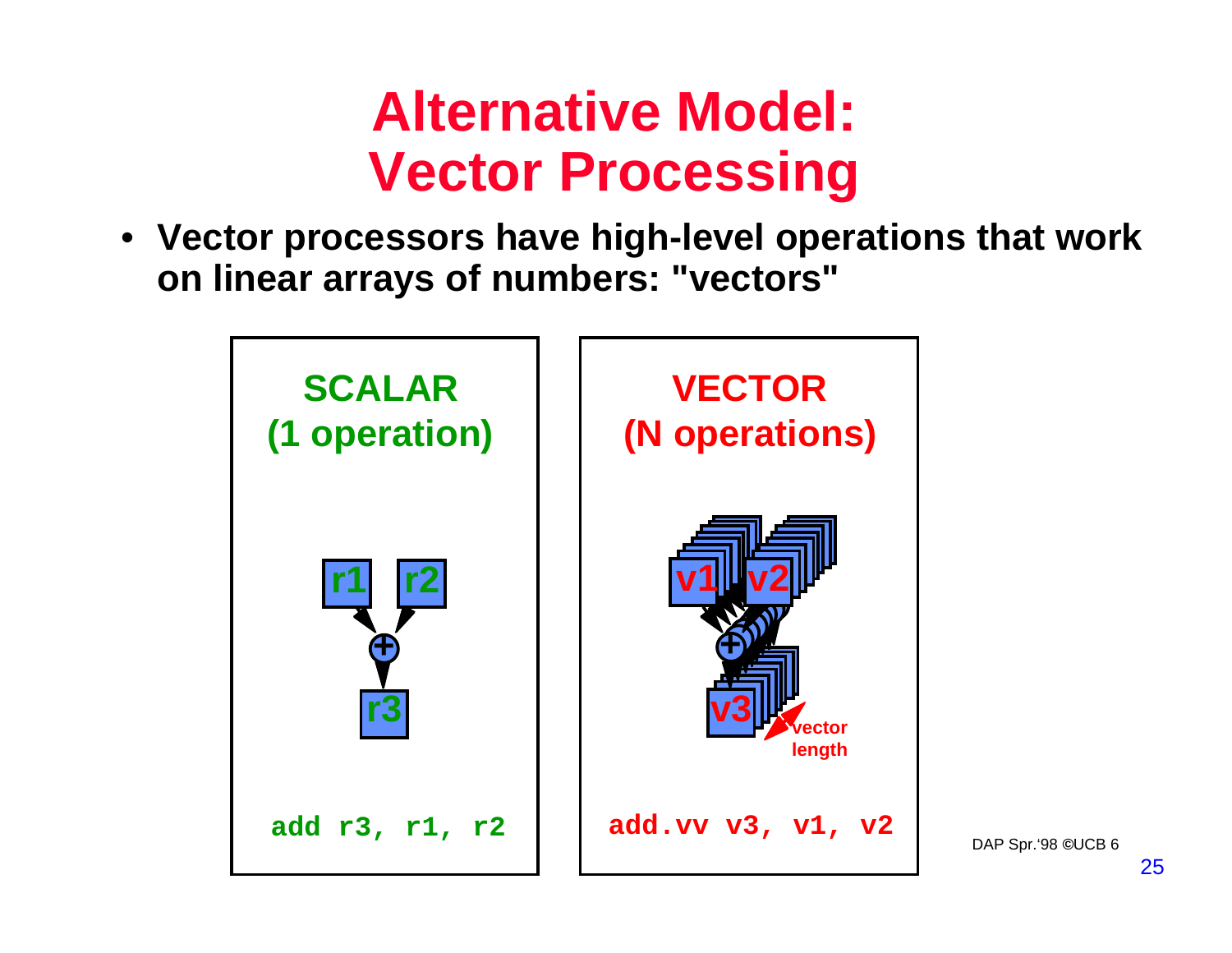#### **Properties of Vector Processors**

- **Each result independent of previous result => long pipeline, compiler ensures no dependencies => high clock rate**
- **Vector instructions access memory with known pattern => highly interleaved memory => amortize memory latency of over 64 elements => no (data) caches required! (Do use instruction cache)**
- **Reduces branches and branch problems in pipelines**
- **Single vector instruction implies lots of work ( loop) => fewer instruction fetches**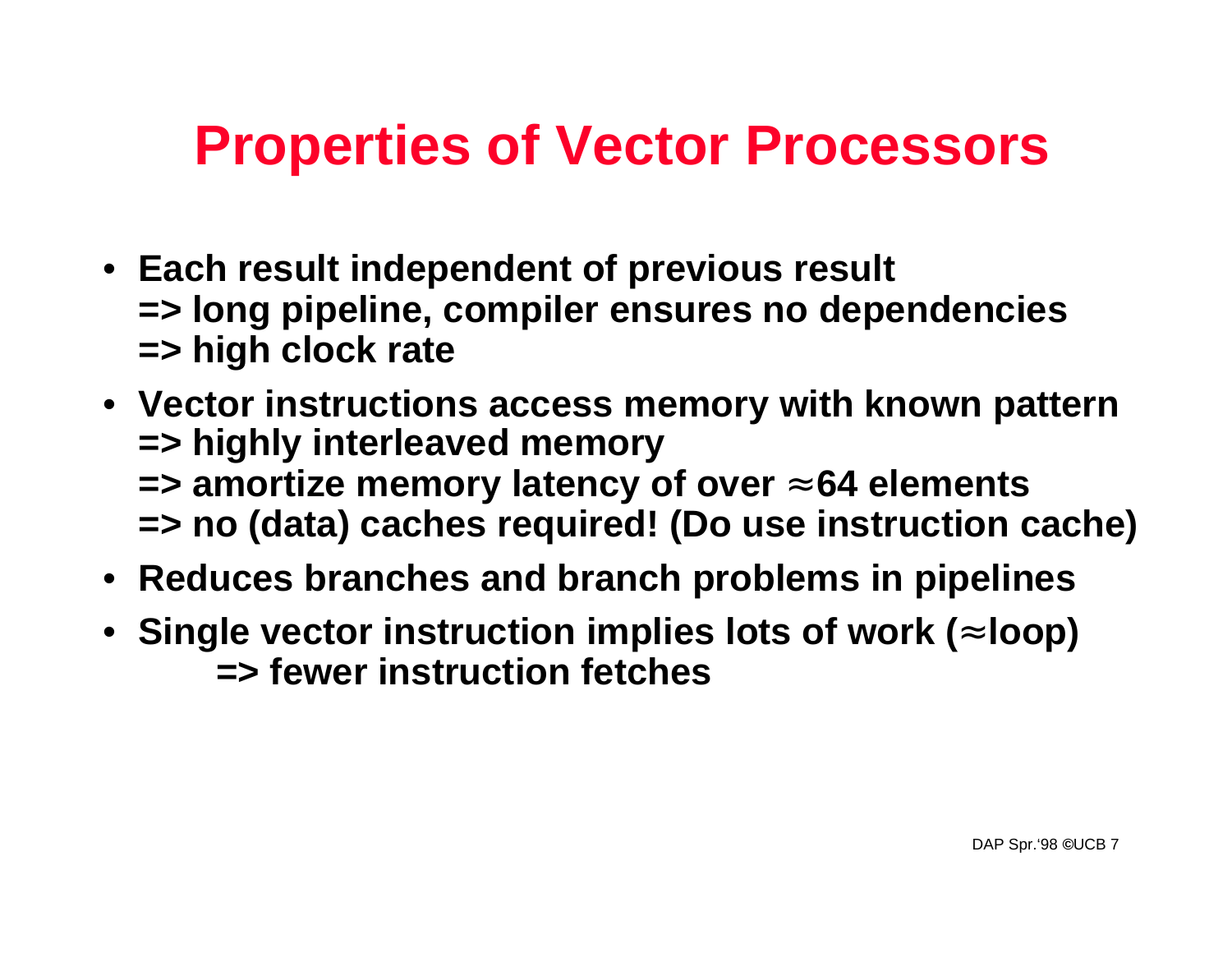## **Operation & Instruction Count: RISC v. Vector Processor**

|                                                 |     |                              | (from F. Quintana, U. Barcelona.) |             |                  |      |  |
|-------------------------------------------------|-----|------------------------------|-----------------------------------|-------------|------------------|------|--|
| Spec92fp                                        |     | <b>Operations (Millions)</b> |                                   |             | Instructions (M) |      |  |
| Program                                         |     | <b>RISC Vector</b>           | R/V                               | <b>RISC</b> | Vector           | R/V  |  |
| swim256                                         | 115 | 95                           | 1.1x                              | 115         | 0.8              | 142x |  |
| hydro2d                                         | 58  | 40                           | 1.4x                              | 58          | 0.8              | 71x  |  |
| nasa7                                           | 69  | 41                           | 1.7x                              | 69          | 2.2              | 31x  |  |
| su <sub>2</sub> cor                             | 51  | 35                           | 1.4x                              | 51          | 1.8              | 29x  |  |
| tomcatv                                         | 15  | 10                           | 1.4x                              | 15          | 1.3              | 11x  |  |
| wave5                                           | 27  | 25                           | 1.1x                              | 27          | 7.2              | 4x   |  |
| mdljdp2                                         | 32  | 52                           | 0.6x                              | 32          | 15.8             | 2x   |  |
| Vector reduces ops by 1.2X, instructions by 20X |     |                              |                                   |             |                  |      |  |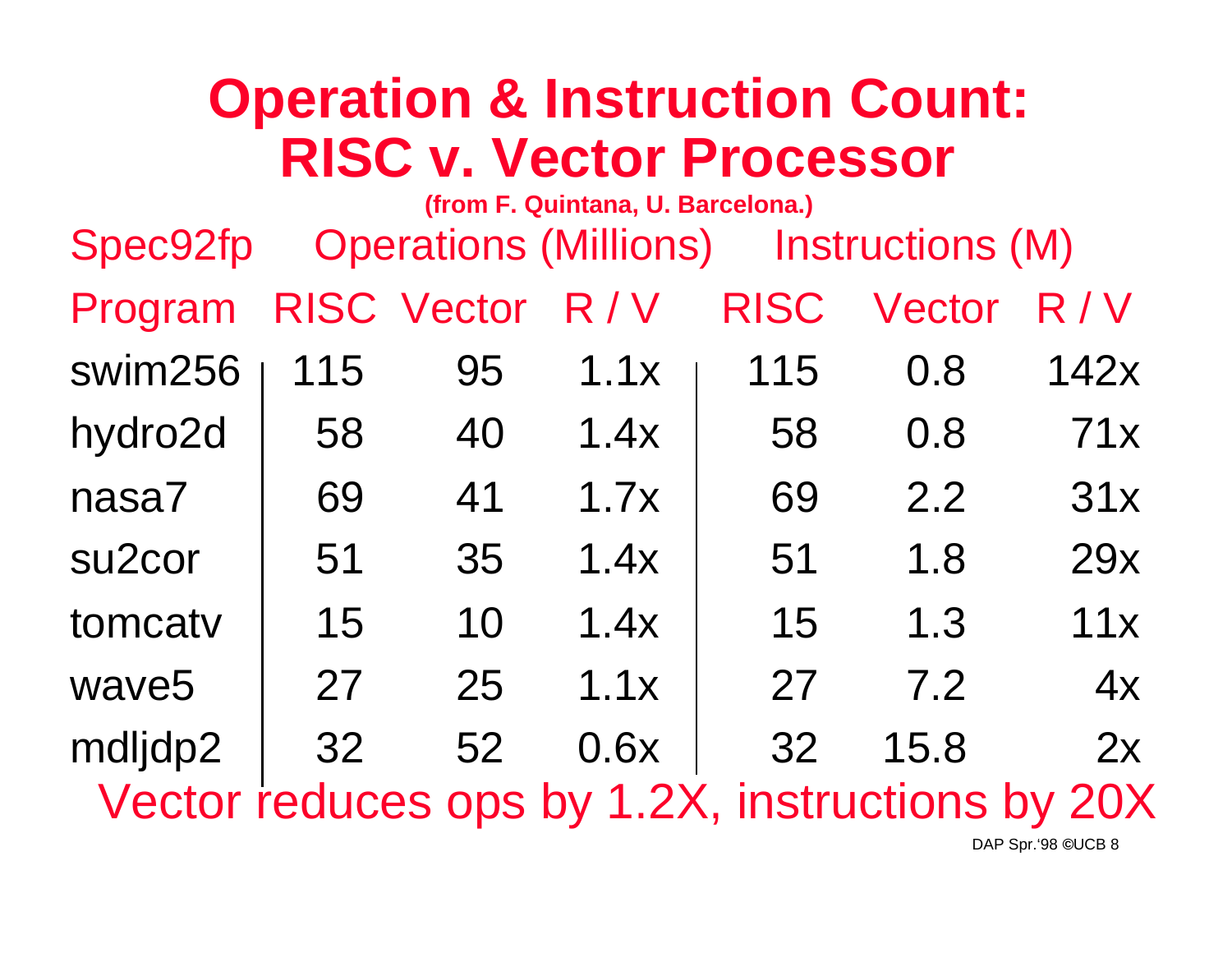#### **Styles of Vector Architectures**

- **memory-memory vector processors: all vector operations are memory to memory**
- **vector-register processors: all vector operations between vector registers (except load and store)**
	- **Vector equivalent of load-store architectures**
	- **Includes all vector machines since late 1980s: Cray, Convex, Fujitsu, Hitachi, NEC**
	- – **We assume vector-register for rest of lectures**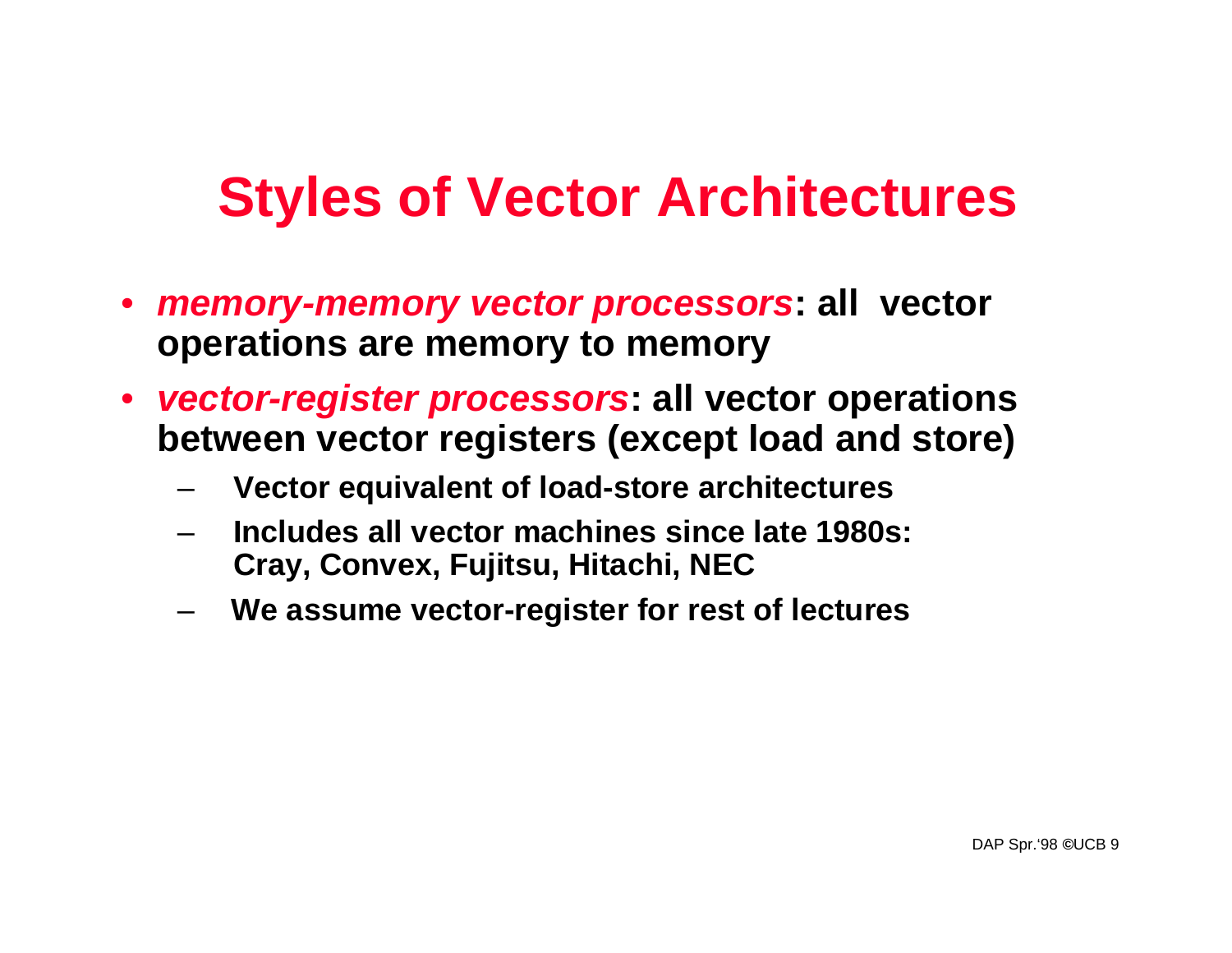## **Components of Vector Processor**

- **Vector Register: fixed length bank holding a single vector**
	- **has at least 2 read and 1 write ports**
	- **typically 8-32 vector registers, each holding 64-128 64-bit elements**
- **Vector Functional Units (FUs): fully pipelined, start new operation every clock**
	- **typically 4 to 8 FUs: FP add, FP mult, FP reciprocal (1/X), integer add, logical, shift; may have multiple of same unit**
- **Vector Load-Store Units (LSUs): fully pipelined unit to load or store a vector; may have multiple LSUs**

- **Scalar registers: single element for FP scalar or address**
- **Cross-bar to connect FUs , LSUs, registers**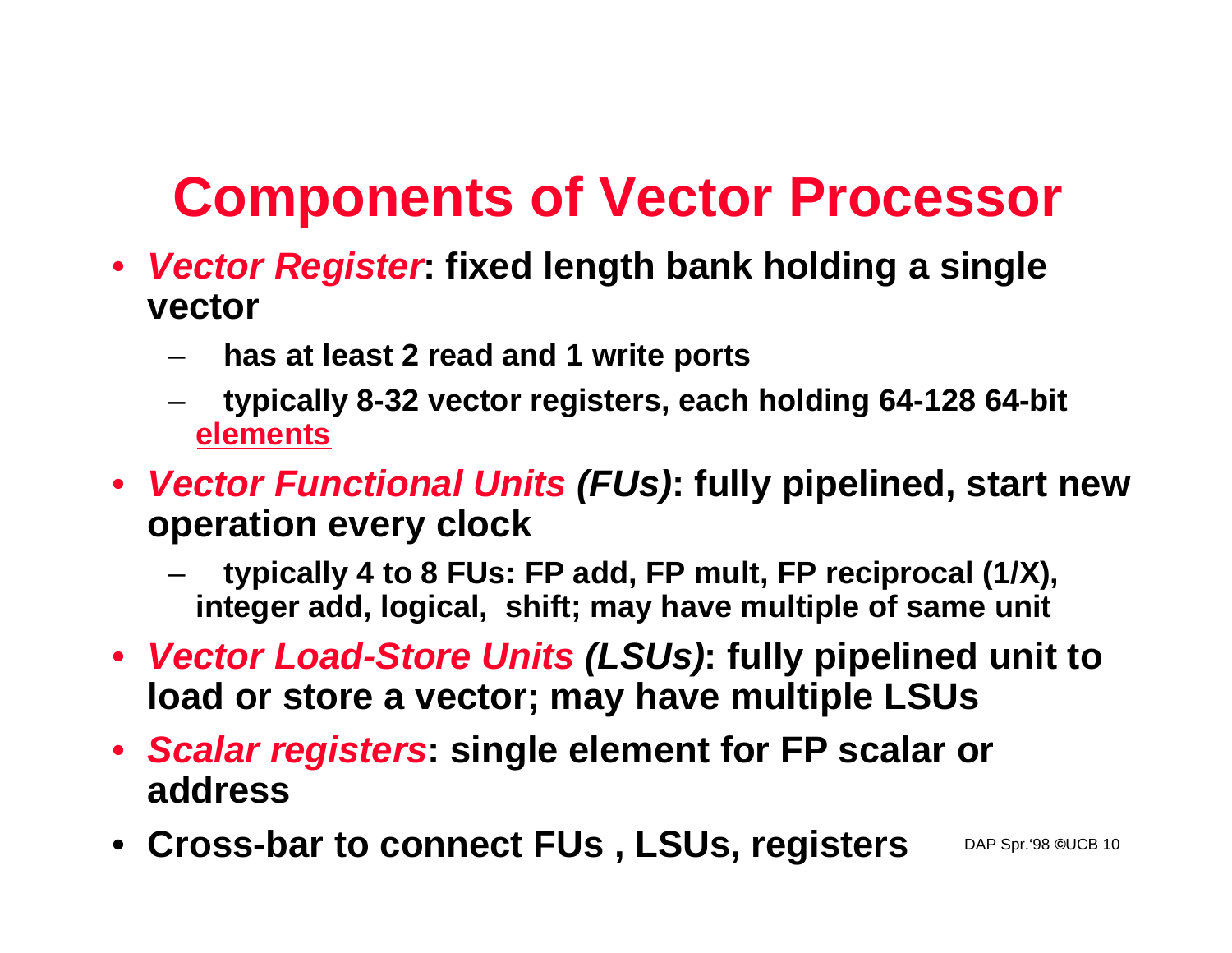#### **"DLXV" Vector Instructions**

|               | <b>Instr. Operands Operation</b>      |                                                         | <b>Comment</b>  |
|---------------|---------------------------------------|---------------------------------------------------------|-----------------|
|               | • ADDV $V1, V2, V3$ $V1 = V2 + V3$    |                                                         | vector + vector |
|               | • ADDSV V1, FO, V2 V1=FO+V2           |                                                         | scalar + vector |
|               | $\cdot$ MULTV V1, V2, V3 $V1 = V2xV3$ |                                                         | vector x vector |
|               | • MULSV V1, F0, V2 V1=F0xV2           |                                                         | scalar x vector |
| $\bullet$ LV  | V1, R1                                | $V1 = M[R1R1+63]$                                       | load, stride=1  |
| · LVWS        |                                       | V1, R1, R2 V1=M[R1R1+63*R2] load, stride=R2             |                 |
| $\bullet$ LVI |                                       | V1, R1, V2 $V1 = M[R1 + V2i] = 0.63$ ] indir.("gather") |                 |
| • CeqV        |                                       | VM, V1, V2 VMASKi = (V1i=V2i)? comp. setmask            |                 |
| • MOV         |                                       | $VLR, R1$ Vec. Len. Reg. = R1 set vector length         |                 |
| • MOV         | $VM$ , $R1$                           | <b>Vec. Mask = R1</b> set vector mask                   |                 |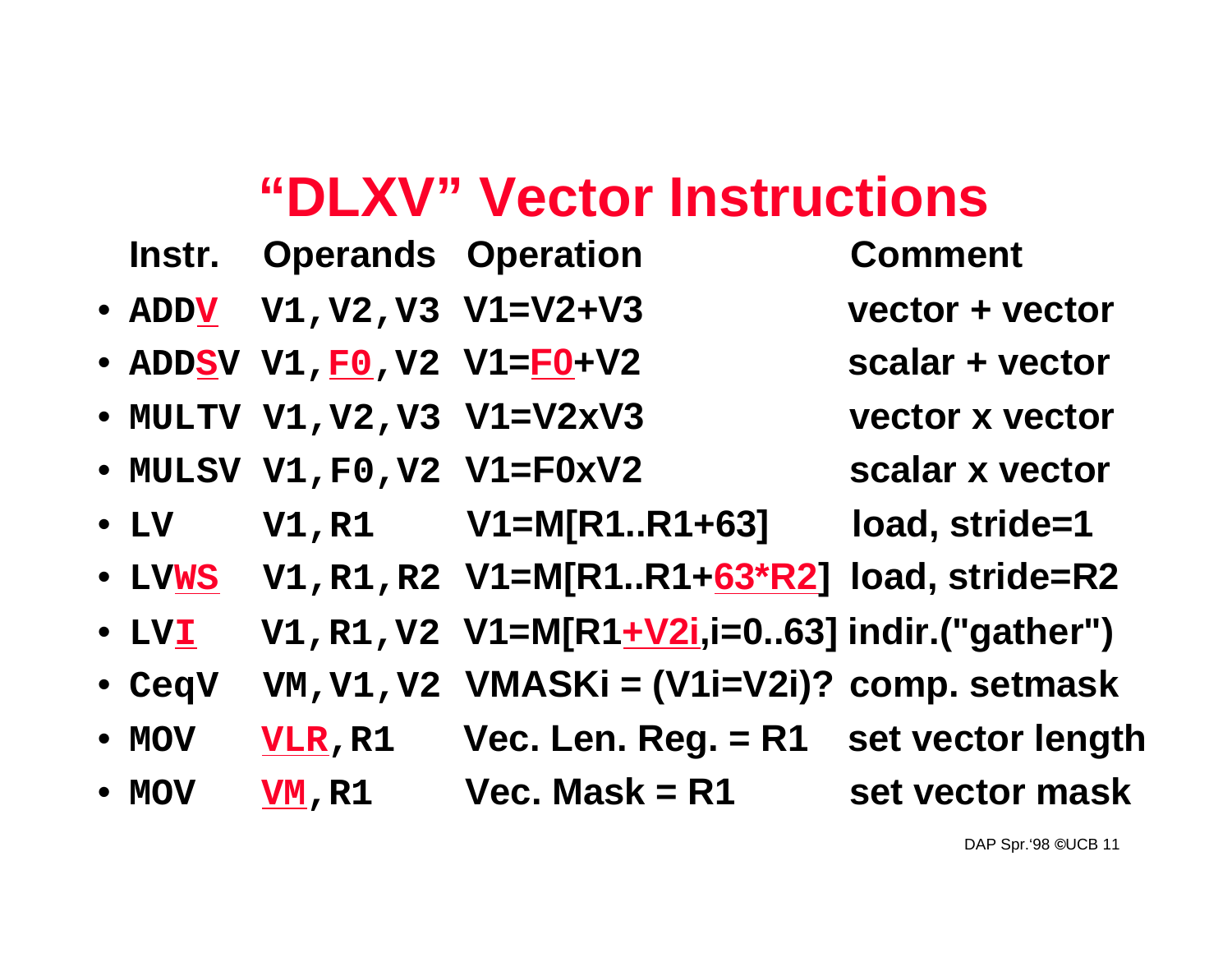## **Memory operations**

- **Load/store operations move groups of data between registers and memory**
- **Three types of addressing**
	- **Unit stride**
		- » **Fastest**
	- **Non-unit (constant) stride**
	- **Indexed (gather-scatter)**
		- » **Vector equivalent of register indirect**
		- » **Good for sparse arrays of data**
		- » **Increases number of programs that vectorize**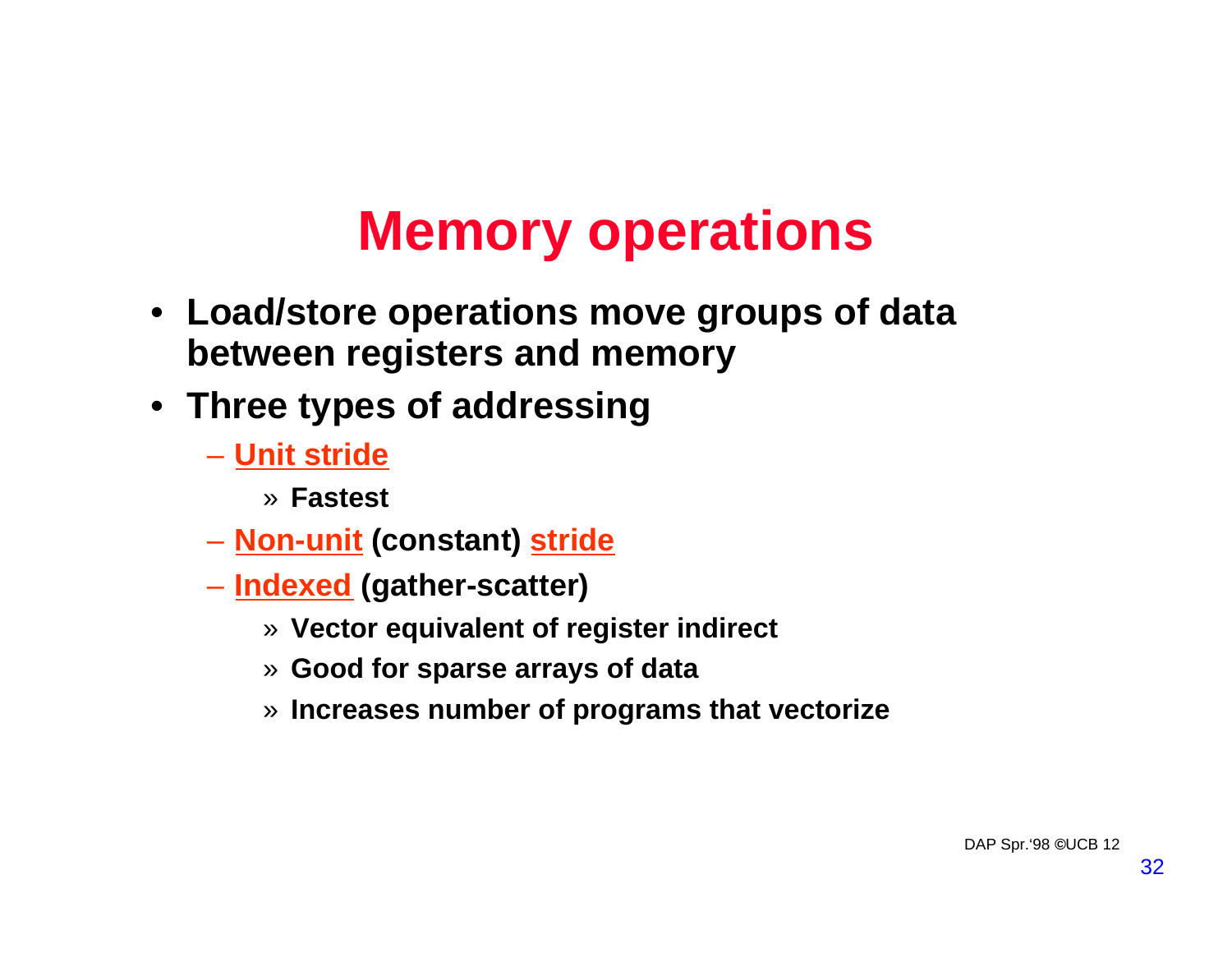#### DAXPY  $(Y = a * X + Y)$ **\* X + Y)**

|          |                   | <b>Assuming vectors X, Y</b><br>are length 64    |                                    | LD<br>LV    | F0, a<br>V1, Rx                | ;load scalar a<br>:load vector X |  |
|----------|-------------------|--------------------------------------------------|------------------------------------|-------------|--------------------------------|----------------------------------|--|
|          |                   | <b>Scalar vs. Vector</b>                         |                                    |             | <b>MULTS V2,F0,V1</b>          | ;vector-scalar mult.             |  |
|          |                   |                                                  |                                    | LV          | V3, Ry                         | :load vector Y                   |  |
|          |                   |                                                  |                                    | <b>ADDV</b> | <b>V4, V2, V3</b>              | ;add                             |  |
|          | LD <sup>T</sup>   | F <sub>0</sub> ,a                                |                                    | <b>SV</b>   | Ry <sub>,</sub> V <sub>4</sub> | ; store the result               |  |
|          | <b>ADDI</b>       |                                                  | R4, Rx, #512; last address to load |             |                                | $578(2+9*64)$ vs.                |  |
| loop: LD |                   | E2, 0(Rx)                                        | ;load $X(i)$                       |             |                                | 321 (1+5*64) ops (1.8X)          |  |
|          |                   | MULTD F2, $F\overline{0}$ , $F2$                 | $; a^*X(i)$                        |             |                                | $578(2+9*64)$ vs.                |  |
|          | LD                | E4, 0(Ry)                                        | ;load Y(i)                         |             |                                | <b>6 instructions (96X)</b>      |  |
|          | ADDD <sub>I</sub> | F <sub>4</sub> , F <sub>2</sub> , F <sub>4</sub> | $;a^*X(i) + Y(i)$                  |             |                                |                                  |  |
|          | <b>SD</b>         | F4,0(Ry)                                         | ;store into Y(i)                   |             |                                | 64 operation vectors +           |  |
|          | <b>ADDI</b>       | Rx, Rx, #8                                       | ;increment index to X              |             | no loop overhead               |                                  |  |
|          | <b>ADDI</b>       | Ry, Ry, #8                                       | ; increment index to Y             |             |                                | also 64X fewer pipeline          |  |
|          | <b>SUB</b>        | <b>R20, R4, Rx</b>                               | compute bound                      |             | <b>hazards</b>                 |                                  |  |
|          | <b>BNZ</b>        | R20, loop                                        | ; check if done                    |             |                                | DAP Spr.'98 CUCB 13              |  |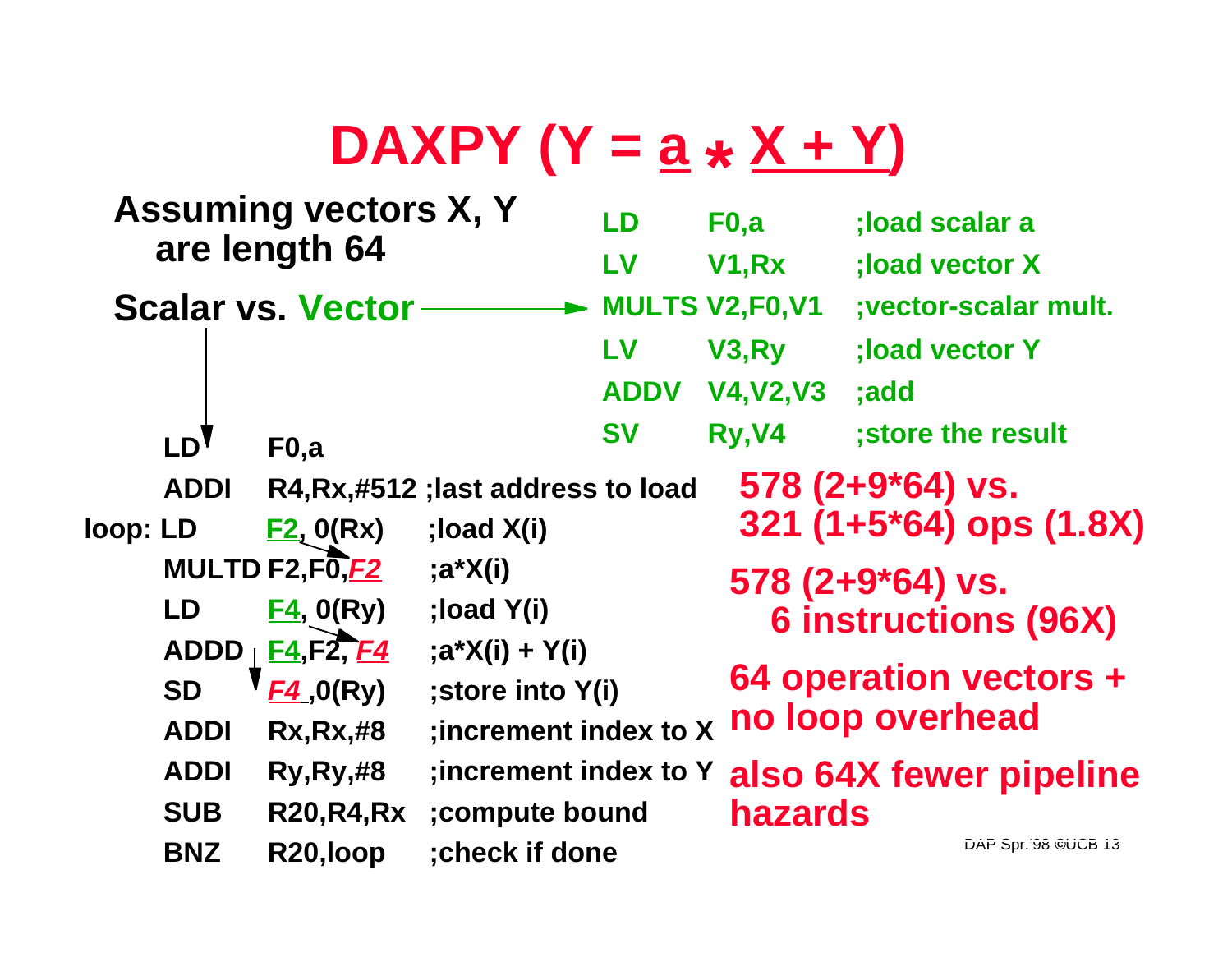## **Example Vector Machines**

| • Machine Year Clock Regs Elements FUs LSUs |  |         |                |                          |  |
|---------------------------------------------|--|---------|----------------|--------------------------|--|
| • Cray 1 1976 80 MHz 8                      |  | 64      | 6              | 1                        |  |
| • Cray XMP 1983 120 MHz 8                   |  | 64      |                | 8 2 L, 1 S               |  |
| • Cray YMP 1988 166 MHz 8 64 8 2 L, 1 S     |  |         |                |                          |  |
| • Cray C-90 1991 240 MHz 8                  |  | 128     | 8              | $\boldsymbol{4}$         |  |
| • Cray T-90 1996 455 MHz 8                  |  | 128     |                | $8 \qquad 4$             |  |
| • Conv. C-1 1984 10 MHz 8 128               |  |         | $\overline{4}$ | 1                        |  |
| • Conv. C-4 1994 133 MHz 16                 |  | $128$ 3 |                | 1                        |  |
| • Fuj. VP200 1982 133 MHz 8-256 32-1024 3 2 |  |         |                |                          |  |
| • Fuj. VP300 1996 100 MHz 8-256 32-1024     |  |         |                | 3 <sub>2</sub>           |  |
| • NEC SX/2 1984 160 MHz 8+8K 256+var        |  |         | 16             | 8                        |  |
| • NEC SX/3 1995 400 MHz 8+8K 256+var        |  |         |                | <b>16</b> Spr. 98 8CB 14 |  |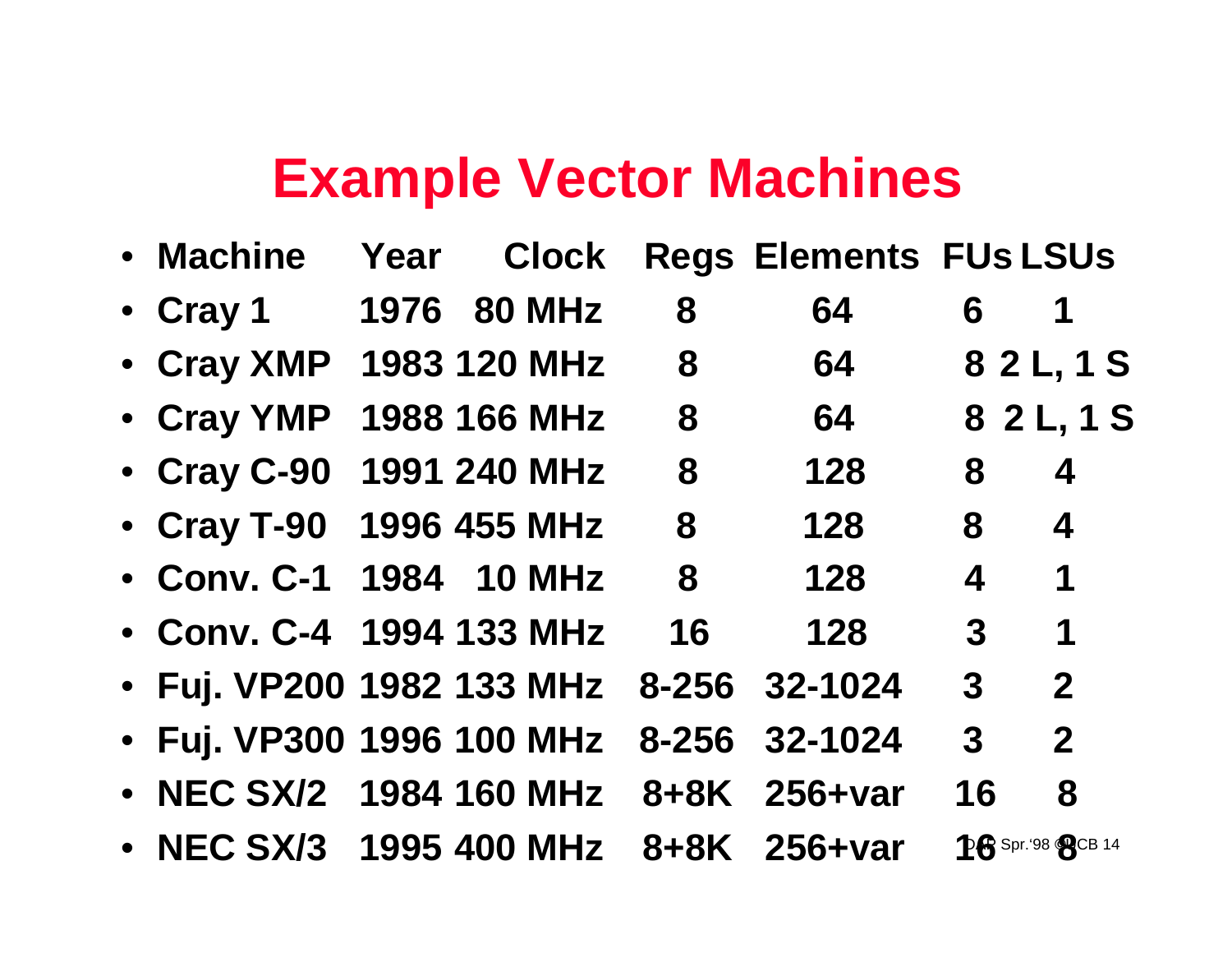#### **Vector Linpack Performance (MFLOPS)**

| <b>Machine</b>               | Year |               | <b>Clock 100x100</b> |                | 1kx1k Peak(Procs) |  |
|------------------------------|------|---------------|----------------------|----------------|-------------------|--|
| • Cray 1                     | 1976 | <b>80 MHz</b> | 12                   | 110            | 160(1)            |  |
| • Cray XMP                   |      | 1983 120 MHz  | 121                  | 218            | 940(4)            |  |
| • Cray YMP                   |      | 1988 166 MHz  | 150                  | 307            | 2,667(8)          |  |
| • Cray C-90                  |      | 1991 240 MHz  | 387                  | 902            | 15,238(16)        |  |
| • Cray T-90                  |      | 1996 455 MHz  | 705                  | 1603           | 57,600(32)        |  |
| • Conv. C-1                  | 1984 | <b>10 MHz</b> | $\boldsymbol{3}$     | $\blacksquare$ | 20(1)             |  |
| • Conv. C-4                  |      | 1994 135 MHz  | 160                  | 2531           | 3240(4)           |  |
| • Fuj. VP200                 |      | 1982 133 MHz  | 18                   | 422            | 533(1)            |  |
| <b>NEC SX/2</b><br>$\bullet$ |      | 1984 166 MHz  | 43                   | 885            | 1300(1)           |  |
| <b>NEC SX/3</b><br>$\bullet$ |      | 1995 400 MHz  | 368                  | 2757           | 25,600(4)         |  |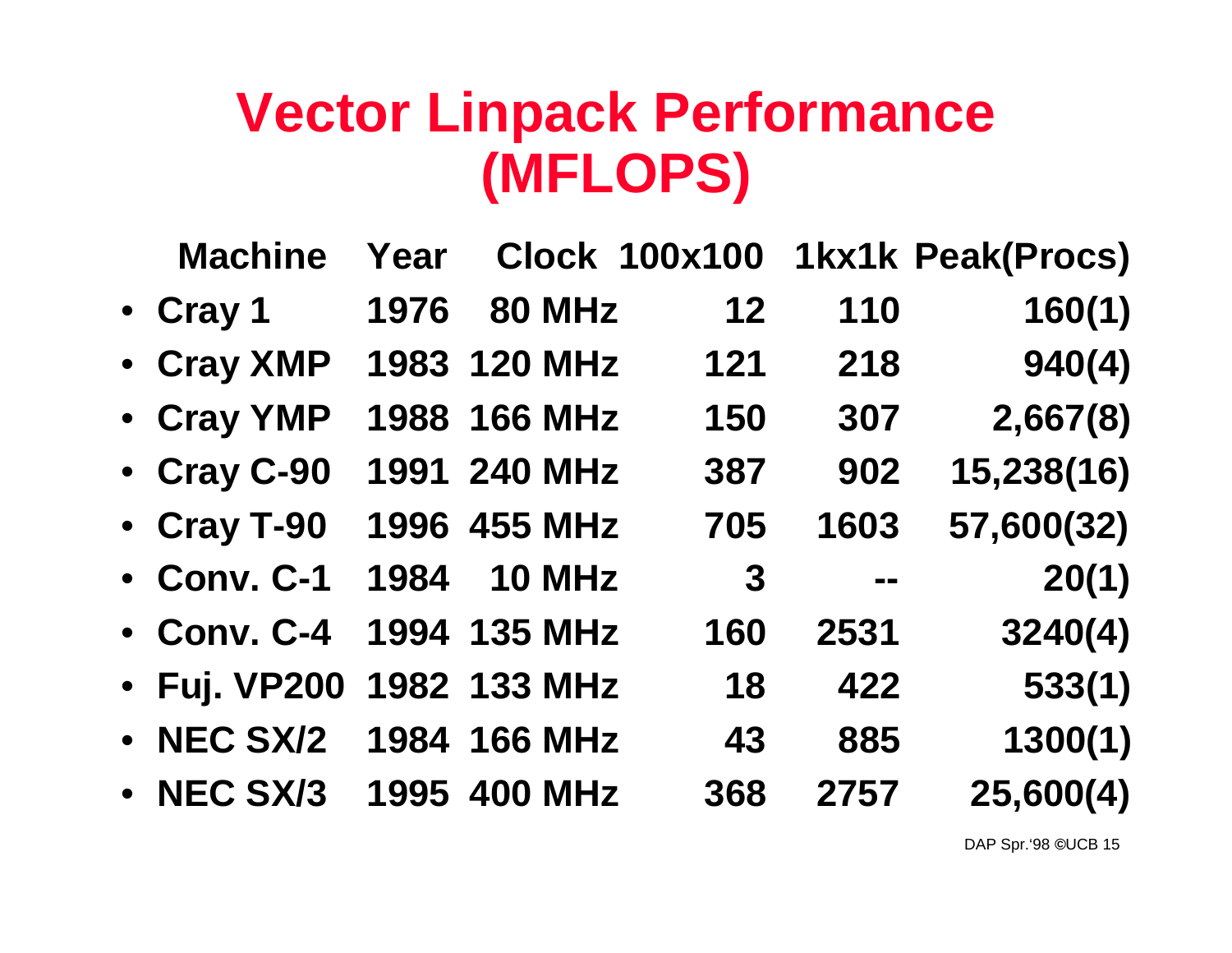#### **CS 252 Administrivia**

- **Get your photo taken by Joe Gebis! (or give URL)**
- **Exercises for Lectures 3 to 7**
	- **Due Thursday Febuary 12 at 5PM homework box in 283 Soda (building is locked at 6:45 PM)**
	- **4.2, 4.10, 4.19, 4.14 parts c) and d) only, B.2**
	- **Done in pairs, but both need to understand whole assignment; Anyone need a partner?**
	- **Study groups encouraged, but pairs do own work**
	- **Turn in (copy of)photo with name on it (phonetic spelling, if useful)**
- **Select projects by next Monday! Need partner too. Send email to TA, me saying what and who**
	- **Start now doing small things to get setup done**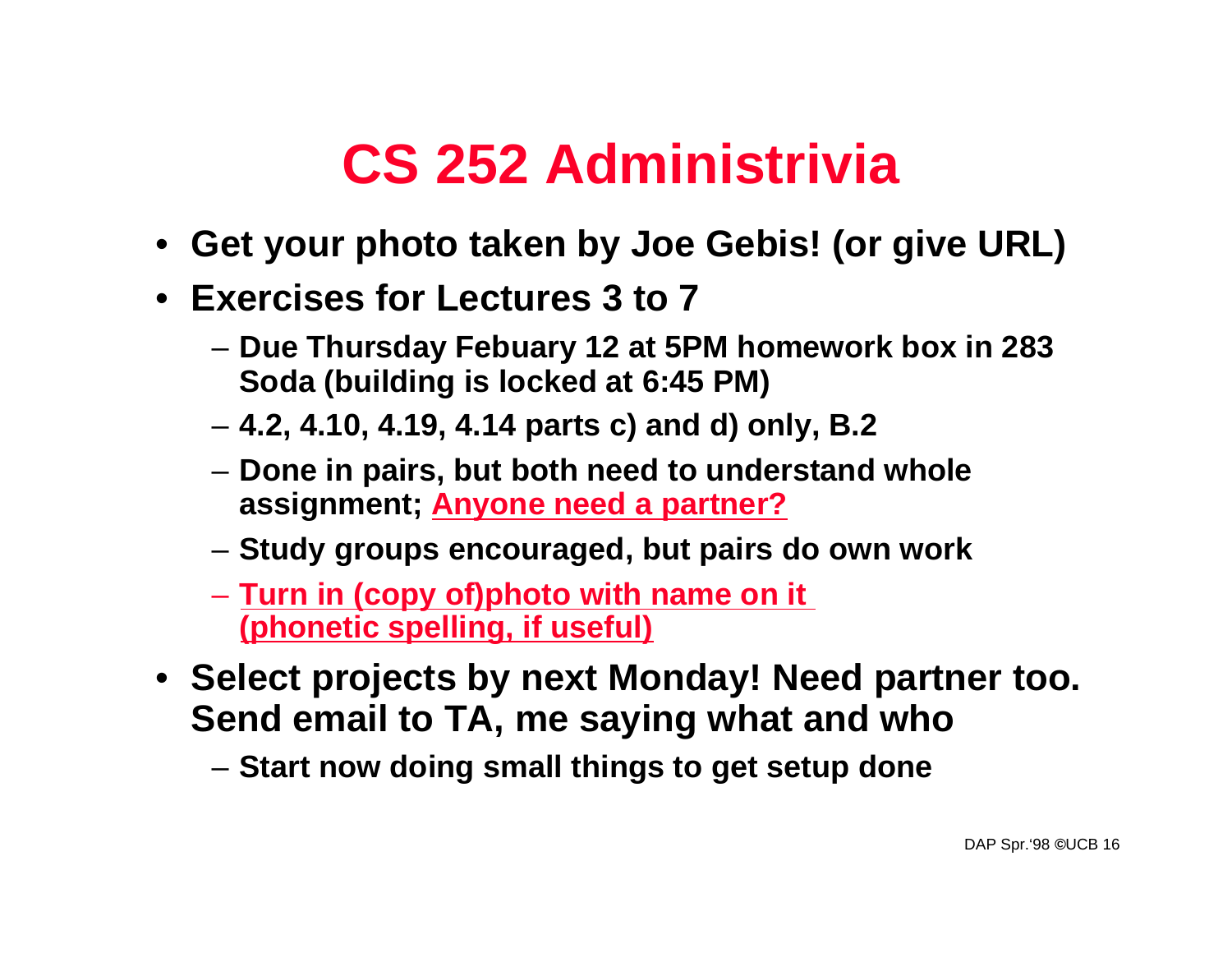## **Computers in the News**

- **IBM researchers announced (at ISSCC '98) they have demonstrated the world's first experimental CMOS microprocessor that can operate at 1000 MHz**
- **The chip contains 1 million transistors and uses 0.25-micron circuit technology**
- **Integer only, 4 stage pipeline, + caches; innovations include:**
	- **A multifunctional unit, which combines addition and rotation operations into a single circuit**
	- **An innovative cache design, which combines the address calculation with the array access function**
	- **A dynamic circuit approach that reduced the number of stages through which signals must propagate**
- Experimental only (like 4Gbit DRAM prototypes) <sub>இல்லை 17</sub>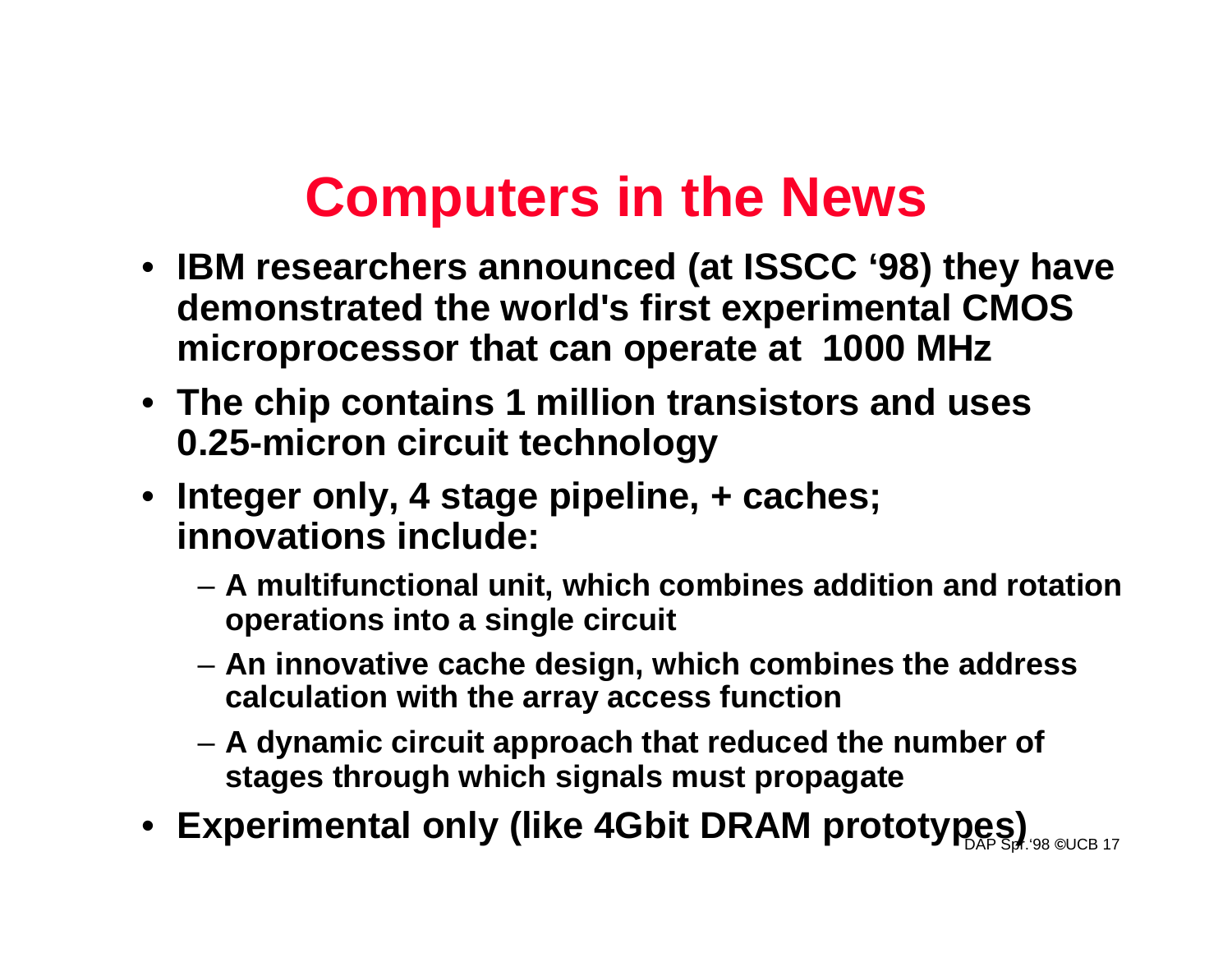## **Vector Surprise**

- **Use vectors for inner loop parallelism (no surprise)**
	- **One dimension of array: A[0, 0], A[0, 1], A[0, 2], ...**
	- **think of machine as, say, 32 vector regs each with 64 elements**
	- **1 instruction updates 64 elements of 1 vector register**
- **and for outer loop parallelism!** 
	- **1 element from each column: A[0,0], A[1,0], A[2,0], ...**
	- **think of machine as 64 "virtual processors" (VPs) each with 32 scalar registers! ( multithreaded processor)**
	- **1 instruction updates 1 scalar register in 64 VPs**
- **Hardware identical, just 2 compiler perspectives**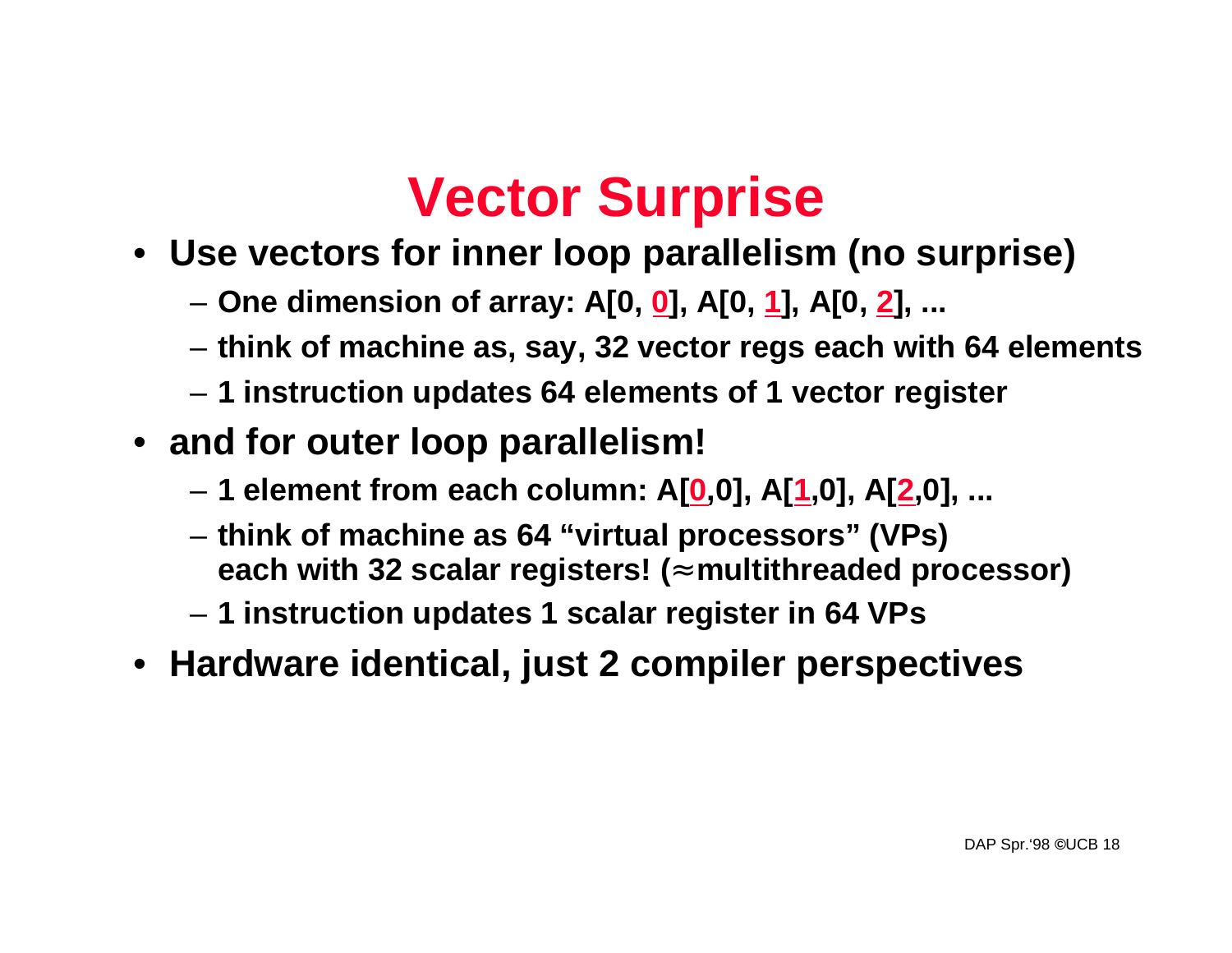## **Virtial Processor Vector Model**

- **Vector operations are SIMD (single instruction multiple data)operations**
- **Each element is computed by a virtual processor (VP)**
- **Number of VPs given by vector length**
	- **vector control register**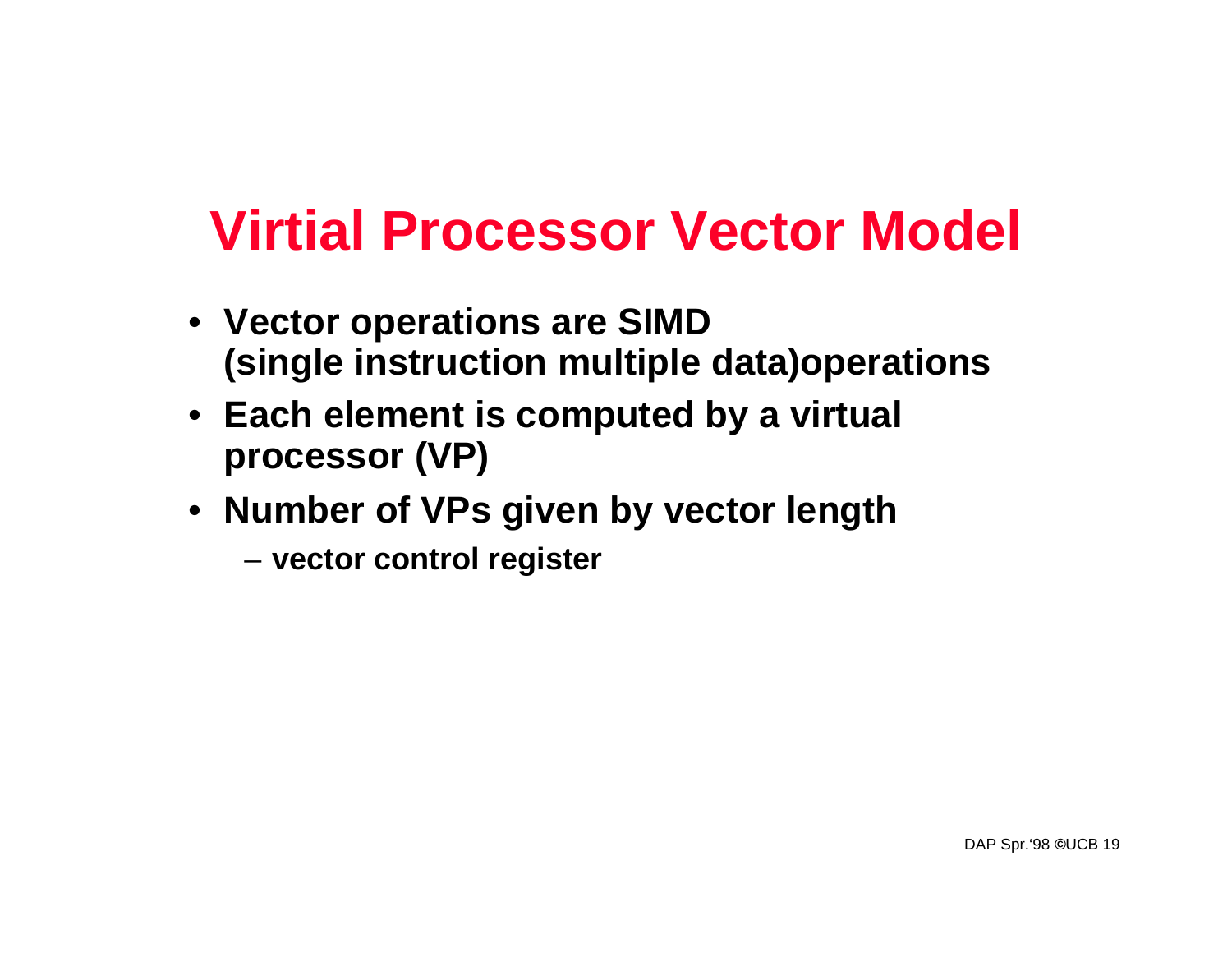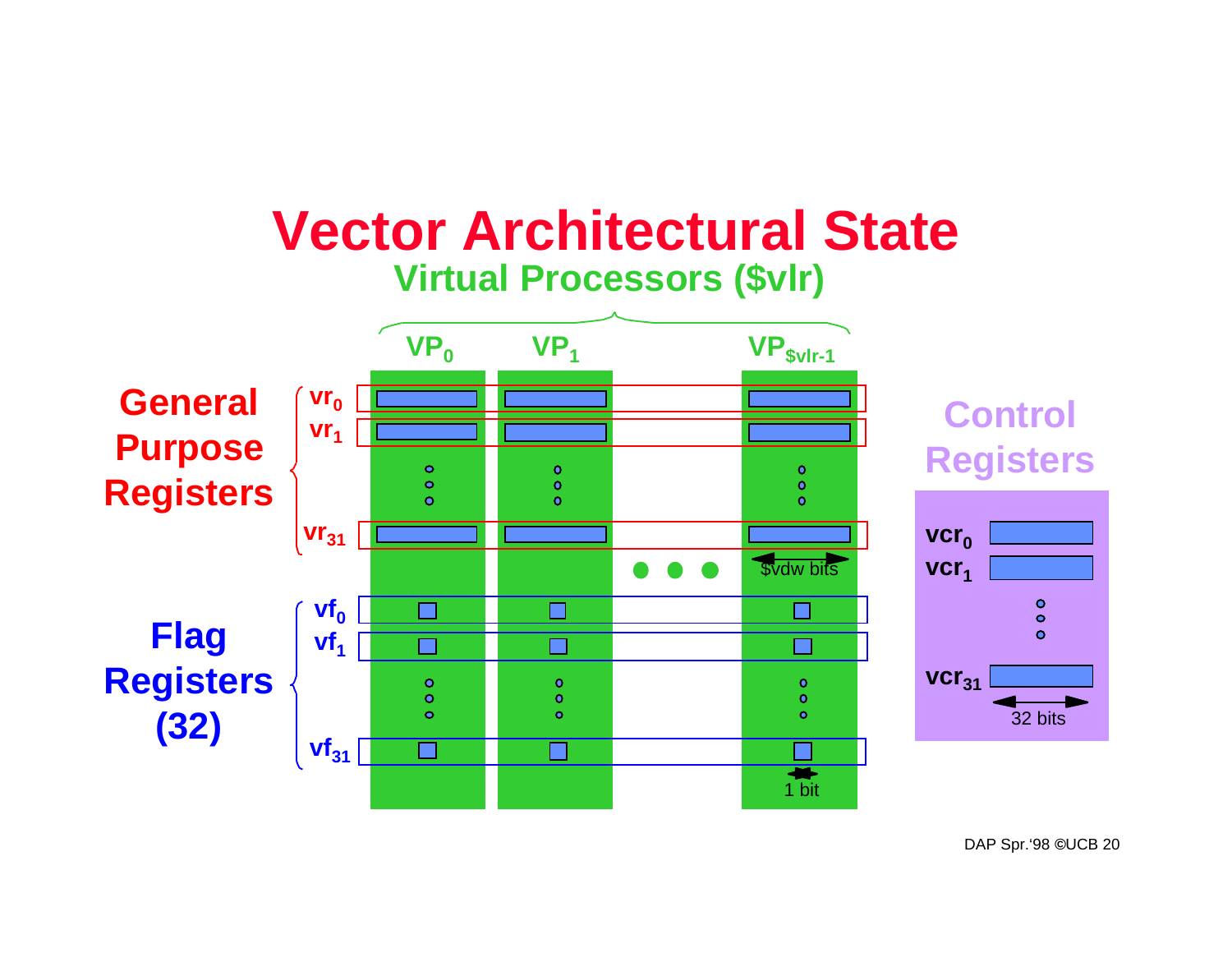# **Vector Implementation**

- **Vector register file**
	- **Each register is an array of elements**
	- **Size of each register determines maximum vector length**
	- **Vector length register determines vector length for a particular operation**
- **Multiple parallel execution units = "lanes" (sometimes called "pipelines" or "pipes")**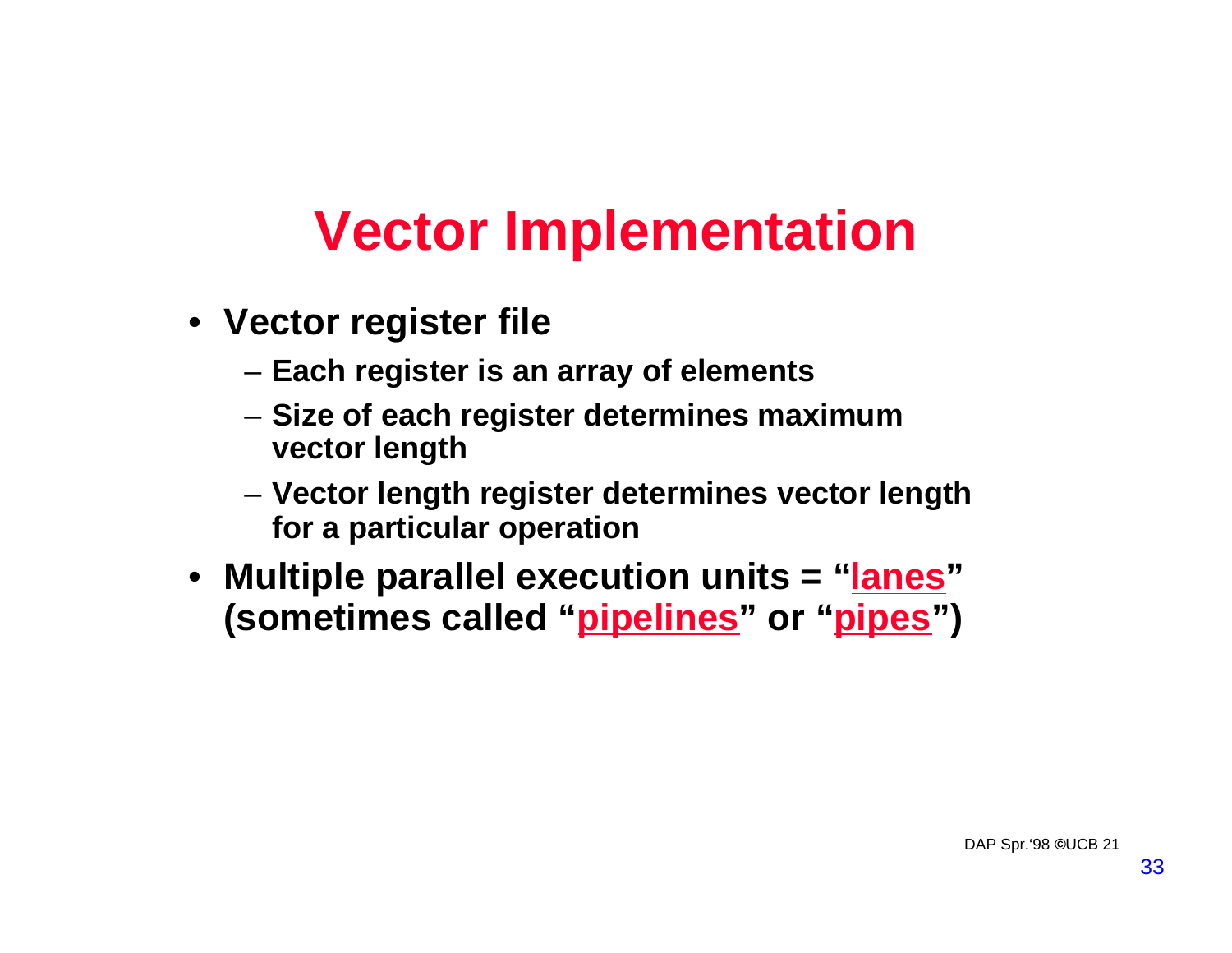#### **Vector Terminology: 4 lanes, 2 vector functional units**

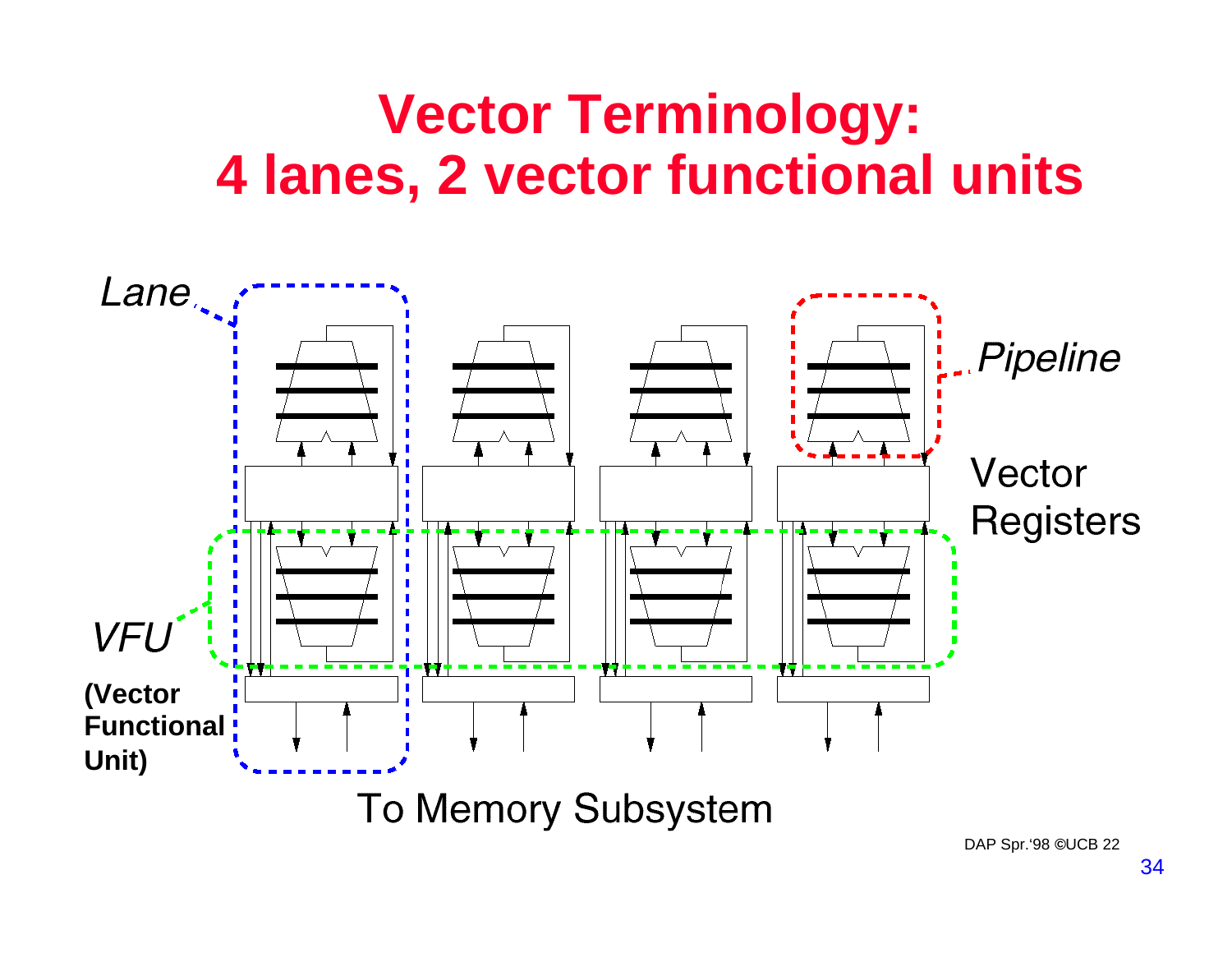## **Vector Execution Time**

- **Time = f(vector length, data dependicies, struct. hazards)**
- **Initiation rate: rate that FU consumes vector elements (= number of lanes; usually 1 or 2 on Cray T-90)**
- **Convoy: set of vector instructions that can begin execution in same clock (no struct. or data hazards)**
- **Chime: approx. time for a vector operation**
- **m convoys take m chimes; if each vector length is n, then they take approx. m x n clock cycles (ignores overhead; good approximization for long vectors)**
	- **1: LV V1,Rx ;load vector X**
	- **2: MULV V2,F0,V1 ;vector-scalar mult.**
		- **LV V3,Ry ;load vector Y**
	- **3: ADDV V4,V2,V3 ;add**
	- **4: SV Ry,V4 ;store the result**

**4 conveys, 1 lane, VL=64 => 4 x 64 256 clocks (or 4 clocks per result)**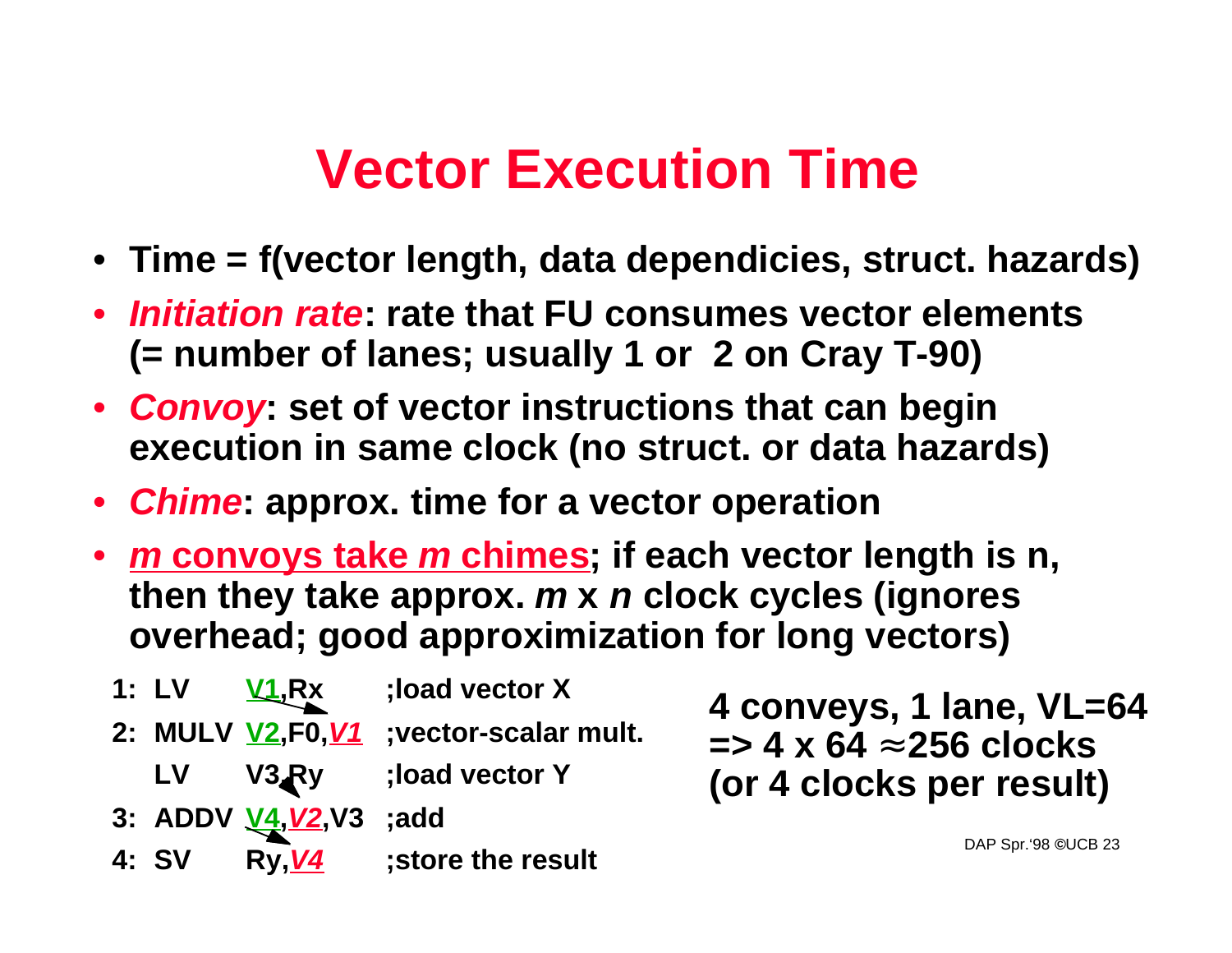#### **DLXV Start-up Time**

- **Start-up time: pipeline latency time (depth of FU pipeline); another sources of overhead**
- **Operation Start-up penalty (from CRAY-1)**
- **Vector load/store 12**
- **Vector multply 7**
- **Vector add 6**

**Assume convoys don't overlap; vector length = n:**

| Convoy       | <b>Start</b> |                | 1st result last result |                                                    |
|--------------|--------------|----------------|------------------------|----------------------------------------------------|
| <b>1.LV</b>  | $\bf{0}$     | 12             | $11+n(12+n-1)$         |                                                    |
| 2. MULV, LV  | $12+n$       | $12+n+12$      | $23 + 2n$              | <b>Load start-up</b>                               |
| 3. ADDV      | $24 + 2n$    | $24 + 2n + 6$  | $29 + 3n$              | <b>Wait convoy 2</b>                               |
| <b>4. SV</b> | $30+3n$      | $30 + 3n + 12$ | $41 + 4n$              | <b>DAP Spr.'98 @UCB 24</b><br><b>Wait convoy 3</b> |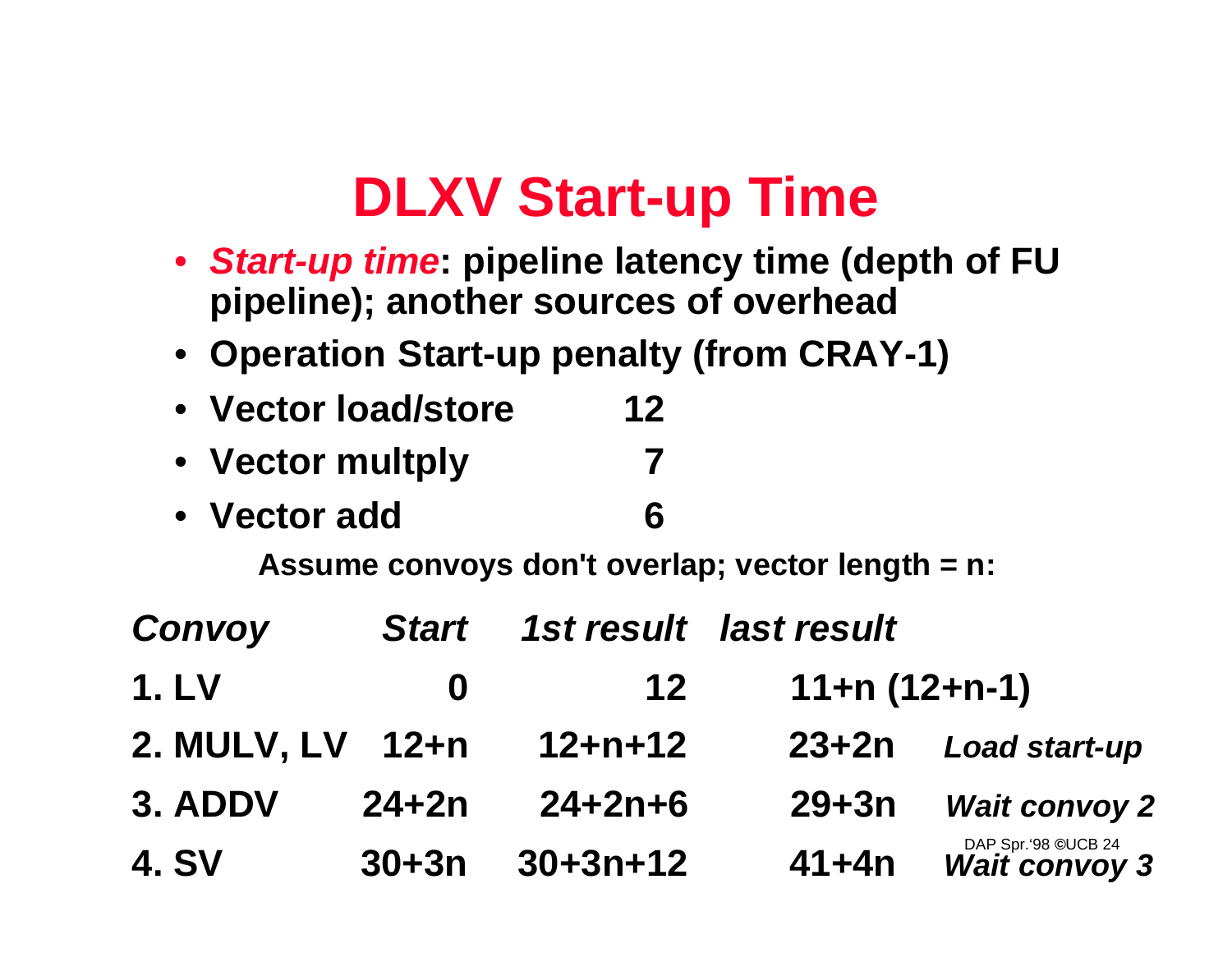#### **Why startup time for each vector instruction?**

- **Why not overlap startup time of back-to-back vector instructions?**
- **Cray machines built from many ECL chips operating at high clock rates; hard to do?**
- **Berkeley vector design ("T0") didn't know it wasn't supposed to do overlap, so no startup times for functional units (except load)**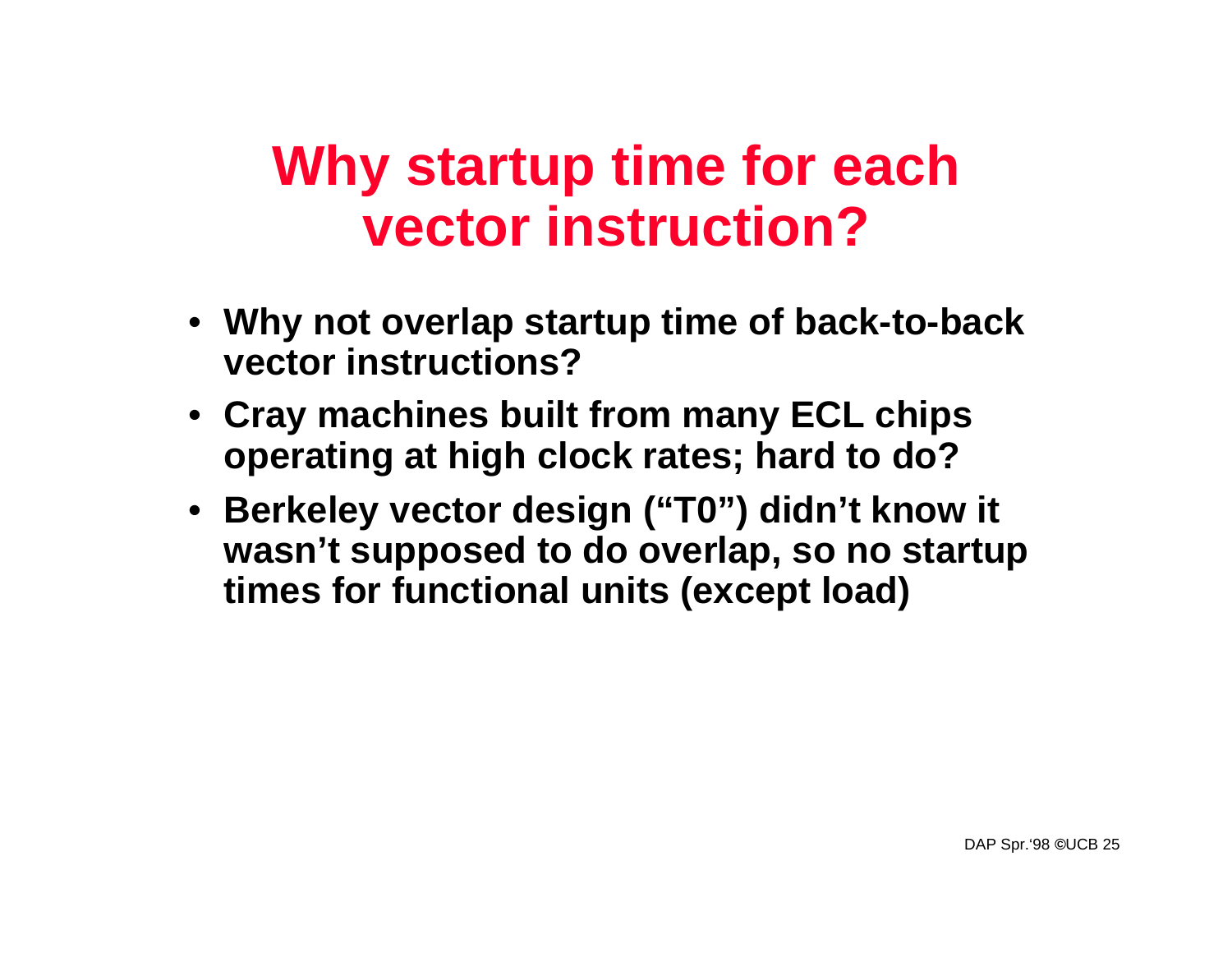## **Vector Load/Store Units & Memories**

- **Start-up overheads usually longer fo LSUs**
- **Memory system must sustain (# lanes x word) /clock cycle**
- **Many Vector Procs. use banks (vs. simple interleaving): 1) support multiple loads/stores per cycle => multiple banks & address banks independently 2) support non-sequential accesses (see soon)**
- **Note: No. memory banks > memory latency to avoid stalls** – **m banks => m words per memory lantecy l clocks**
	- **if m < l, then gap in memory pipeline:**

**clock: 0 … l l+1 l+2 … l+m- 1 l+m… 2 l word:** -- **… 0 1 2 … m-1** -- **… m**

– **may have 1024 banks in SRAM**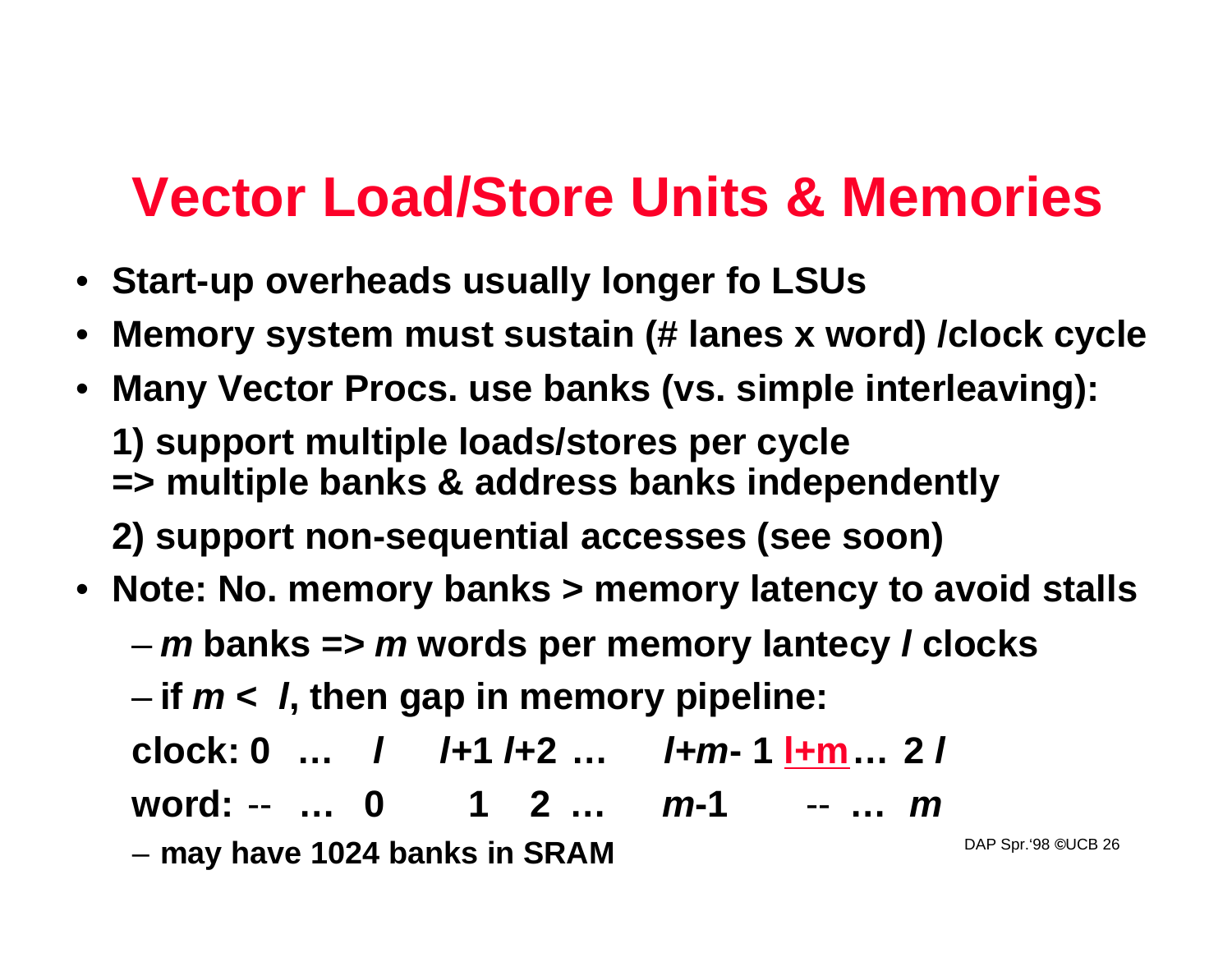## **Vector Length**

- **What to do when vector length is not exactly 64?**
- **vector-length register (VLR) controls the length of any vector operation, including a vector load or store. (cannot be > the length of vector registers)**

**do 10 i = 1, n**

10  $Y(i) = a * X(i) + Y(i)$ 

• **Don't know n until runtime! n > Max. Vector Length (MVL)?**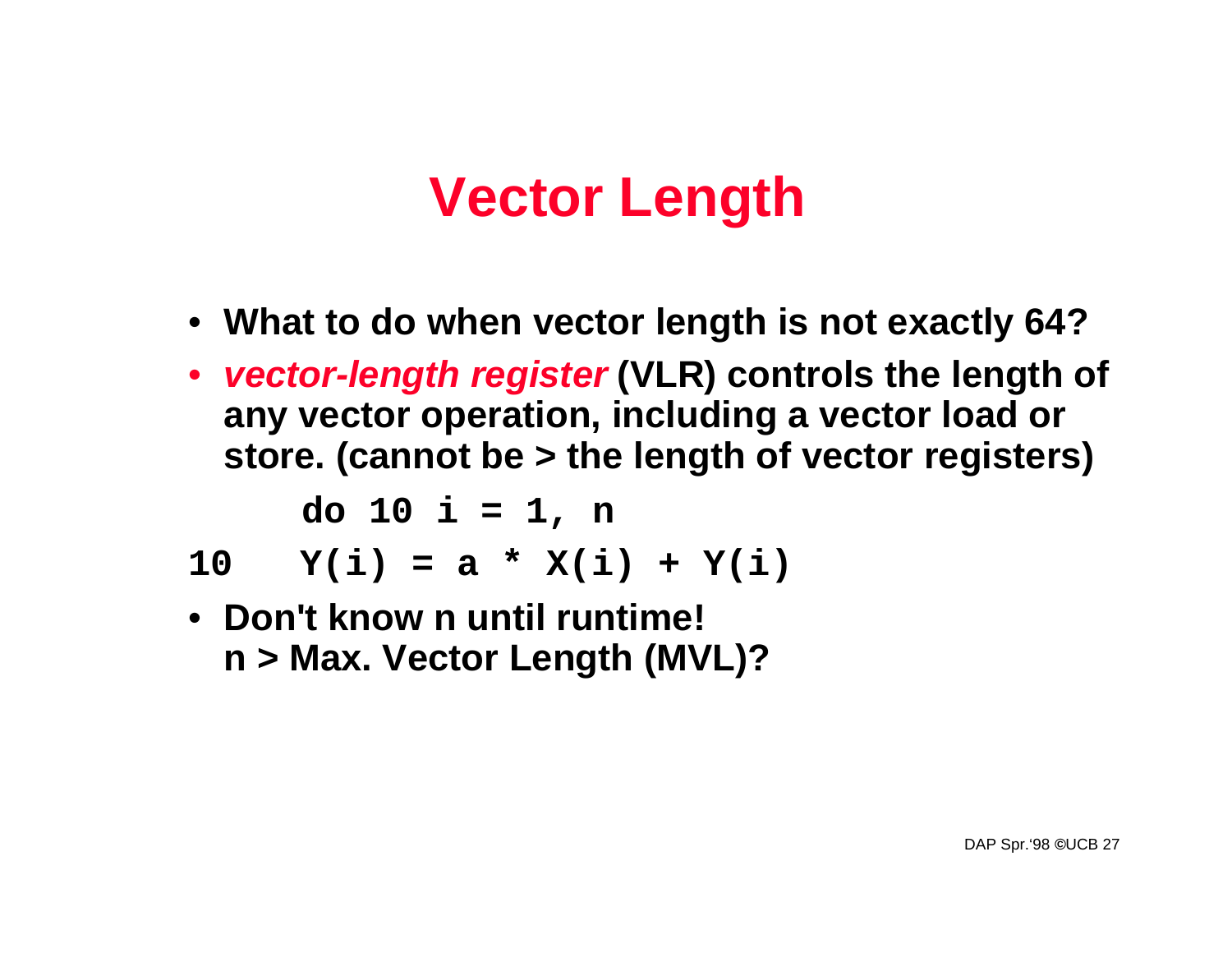# **Strip Mining**

- **Suppose Vector Length > Max. Vector Length (MVL)?**
- **Strip mining: generation of code such that each vector operation is done for a size to the MVL**
- **1st loop do short piece (n mod MVL), rest VL = MVL**

\n
$$
\text{low} = 1
$$
\n

\n\n $\text{VL} = \text{(n mod MVL)} \text{ /*find the odd size piece}^{\star}$ \n

\n\n $\text{do } 1 \text{ j} = 0, \text{(n / MVL)} \text{ /*outer loop}^{\star}$ \n

\n\n $\text{do } 10 \text{ i} = \text{low, low+VL-1} \text{ /*runs for length VL}^{\star}$ \n

\n\n $\text{Y(i)} = a^{\star}X(i) + Y(i) \text{ /*main operation}^{\star}$ \n

\n\n $\text{10} \text{ continue}$ \n

\n\n $\text{low} = \text{low+VL} \text{ /*start of next vector}^{\star}$ \n

\n\n $\text{VL} = \text{MVL} \text{ /*reset the length to max}^{\star}$ \n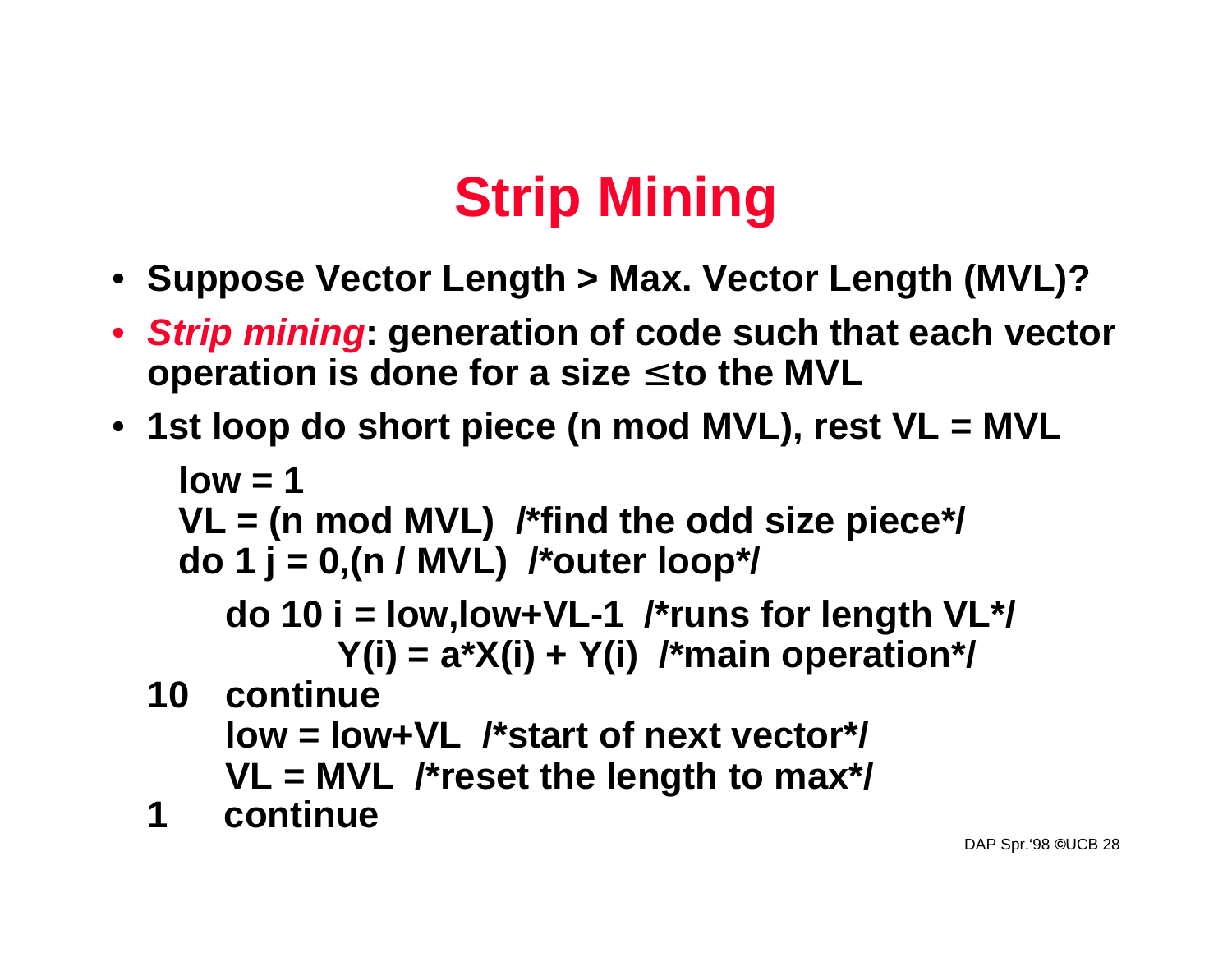## **Common Vector Metrics**

#### • **R : MFLOPS rate on an infinite-length vector**

- **vector "speed of light"**
- **Real problems do not have unlimited vector lengths, and the start-up penalties encountered in real problems will be larger**
- **(R<sup>n</sup> is the MFLOPS rate for a vector of length n)**
- **N1/2: The vector length needed to reach one-half of R**
	- **a good measure of the impact of start-up**
- **N<sup>V</sup> : The vector length needed to make vector mode faster than scalar mode** 
	- **measures both start-up and speed of scalars relative to vectors, quality of connection of scalar unit to vector unit**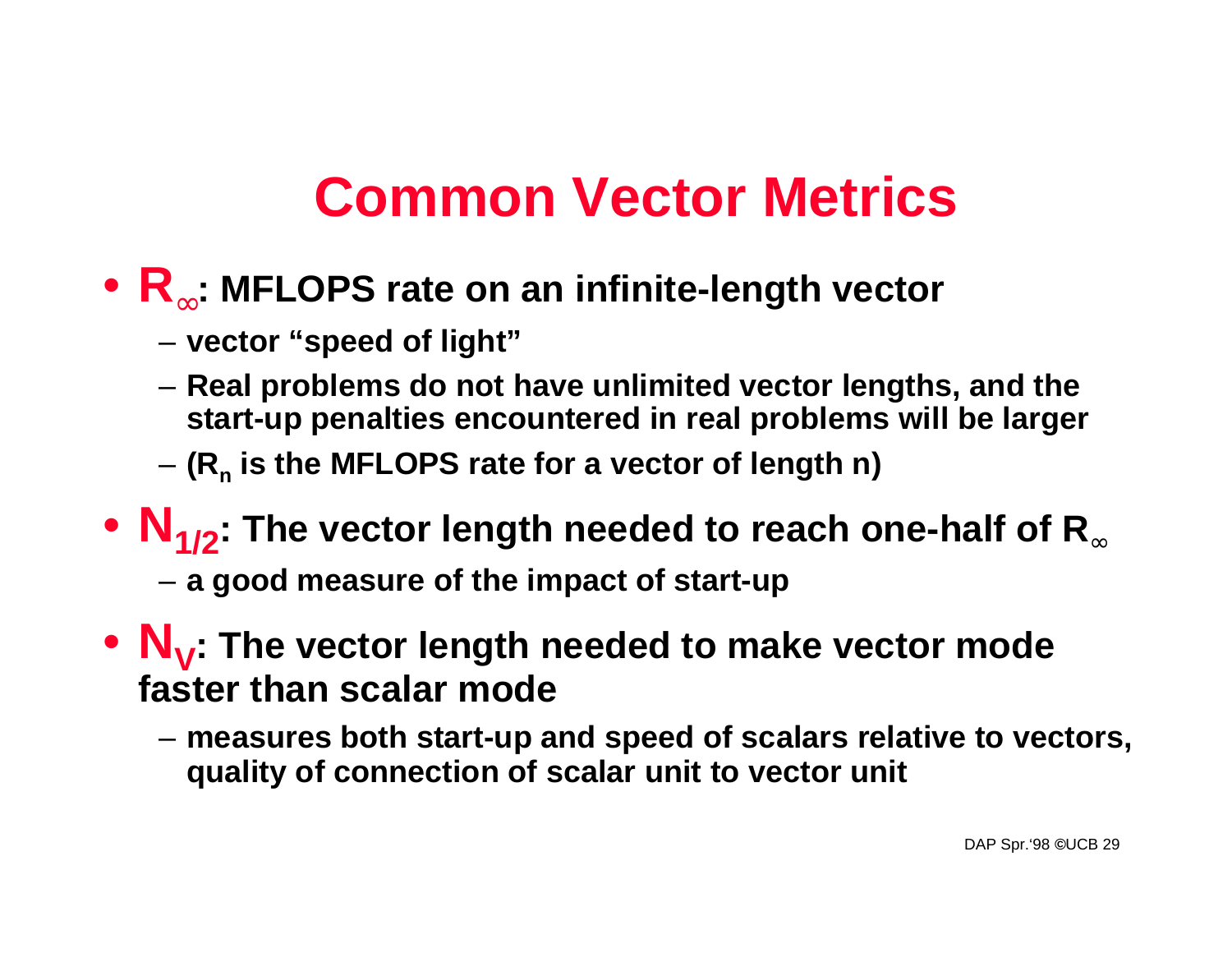#### **Vector Stride**

• **Suppose adjacent elements not sequential in memory**

**do 10 i = 1,100 do 10 j = 1,100**  $A(i, j) = 0.0$ **do 10 k = 1,100** 10 **A(i,j)** = A(i,j)+B(i,k)\*C(k,j)

- **Either B or C accesses not adjacent (800 bytes between)**
- **stride: distance separating elements that are to be merged into a single vector (caches do unit stride) => LVWS (load vector with stride) instruction**
- **Strides => can cause bank conflicts (e.g., stride = 32 and 16 banks)**
- **Think of address per vector element**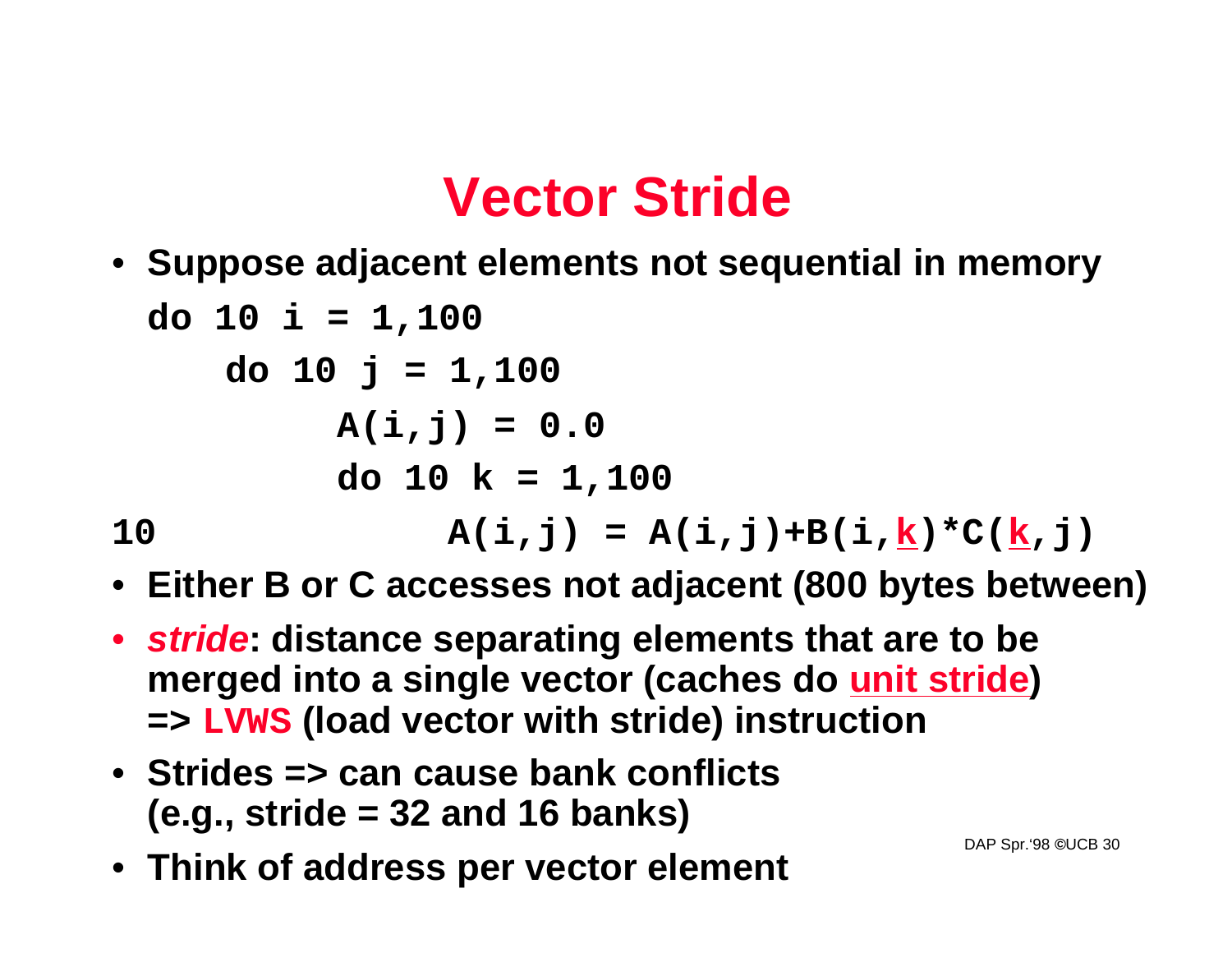## **Compiler Vectorization on Cray XMP**

• **Benchmark %FP %FP in vector**

| • ADM         | 23% | 68%   |         |
|---------------|-----|-------|---------|
| • DYFESM      | 26% | 95%   |         |
| $\cdot$ FLO52 | 41% | 100%  |         |
| • MDG         | 28% | 27%   |         |
| • MG3D        | 31% | 86%   |         |
| • OCEAN       | 28% | 58%   |         |
| · QCD         | 14% | $1\%$ |         |
| • SPICE       | 16% | 7%    | (1% ove |
| • TRACK       | 9%  | 23%   |         |

• **TRFD 22% 10%**

• **SPICE 16% 7% (1% overall)**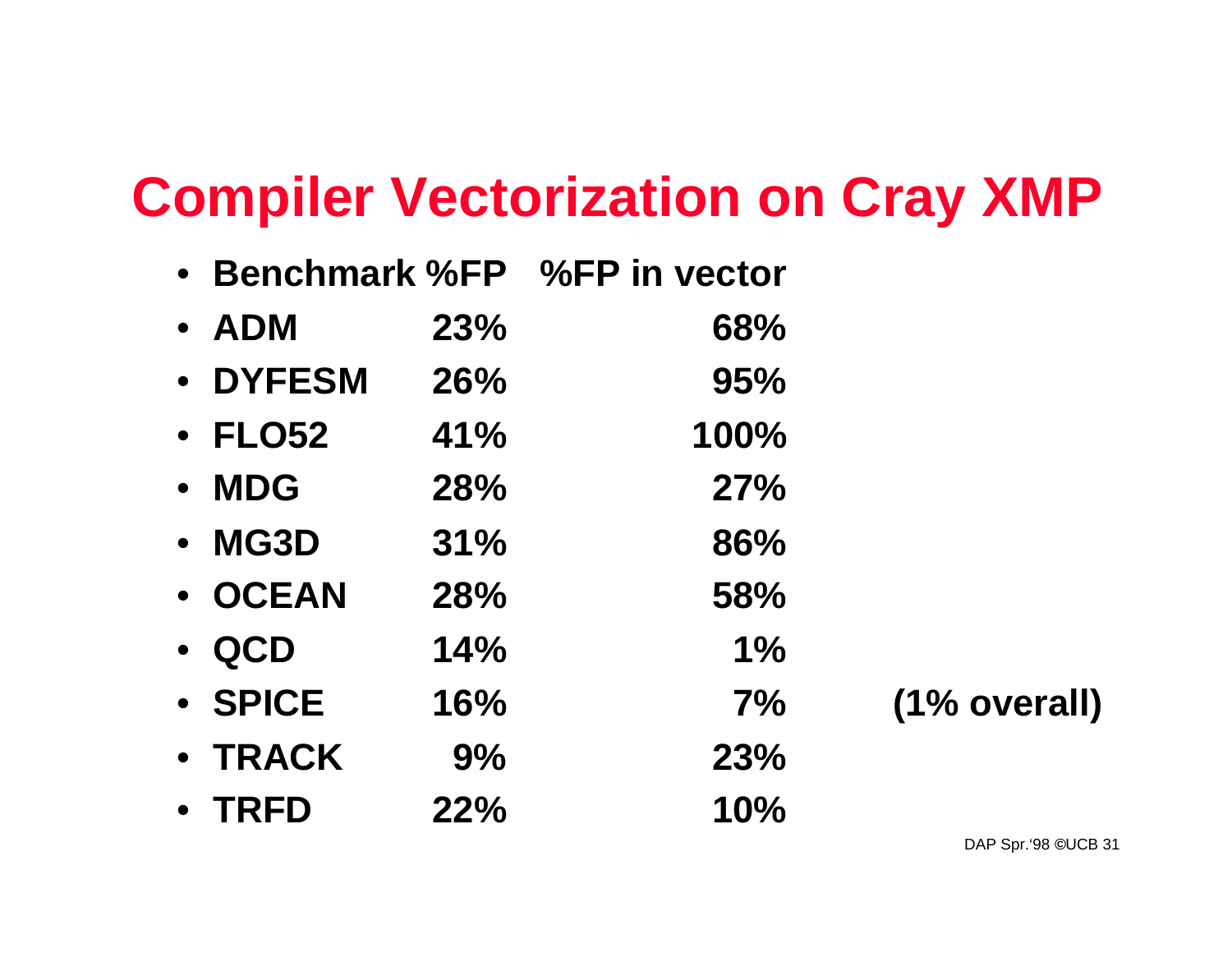# **Vector Opt #1: Chaining**

- **Suppose:**
	- **MULV V1,V2,V3**

**ADDV V4,V1,V5 ; separate convoy?**

- **chaining: vector register (V1) is not as a single entity but as a group of individual registers, then pipeline forwarding can work on individual elements of a vector**
- **Flexible chaining: allow vector to chain to any other active vector operation => more read/write port**
- • **As long as enough HW, increases convoy size**

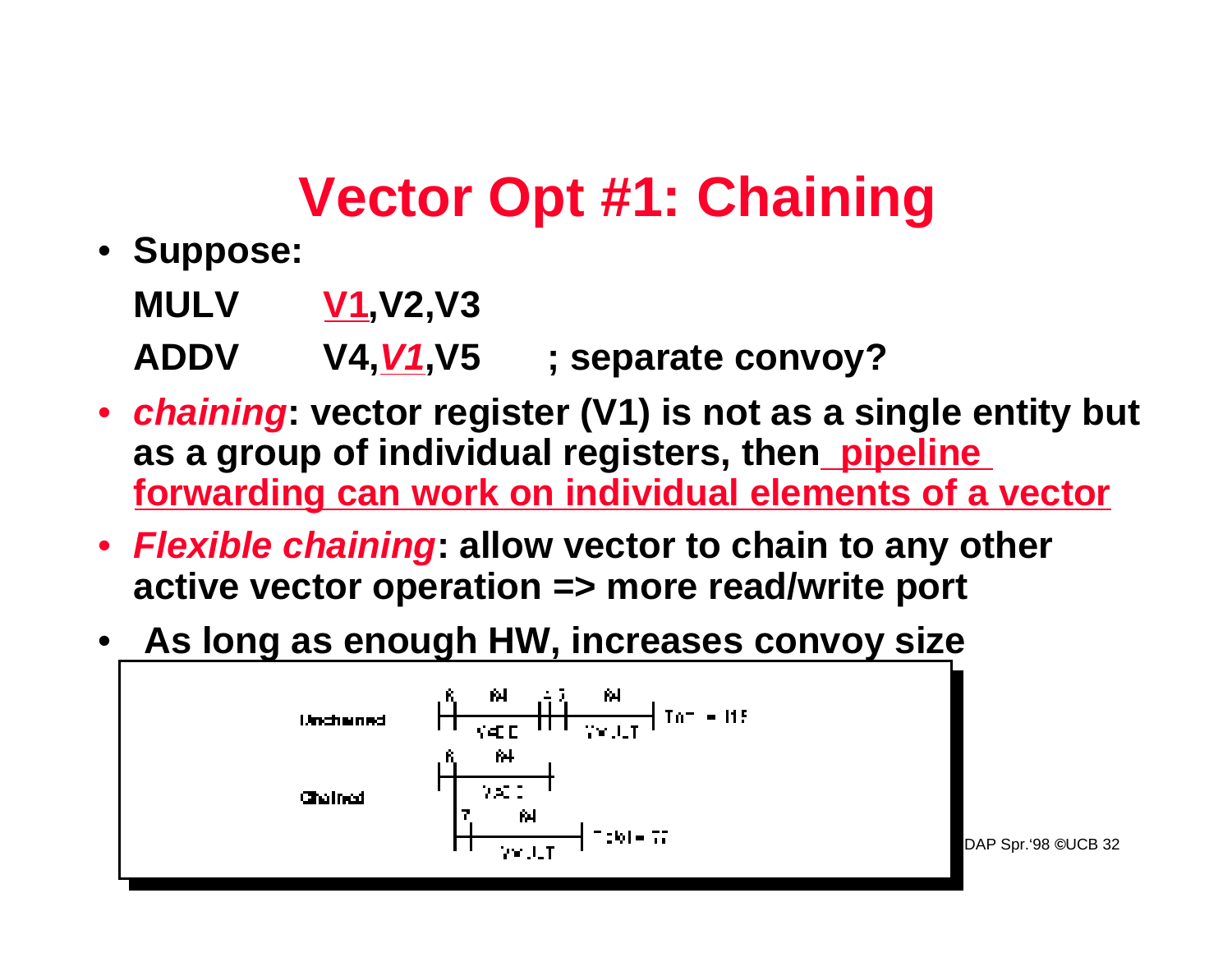

**8 lanes, vector length 32, chaining**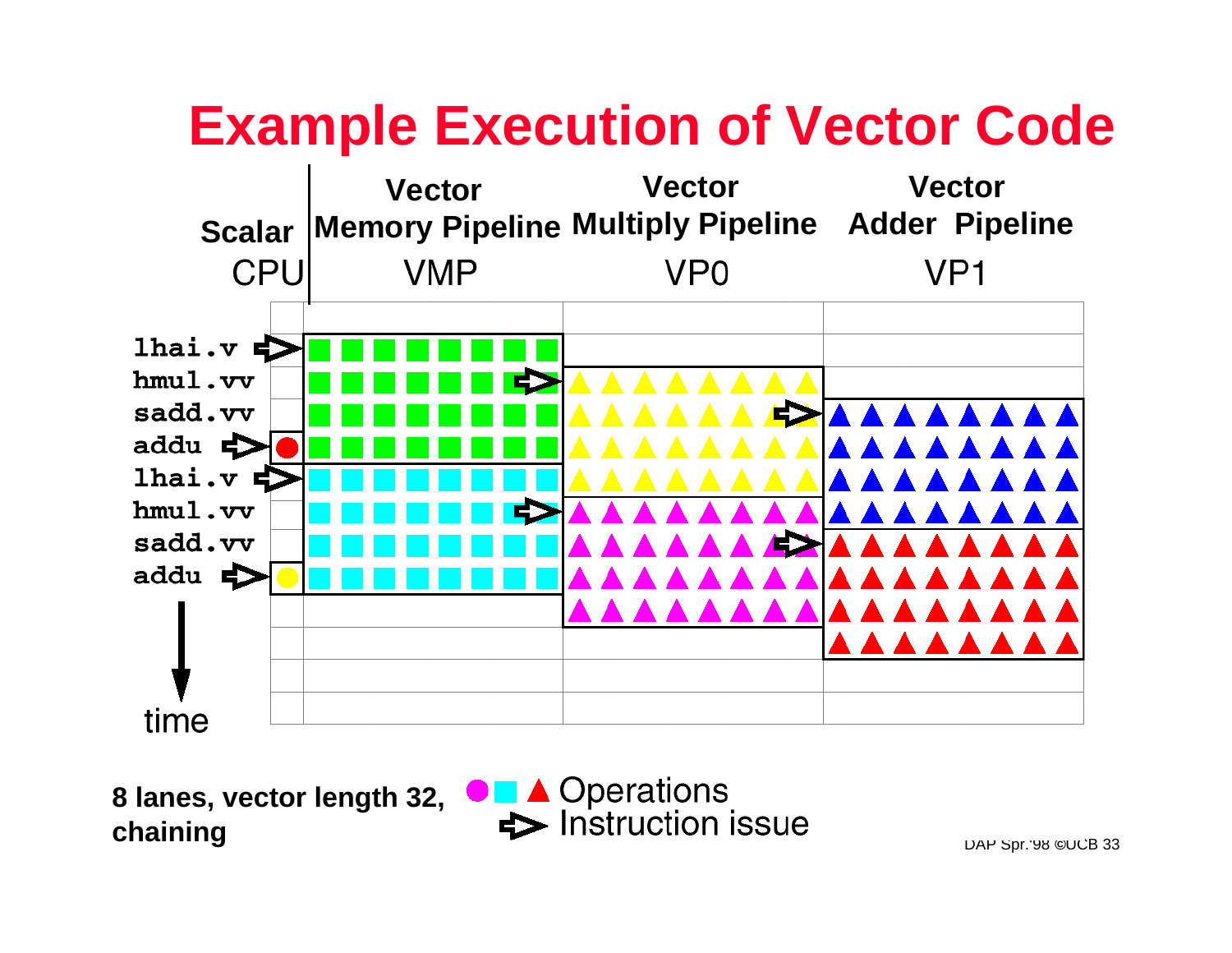## **Vector Opt #2: Conditional Execution**

• **Suppose:**

```
do 100 i = 1, 64
if (A(i) .ne. 0) then
     A(i) = A(i) – B(i)
endif
```
**100 continue**

- **vector-mask control takes a Boolean vector: when vector-mask register is loaded from vector test, vector instructions operate only on vector elements whose corresponding entries in the vector-mask register are 1.**
- • **Still requires clock even if result not stored; if still performs operation, what about divide by 0?**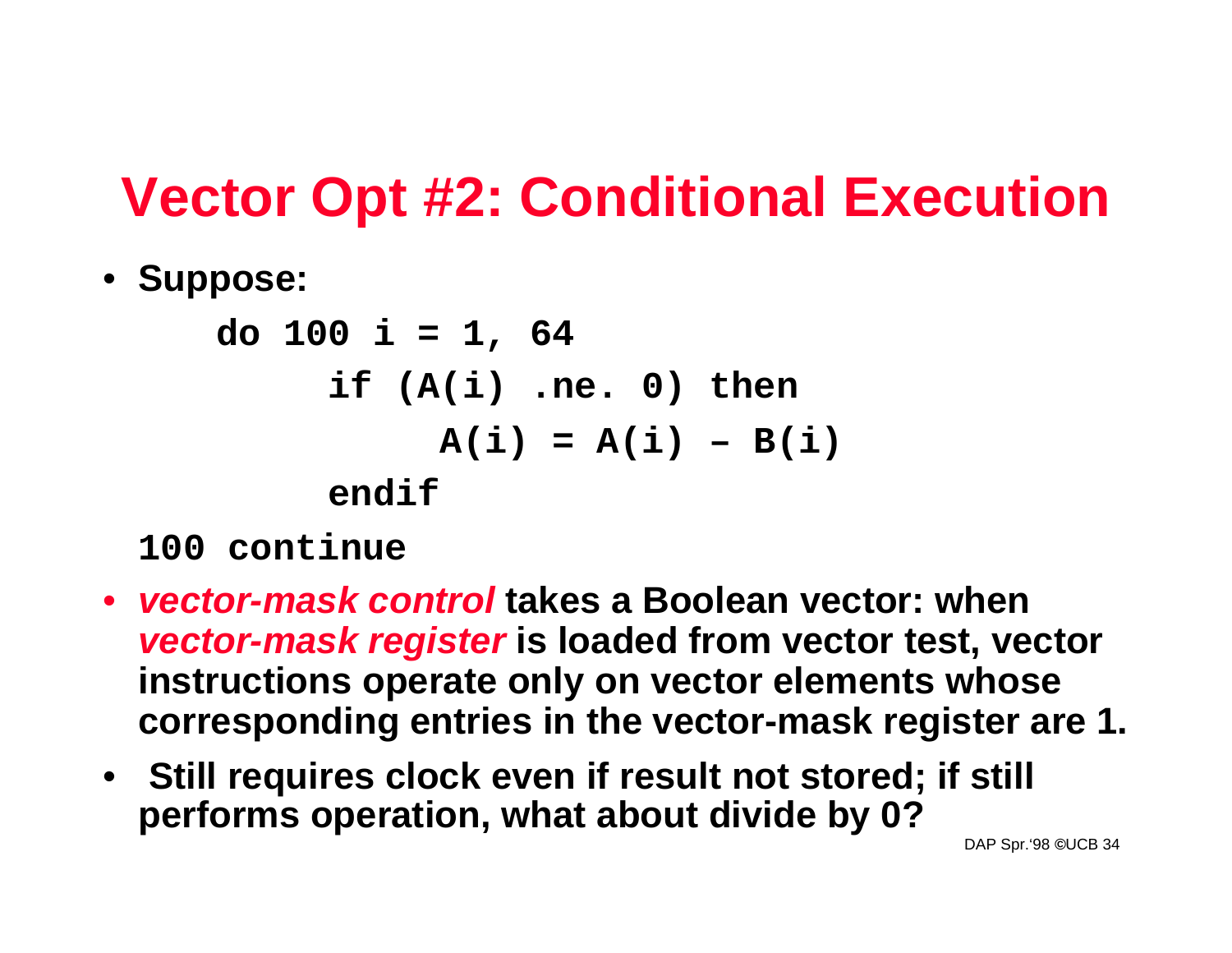#### **Vector Opt #3: Sparse Matrices**

• **Suppose:**

**do 100 i = 1,n**

100  $A(K(i)) = A(K(i)) + C(M(i))$ 

- **gather (LVI) operation takes an index vector and fetches the vector whose elements are at the addresses given by adding a base address to the offsets given in the index vector => a nonsparse vector in a vector register**
- **After these elements are operated on in dense form, the sparse vector can be stored in expanded form by a scatter store (SVI), using the same index vector**
- **Can't be done by compiler since can't know Ki elements distinct, no dependencies; by compiler directive**
- Use CVI to create index 0, 1xm, 2xm, ..., 63xm DAP Spr.'98 @UCB 35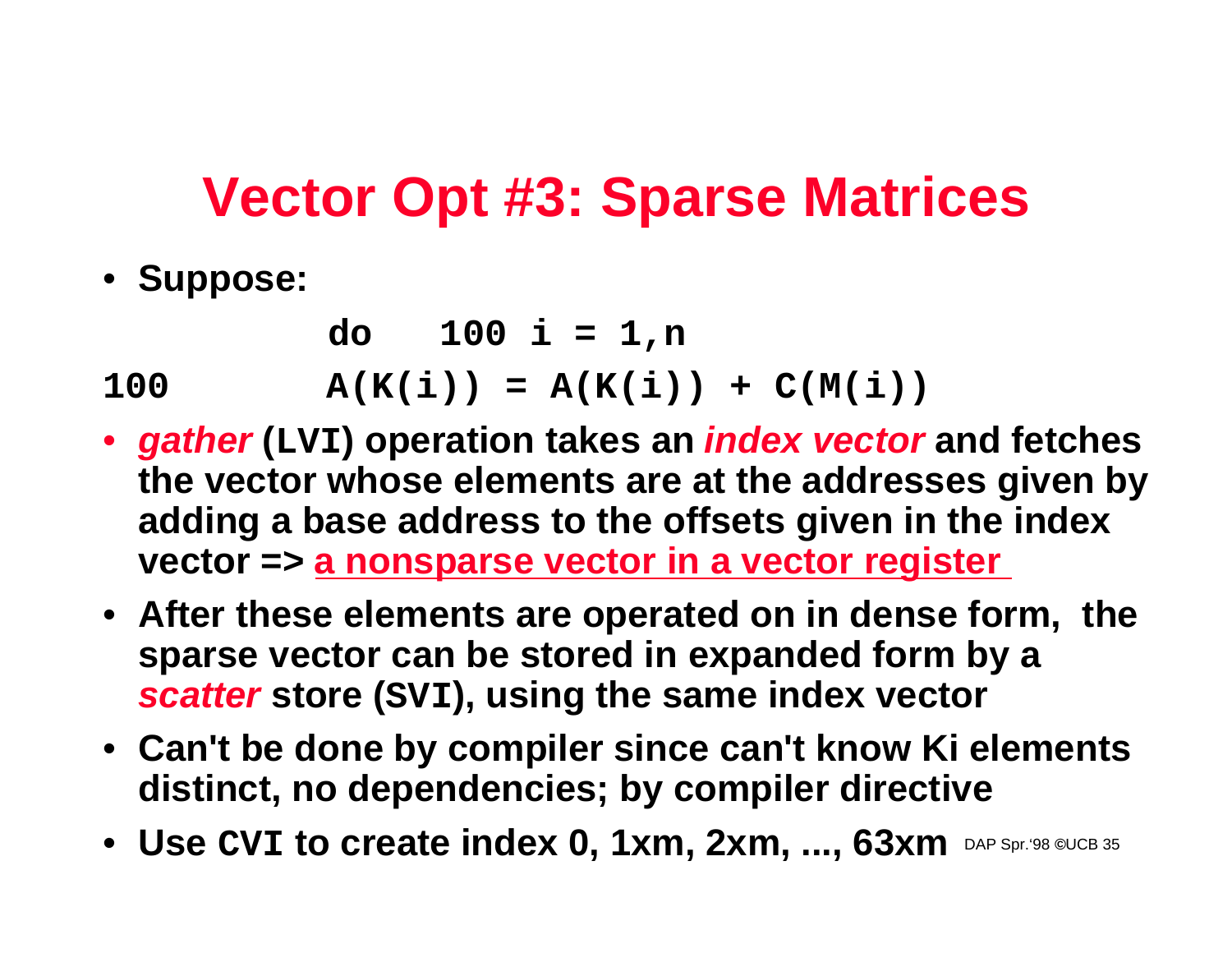#### **Sparse Matrix Example**

|                                            | • Cache (1993) vs. Vector (1988) |                 |  |
|--------------------------------------------|----------------------------------|-----------------|--|
|                                            | <b>IBM RS6000</b>                | <b>Cray YMP</b> |  |
| <b>Clock</b>                               | <b>72 MHz</b>                    | <b>167 MHz</b>  |  |
| <b>Cache</b>                               | <b>256 KB</b>                    | 0.25 KB         |  |
| <b>Linpack</b>                             | <b>140 MFLOPS</b>                | 160(1.1)        |  |
| <b>Sparse Matrix</b><br>(Cholesky Blocked) | <b>17 MFLOPS</b>                 | 125(7.3)        |  |

- **Cache: 1 address per cache block (32B to 64B)**
- **Vector: 1 address per element (4B)**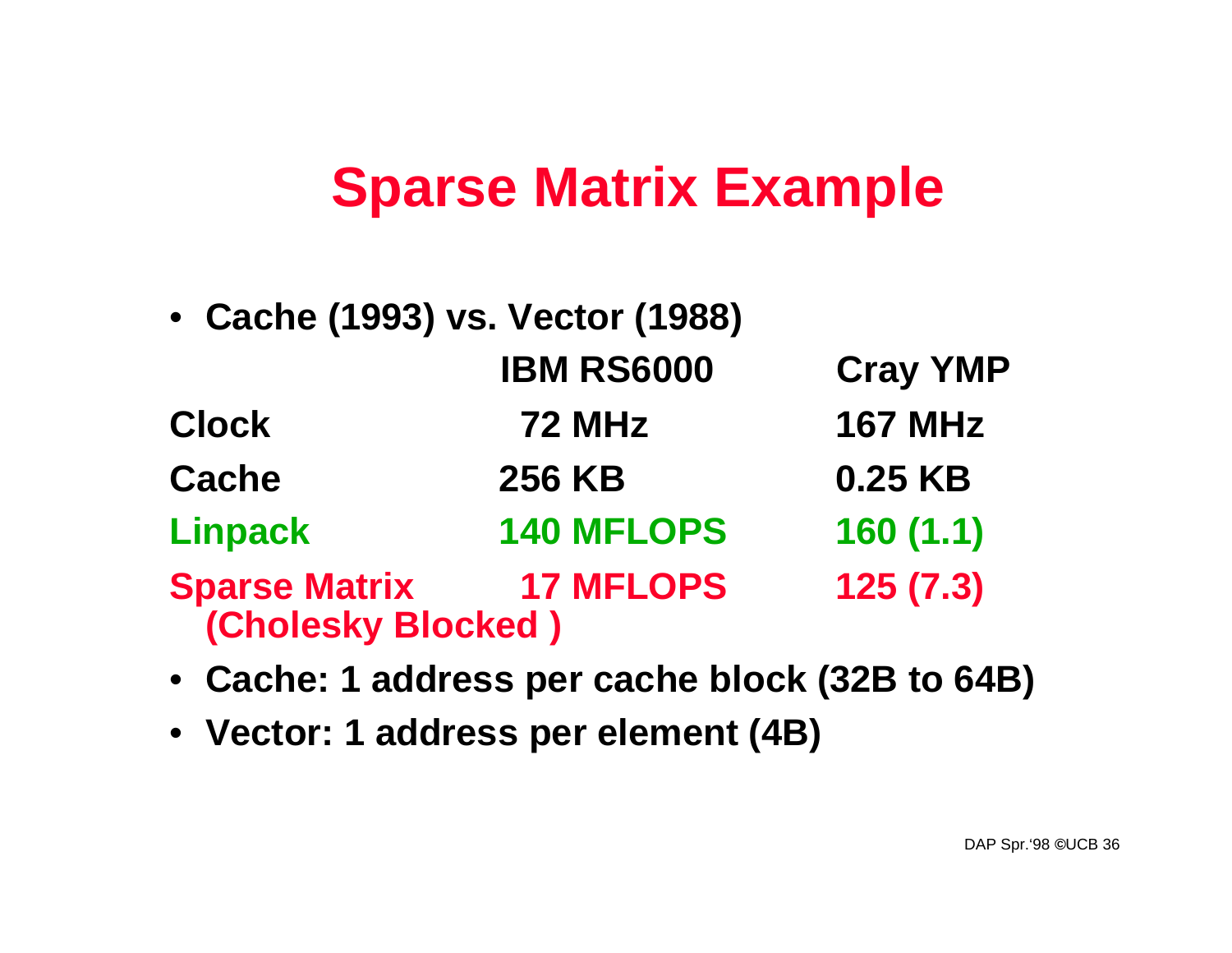

**Limited to scientific computing?**

- **Multimedia Processing (compress., graphics, audio synth, image proc.)**
- **Standard benchmark kernels (Matrix Multiply, FFT, Convolution, Sort)**
- **Lossy Compression (JPEG, MPEG video and audio)**
- **Lossless Compression (Zero removal, RLE, Differencing, LZW)**
- **Cryptography (RSA, DES/IDEA, SHA/MD5)**
- **Speech and handwriting recognition**
- **Operating systems/Networking (memcpy, memset, parity, checksum)**
- **Databases (hash/join, data mining, image/video serving)**
- **Language run-time support (stdlib, garbage collection)**
- **even SPECint95**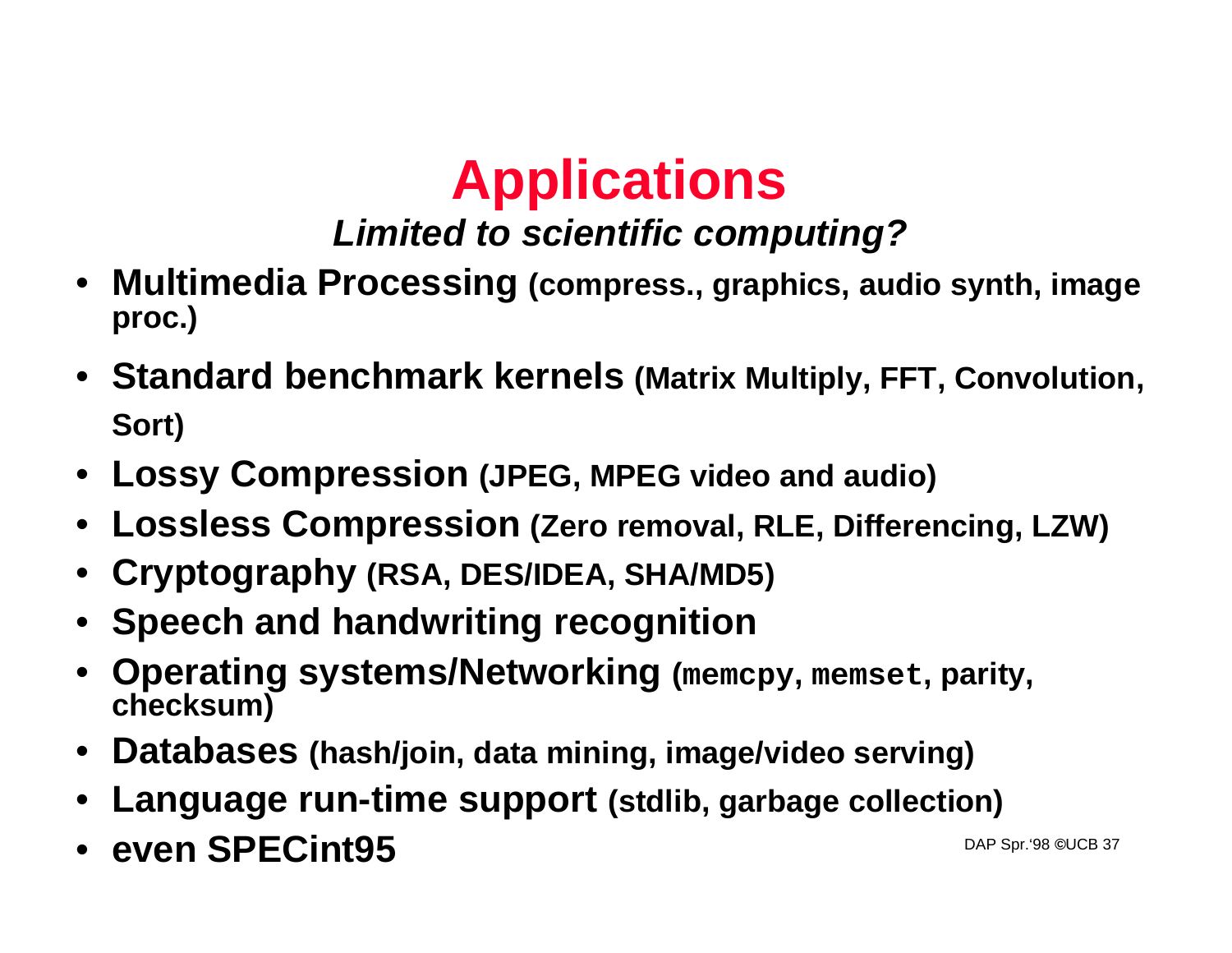#### **Vector for Multimedia?**

- **Intel MMX: 57 new 80x86 instructions (1st since 386)** – **similar to Intel 860, Mot. 88110, HP PA-71000LC, UltraSPARC**
- **3 data types: 8 8-bit, 4 16-bit, 2 32-bit in 64bits**

– **reuse 8 FP registers (FP and MMX cannot mix)**

• **short vector: load, add, store 8 8-bit operands**



• **Claim: overall speedup 1.5 to 2X for 2D/3D graphics, audio, video, speech, comm., ...**

DAP Spr.'98 **©**UCB 38 – **use in drivers or added to library routines; no compiler**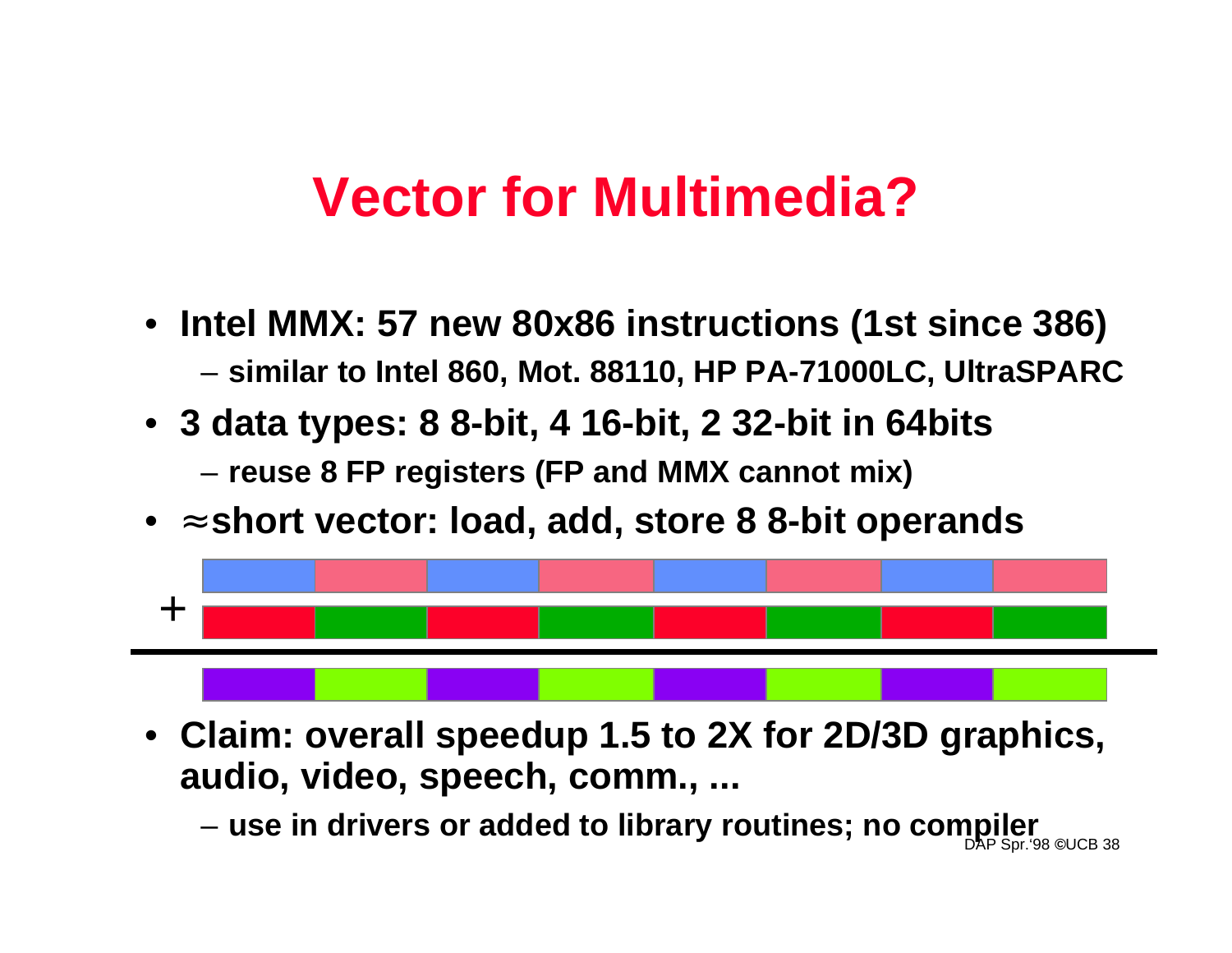#### **MMX Instructions**

- **Move 32b, 64b**
- **Add, Subtract in parallel: 8 8b, 4 16b, 2 32b**
	- **opt. signed/unsigned saturate (set to max) if overflow**
- **Shifts (sll,srl, sra), And, And Not, Or, Xor in parallel: 8 8b, 4 16b, 2 32b**
- **Multiply, Multiply-Add in parallel: 4 16b**
- **Compare = , > in parallel: 8 8b, 4 16b, 2 32b**
	- **sets field to 0s (false) or 1s (true); removes branches**
- **Pack/Unpack**
	- **Convert 32b<–> 16b, 16b <–> 8b**
	- **Pack saturates (set to max) if number is too large**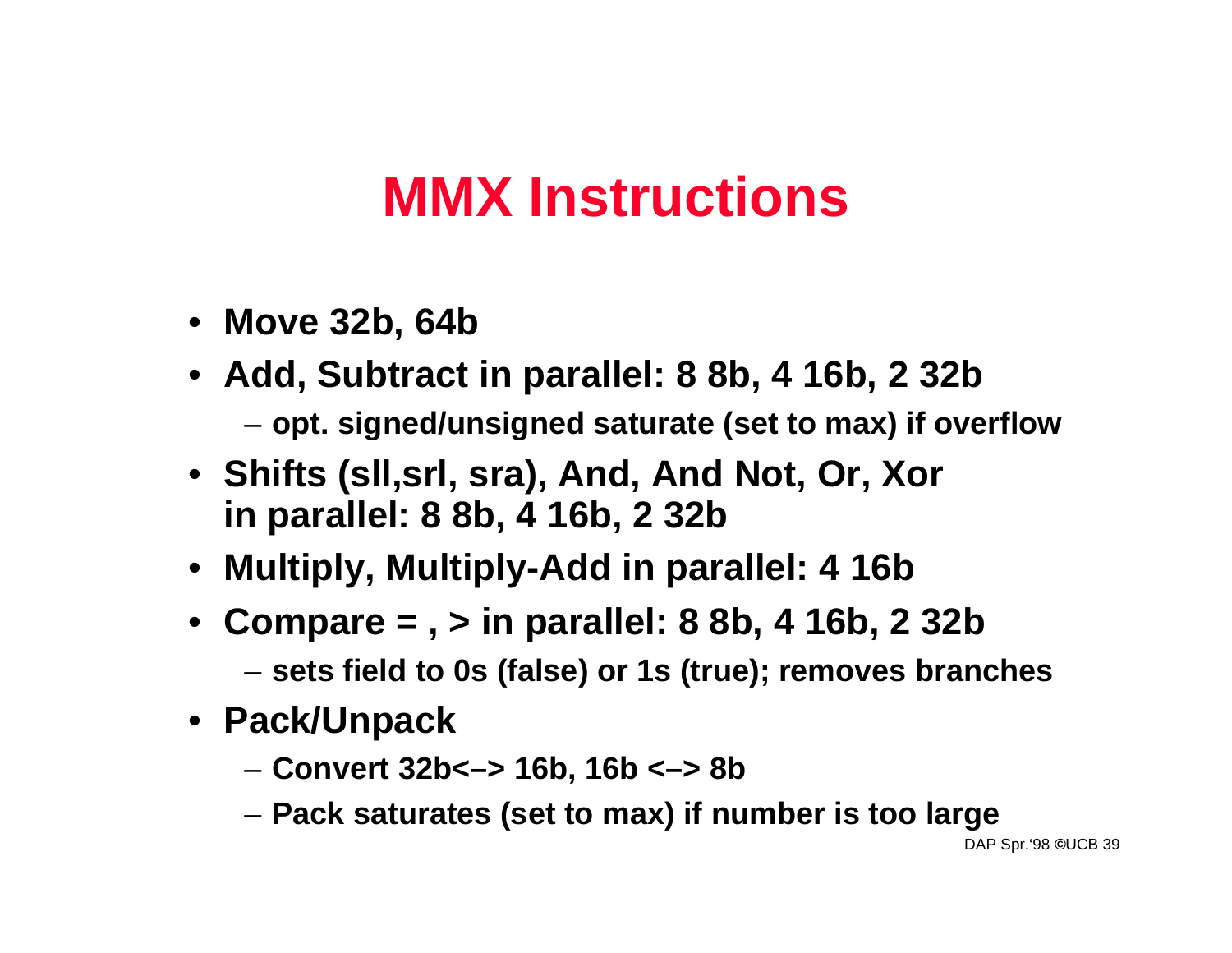#### **Vectors and Variable Data Width**

- **Programmer thinks in terms of vectors of data of some width (8, 16, 32, or 64 bits)**
- **Good for multimedia; More elegant than MMX-style extensions**
- **Don't have to worry about how data stored in hardware**
	- **No need for explicit pack/unpack operations**
- **Just think of more virtual processors operating on narrow data**
- **Expand Maximum Vector Length with decreasing data width: 64 x 64bit, 128 x 32 bit, 256 x 16 bit, 512 x 8 bit**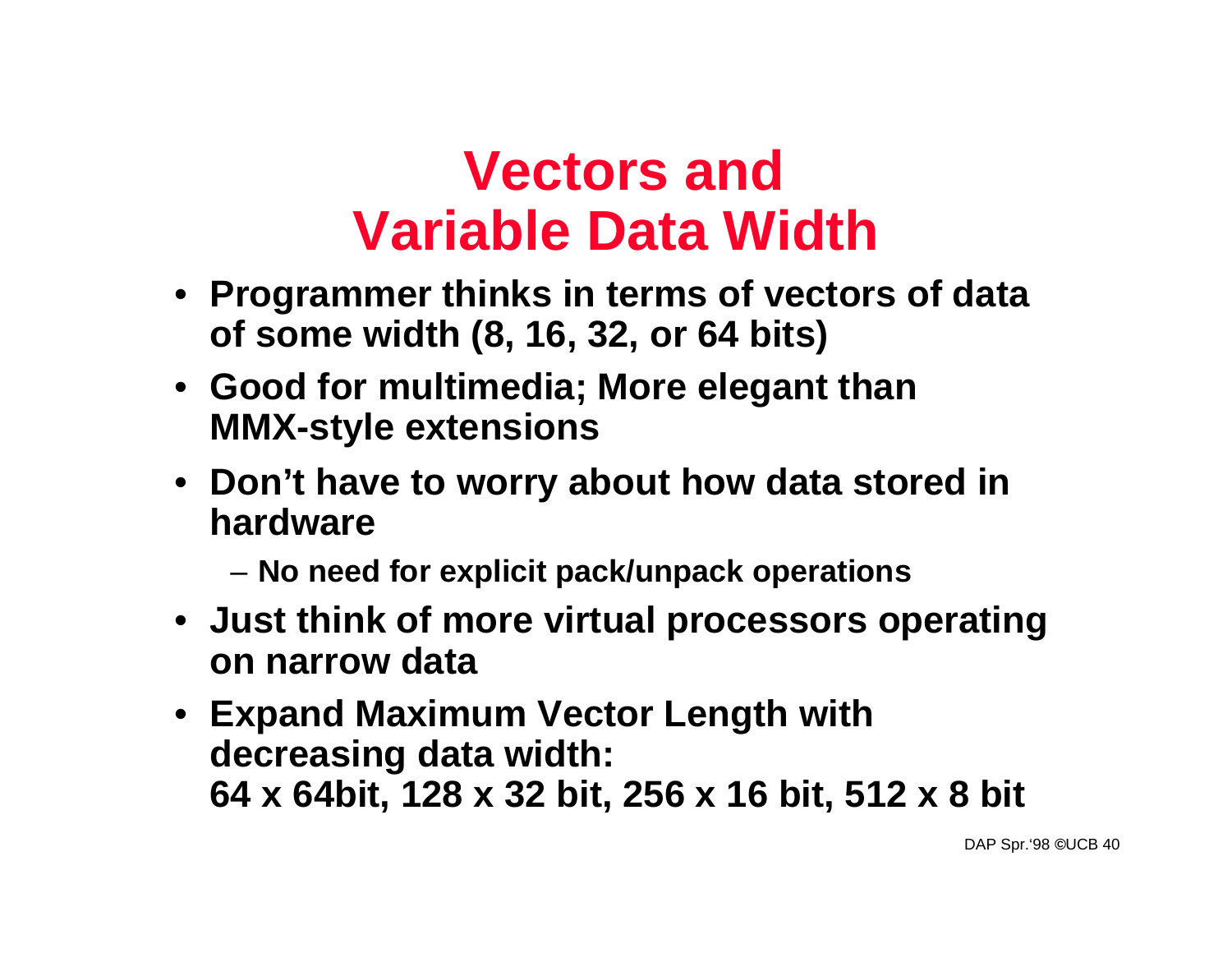## **Mediaprocesing: Vectorizable? Vector Lengths?**

- **Matrix transpose/multiply # vertices at once**
- **DCT (video, communication) image width**
- **FFT (audio) 256-1024**
- **Motion estimation (video) image width, iw/16**
- **Gamma correction (video) image width**
- **Haar transform (media mining) image width**
- **Median filter (image processing) image width**
- **Separable convolution (img. proc.) image width**

#### **Kernel Vector length**

DAP Spr.'98 **©**UCB 41 (from Pradeep Dubey - IBM, http://www.research.ibm.com/people/p/pradeep/tutor.html)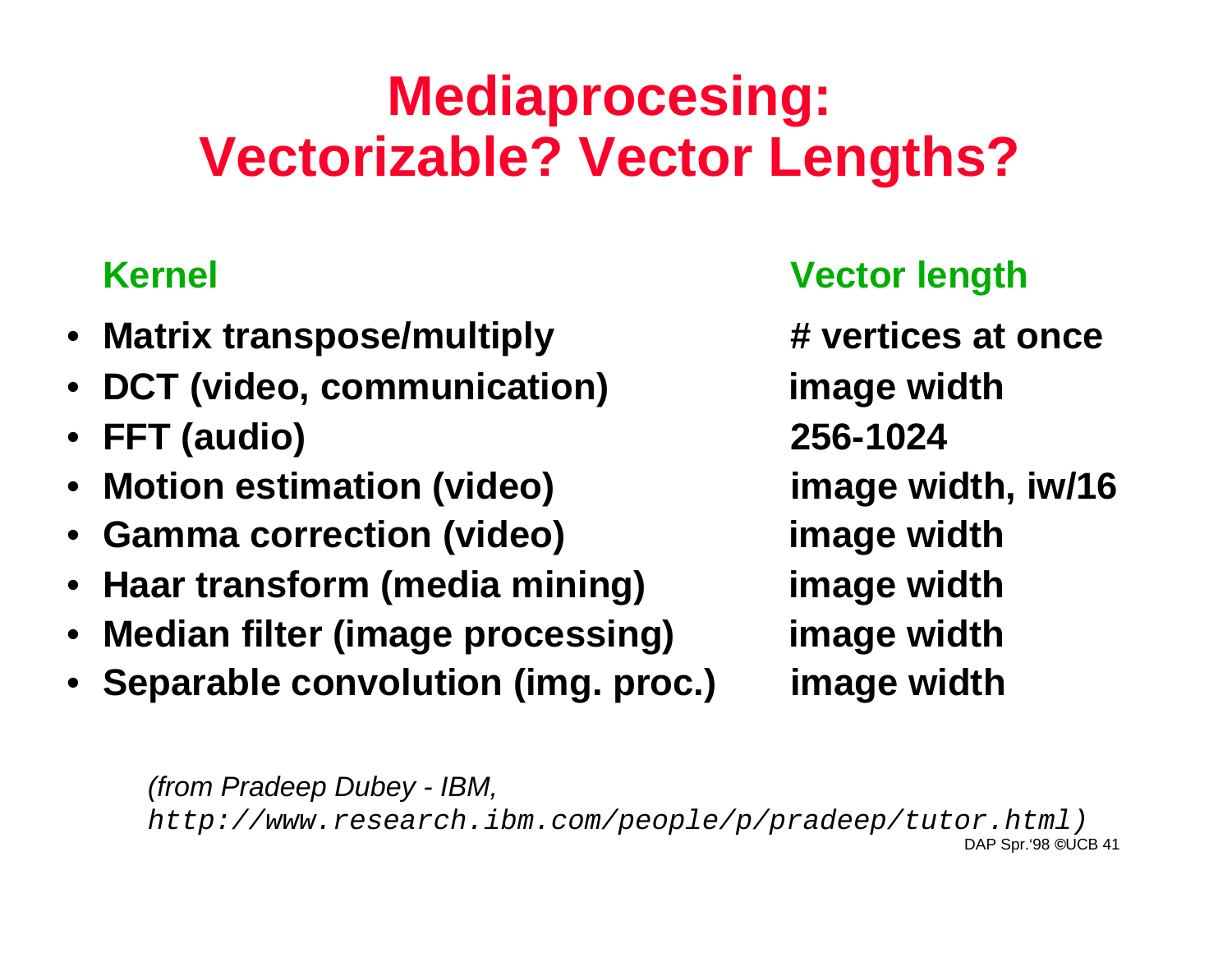#### **Vector Pitfalls**

- **Pitfall: Concentrating on peak performance and ignoring start-up overhead: N<sup>V</sup> (length faster than scalar) > 100!**
- **Pitfall: Increasing vector performance, without comparable increases in scalar performance (Amdahl's Law)**

– **failure of Cray competitor from his former company**

- **Pitfall: Good processor vector performance without providing good memory bandwidth**
	- **MMX?**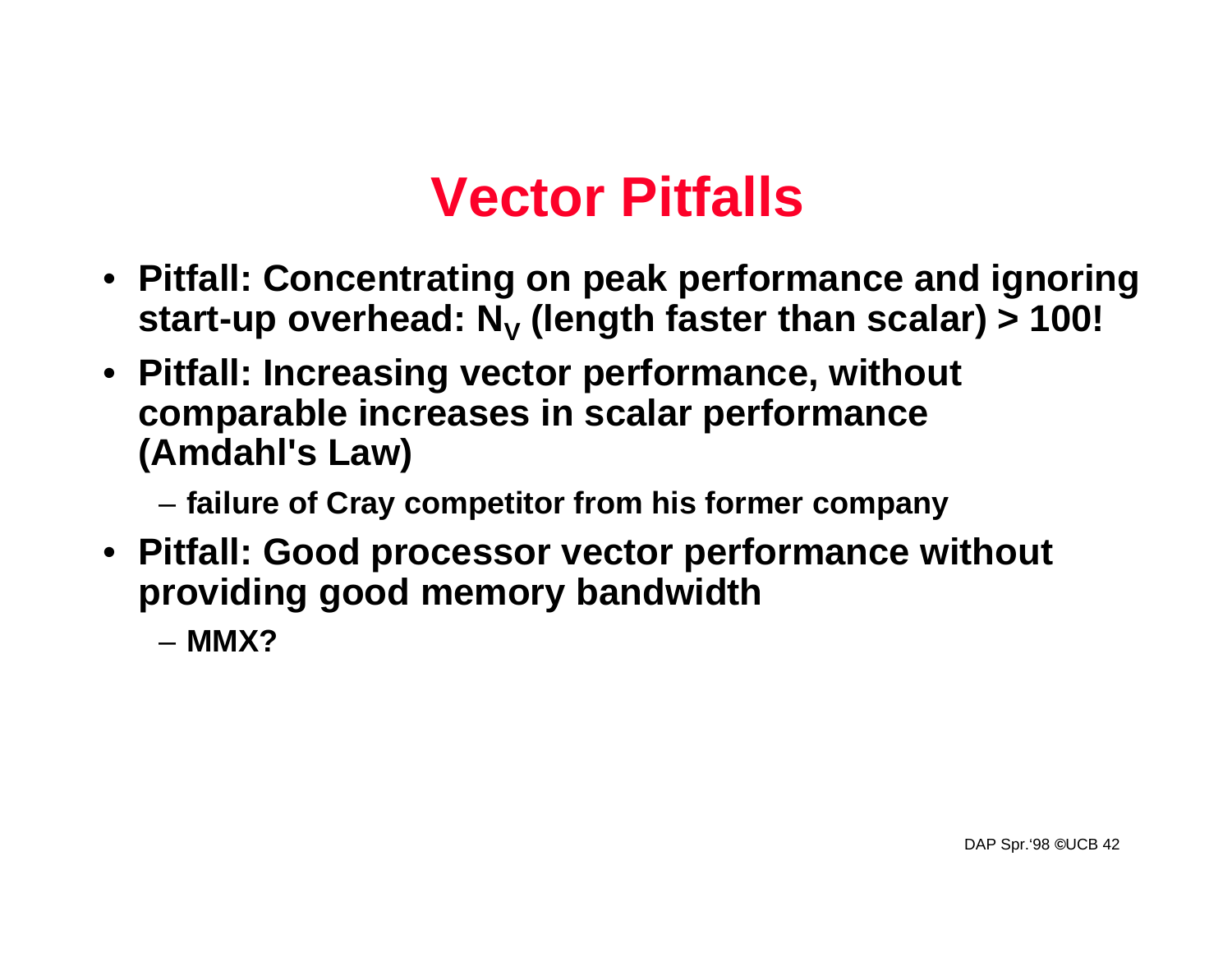# **Vector Advantages**

- **Easy to get high performance; N operations:**
	- **are independent**
	- **use same functional unit**
	- **access disjoint registers**
	- **access registers in same order as previous instructions**
	- **access contiguous memory words or known pattern**
	- **can exploit large memory bandwidth**
	- **hide memory latency (and any other latency)**
- **Scalable (get higher performance as more HW resources available)**
- **Compact: Describe N operations with 1 short instruction (v. VLIW)**
- **Predictable (real-time) performance vs. statistical performance (cache)**
- **Multimedia ready: choose N \* 64b, 2N \* 32b, 4N \* 16b, 8N \* 8b**
- **Mature, developed compiler technology**
- **Vector Disadvantage: Out of Fashion**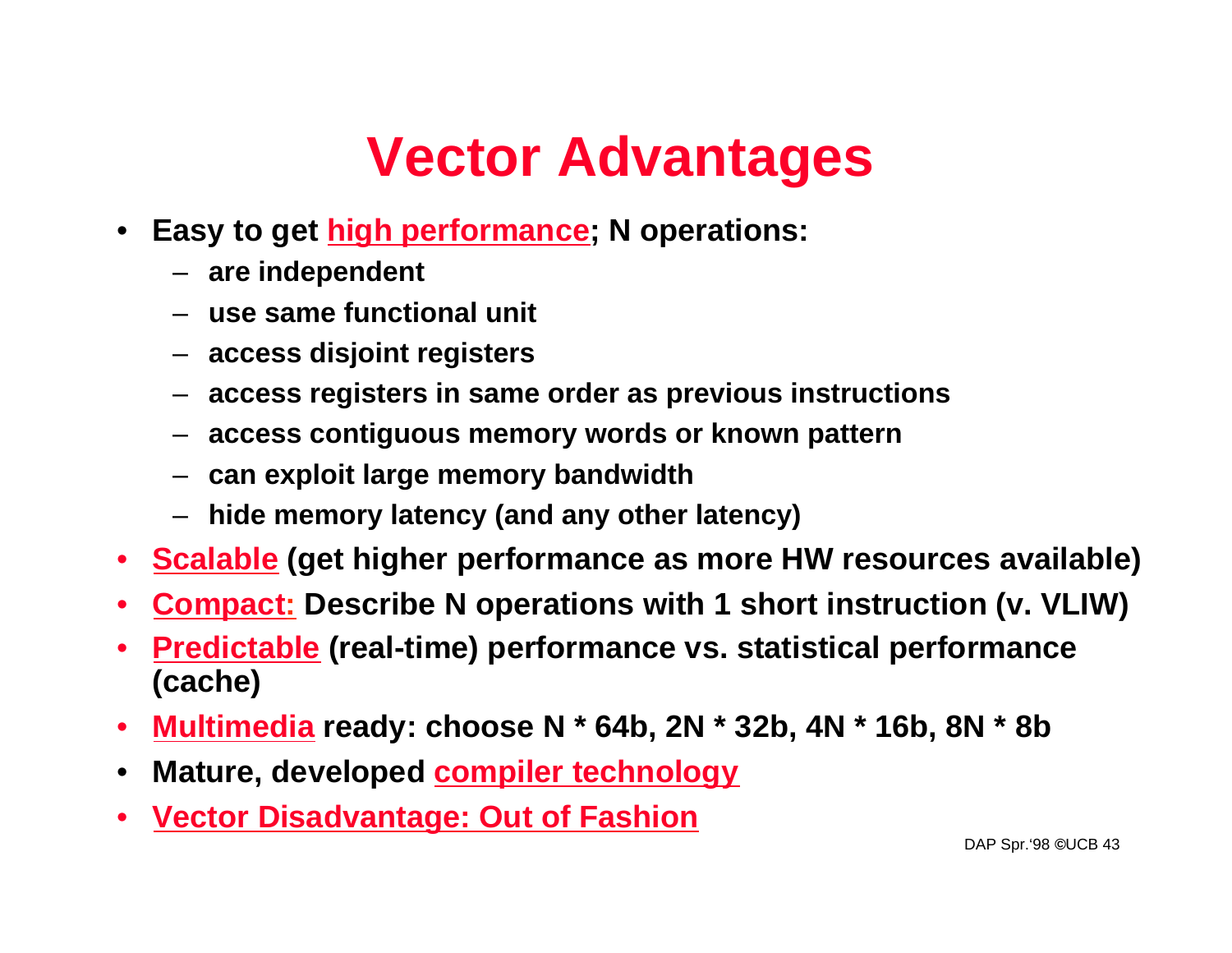## **Vector Summary**

- **Alternate model accomodates long memory latency, doesn't rely on caches as does Out-Of-Order, superscalar/VLIW designs**
- **Much easier for hardware: more powerful instructions, more predictable memory accesses, fewer harzards, fewer branches, fewer mispredicted branches, ...**
- **What % of computation is vectorizable?**
- **Is vector a good match to new apps such as multidemia, DSP?**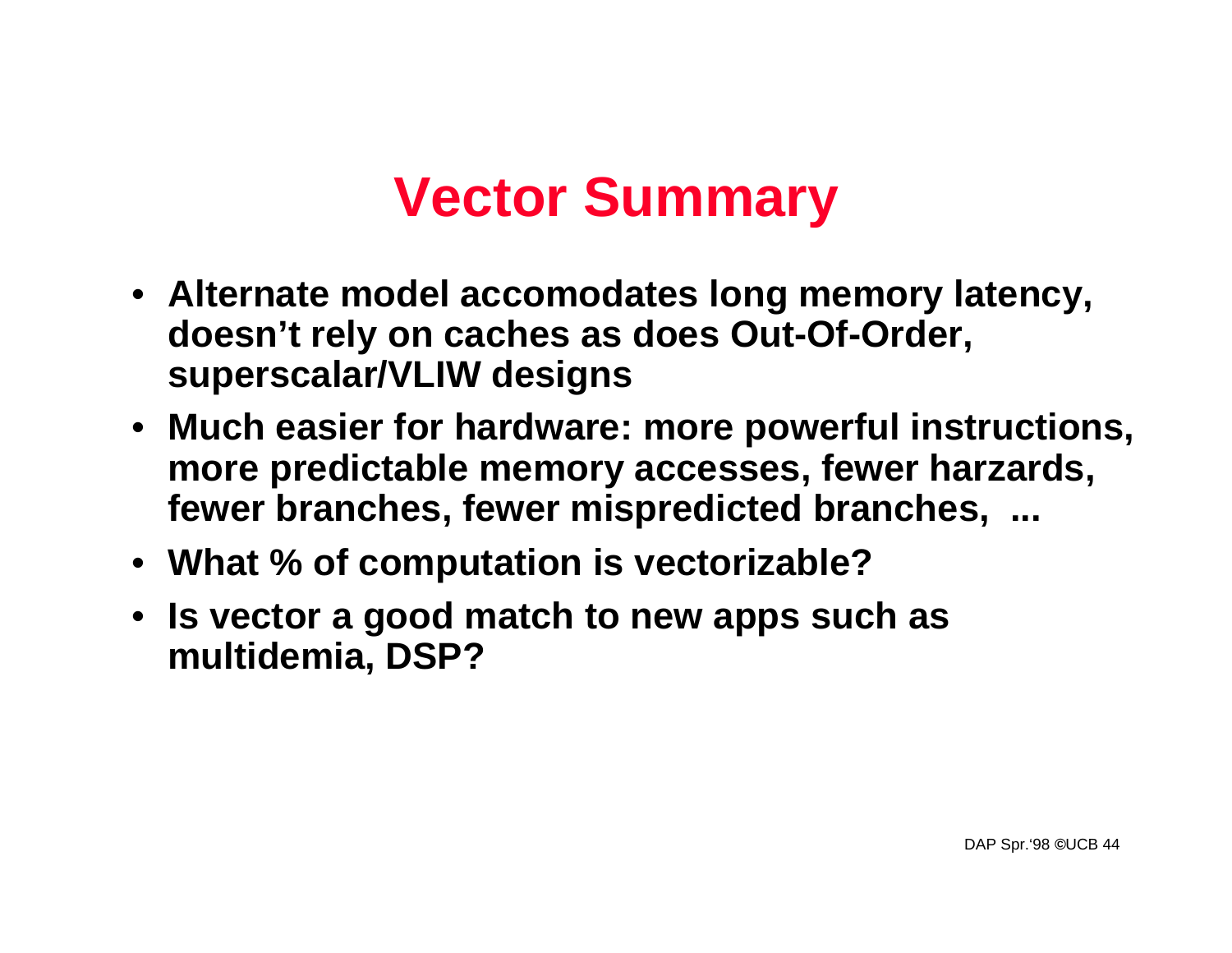## **Project Overviews**

- **IRAM project related**
- **BRASS project related**
- **Industry suggested**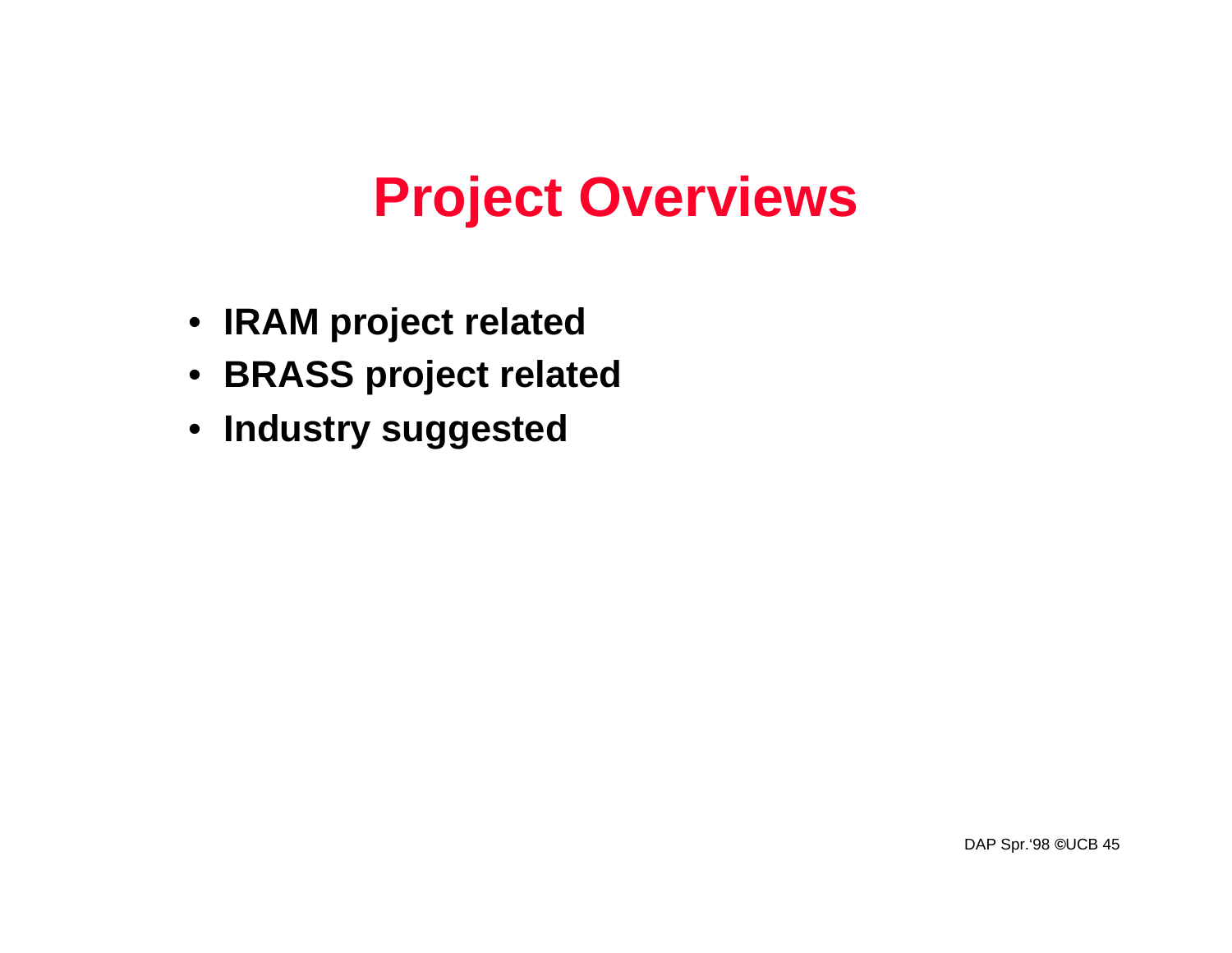#### **IRAM Vision Statement**

#### **Microprocessor & DRAM on a single chip:**

- **on-chip memory latency 5-10X, bandwidth 50-100X**
- **improve energy efficiency 2X-4X (no off-chip bus)**
- **serial I/O 5-10X v. buses**
- **smaller board area/volume**
- 

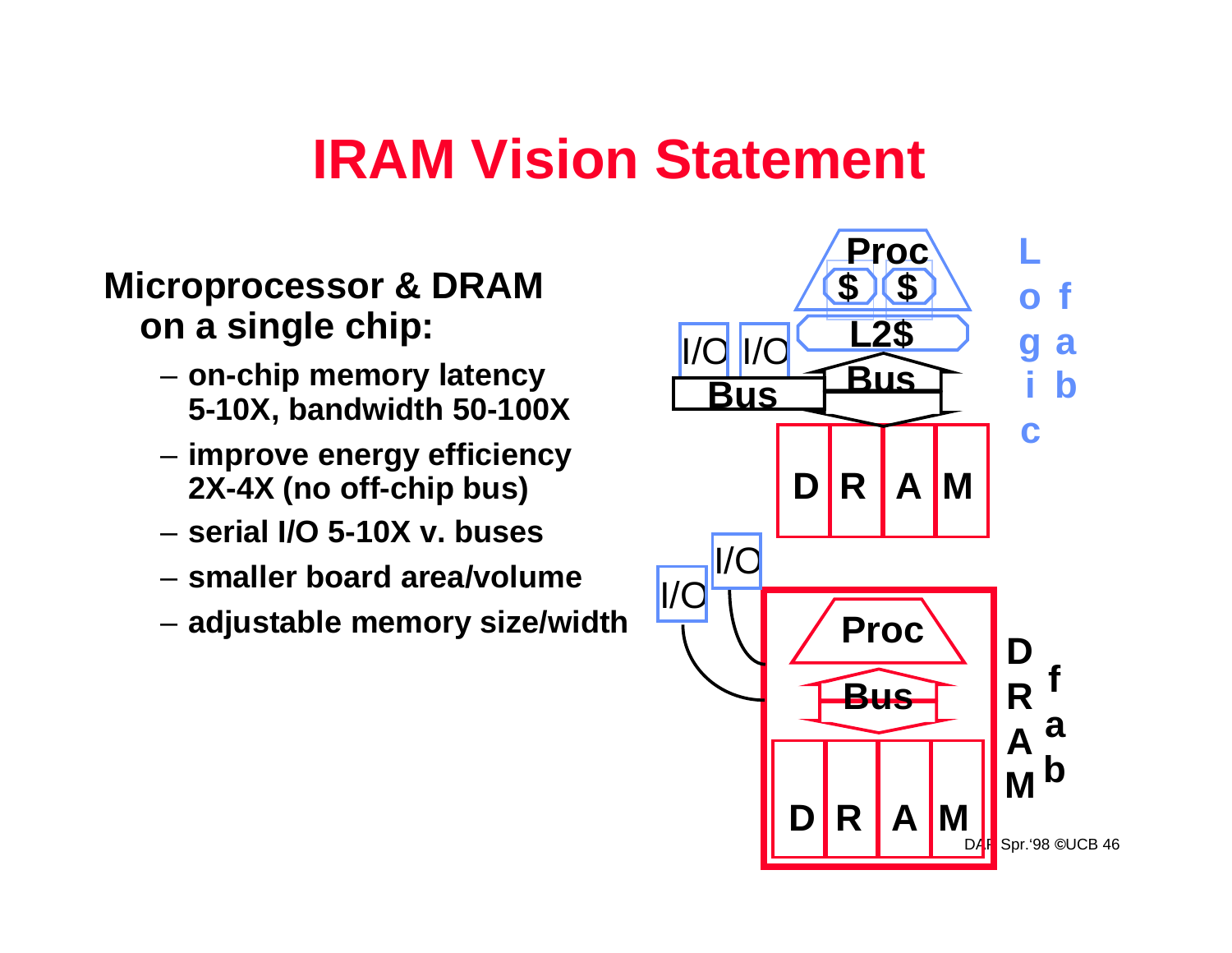# **App #1: Intelligent PDA ( 2003?)**

- **Pilot PDA (todo,calendar, calculator, addresses,...)**
- **+ Gameboy (Tetris, ...)**
- **+ Nikon Coolpix (camera)**
- **+ Cell Phone, Pager, GPS, tape recorder, TV remote, am/fm radio, garage door opener, ...**
- **+ Wireless data (WWW)** – **Speech control of all devices**
- **+ Speech, vision recog.** – **Vision to see surroundings,**
- **+ Speech output for conversations**

 **scan documents, read bar codes, measure room**

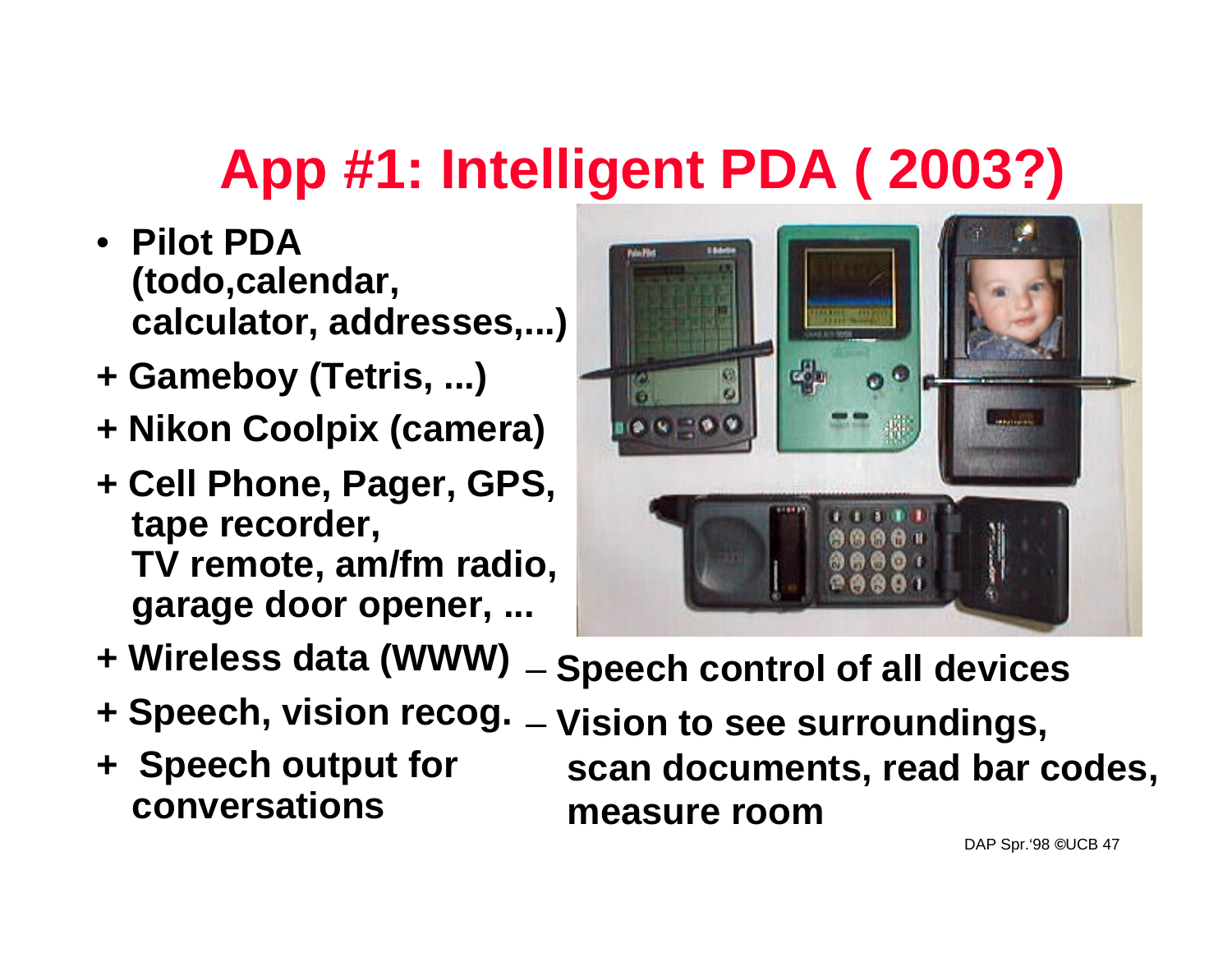## **App #2: "Intelligent Disk"(IDISK): Scaleable Decision Support?**



- **1 IRAM/disk + xbar + fast serial link v. conventional SMP**
- **Move function to data v. data to CPU (scan, sort, join,...)**
- **Network latency = f(SW overhead), not link distance**
	- **Avoid I/O bus bottleneck of SMP**
	- **Cheaper, faster, more scalable**
		-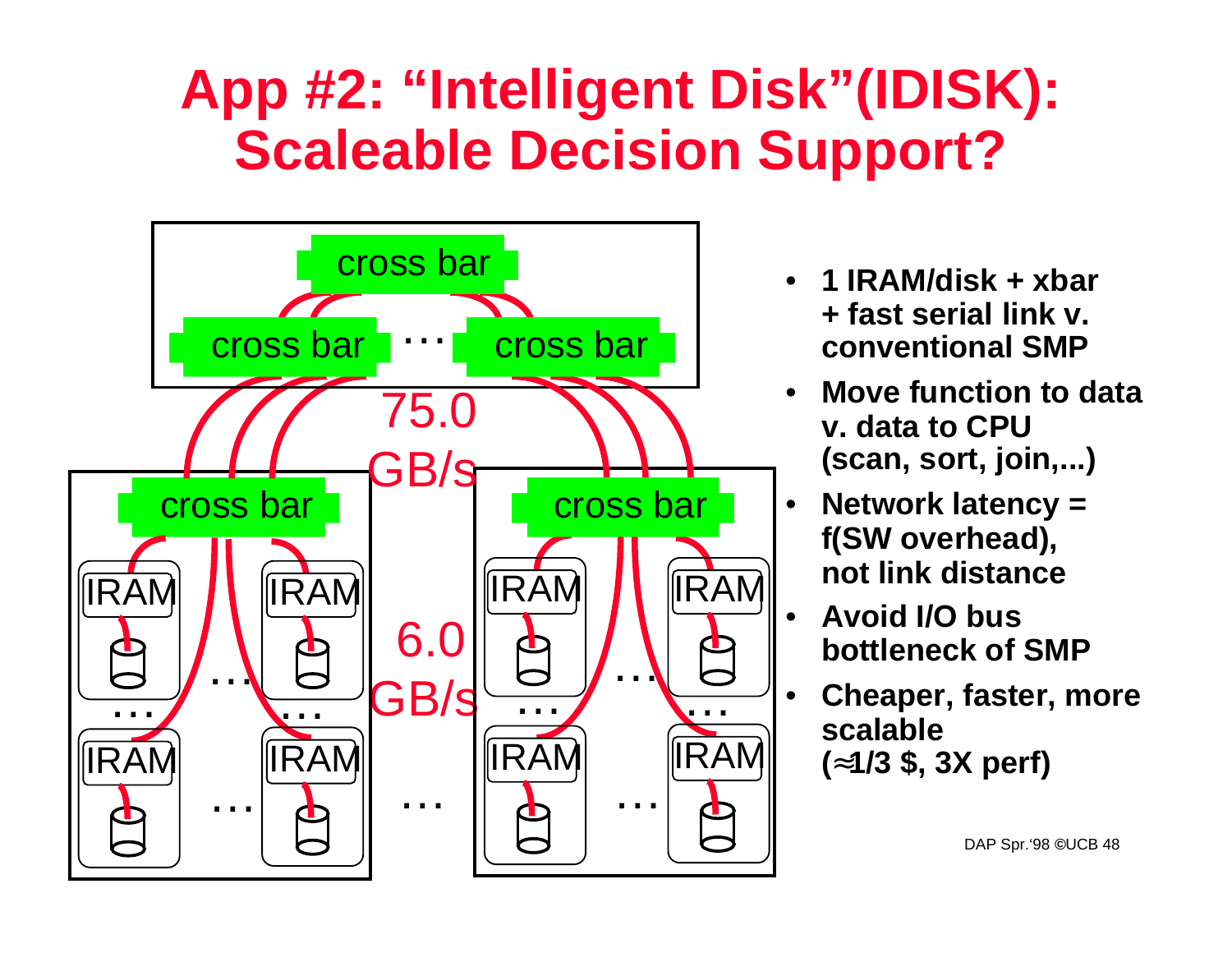#### **V-IRAM-2: 0.13 µm, Fast Logic, 1GHz 16 GFLOPS(64b)/64 GOPS(16b)/128MB**

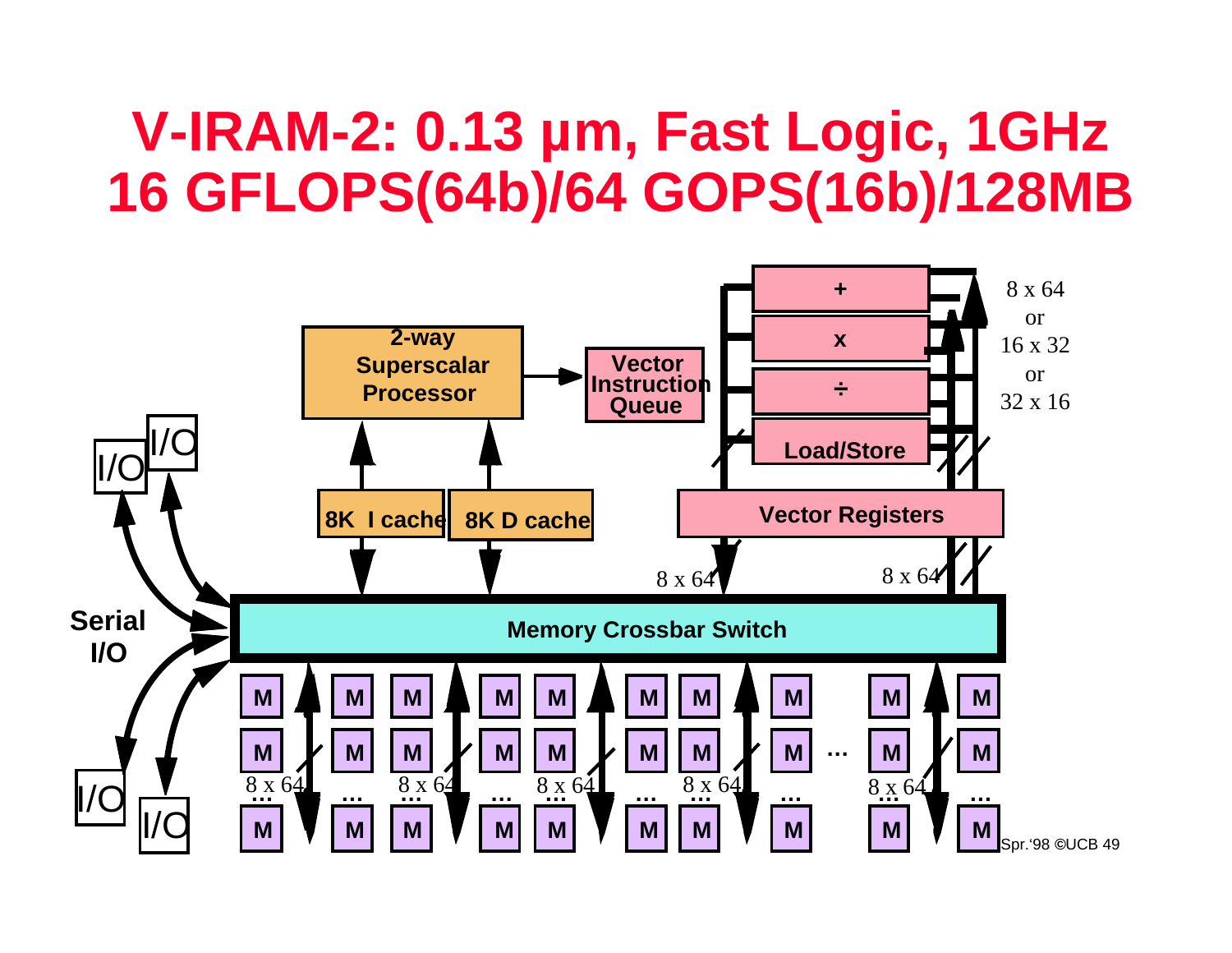#### **Tentative VIRAM-1 Floorplan**

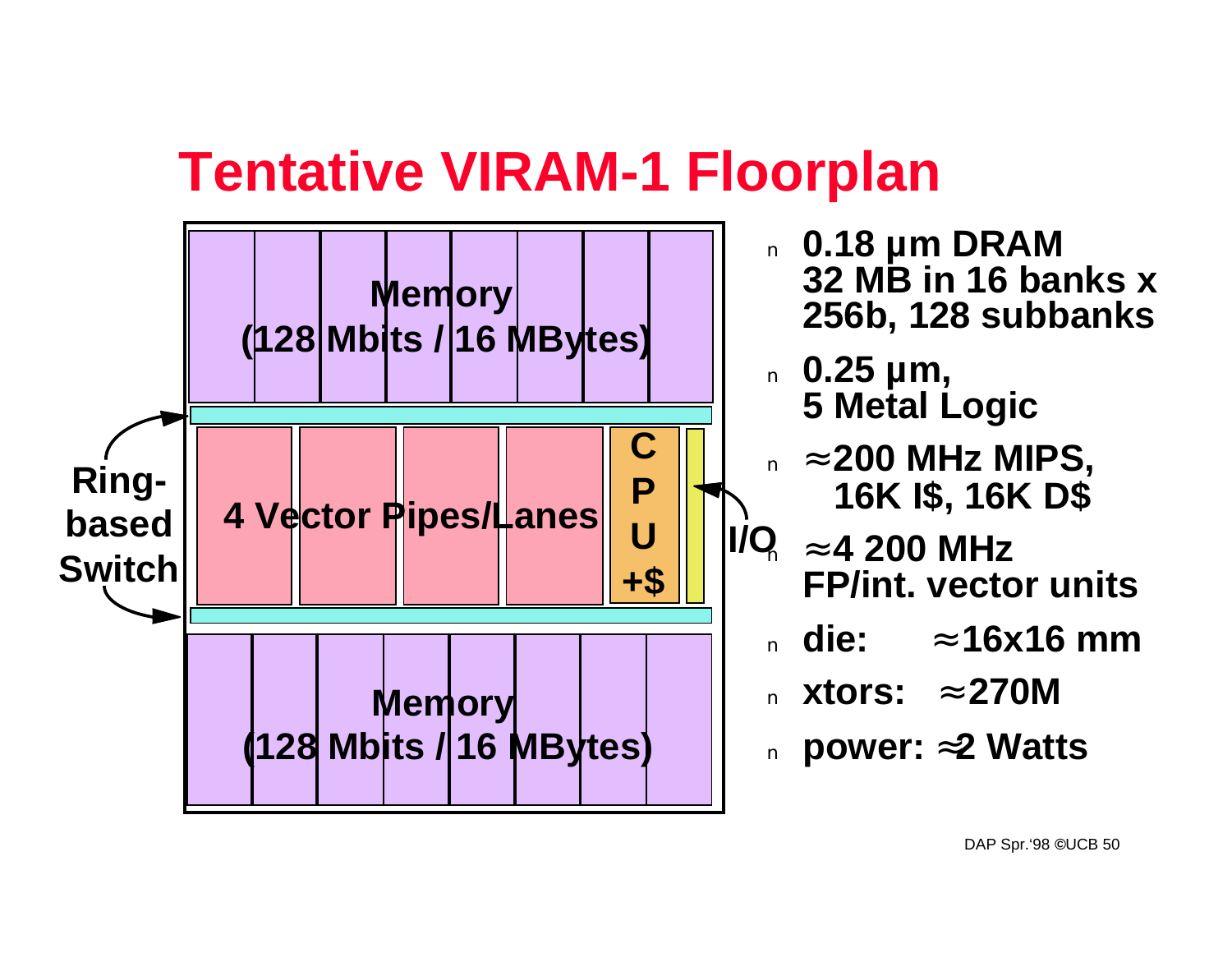# **Potential IRAM CS252 Projects?**

- **P1: Investigating algorithms, circuits, and floorplan for the VIRAM-1 vector unit.**
	- **Survey existing FPU implementations, then guess**
	- **Concentrate on multiplier; survey existing designs**
	- **Design of datapath with someone s low-level components**
	- **Take T0 fixed-point vector unit layout & apply changes**
- **P2: Algorithms/Benchmarks on VIRAM**
	- **Port the NESL Language to VIRAM-1**
		- » **Guy Blelloch's NESL language works well on vector machines, and he has several programs with irregular parallelism**
	- **Port the BDTI DSP Benchmarks to VIRAM-1**
		- » **VIRAM has DSP support; BDTI in Berkeley; vector better for DSP?**
	- **Code other algorithms: viterbi, lossless compression algorithms, MPEG2 encoding, GSM cellphone algorithms, encryption algorithms, texture mapping for 3D games.**
- **P3: TLB design for the VIRAM-1 vector unit.**
	- DAP Spr.'98 **©**UCB 51 – **4 address translations per cycle? MicroTLB/lane?**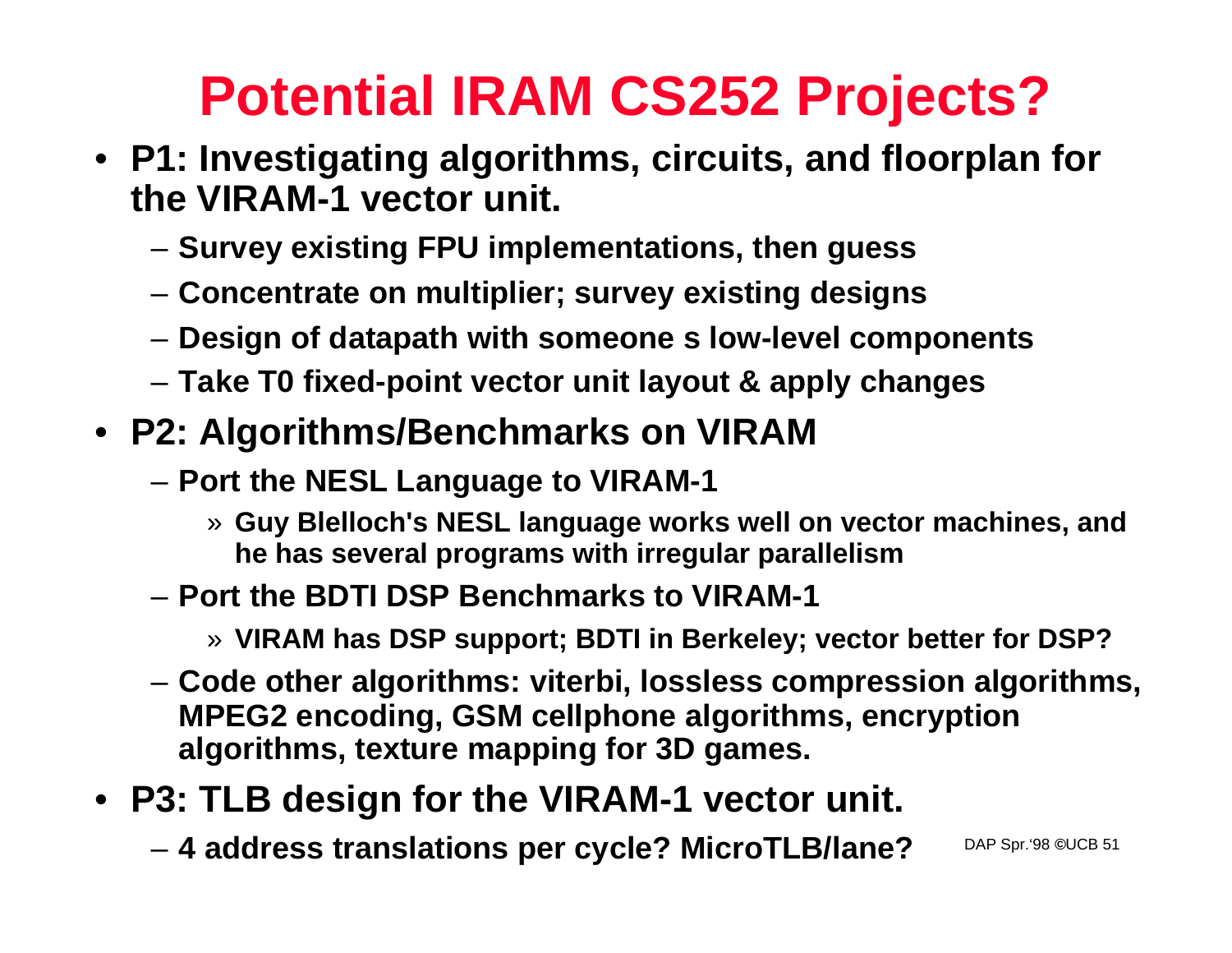#### **Brass Vision Statement**

- **The emergence of high capacity reconfigurable devices is igniting a revolution in general-purpose processing. It is now becoming possible to tailor and dedicate functional units and interconnect to take advantage of application dependent dataflow. Early research in this area of reconfigurable computing has shown encouraging results in a number of spot areas including cryptography, signal processing, and searching -- achieving 10-100x computational density and reduced latency over more conventional processor solutions.**
- **BRASS: Microprocessor & FPGA on single chip:**
	- **use some of millions of transitors to customize HW dynamically to application**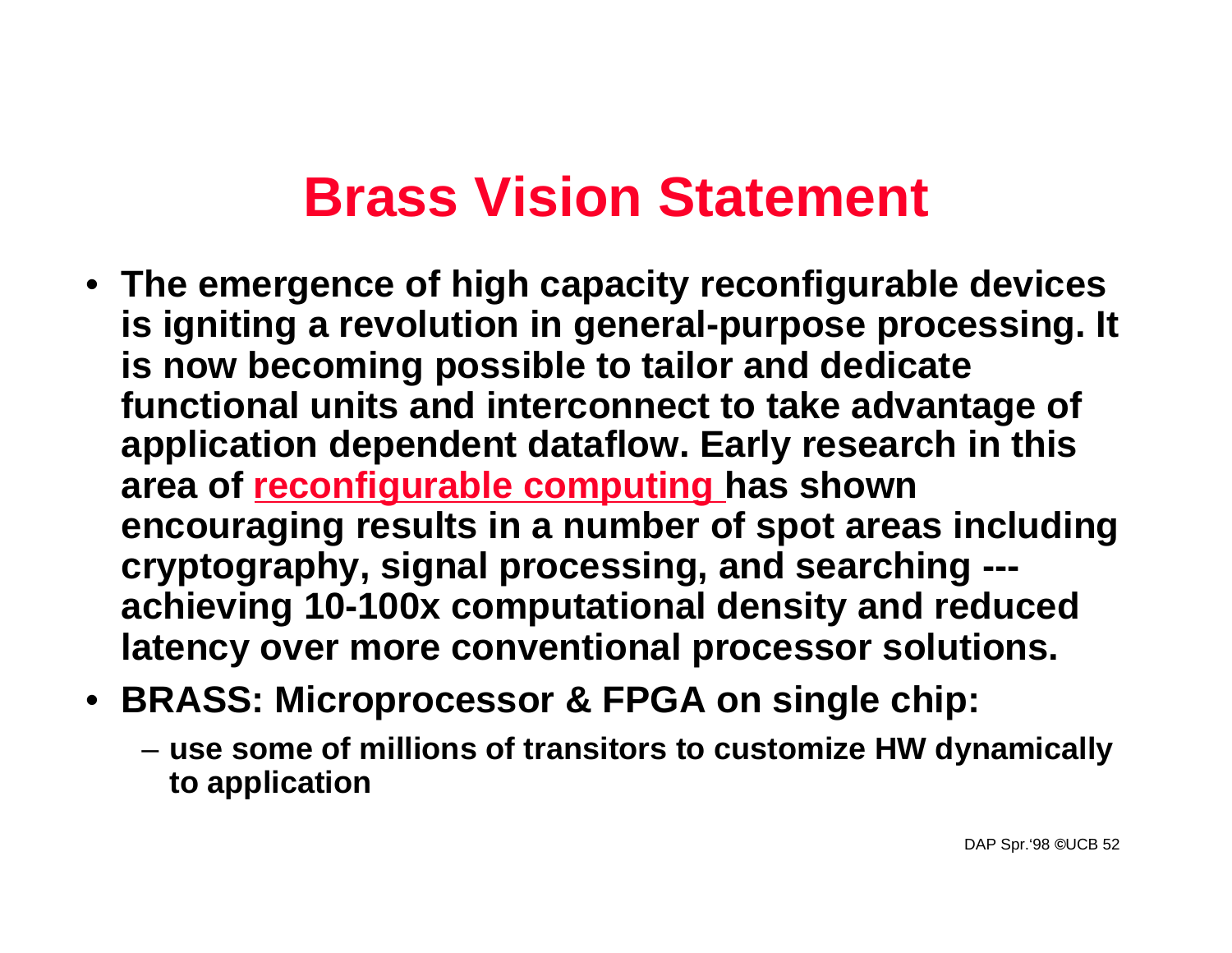#### **Potential BRASS CS252 Projects?**

- **P5: Explore energy implications of reconfigurable implementation of compute kernels.**
	- **For some common kernels, collect the data activity and estimate the actual energy consumed on a processor and an FPGA implementation.**
	- **The goal would be to understand the source of potential benefits for the reconfigurable architecture and quantify typical effects.**
- **Suggested by André DeHon(amd@CS.Berkeley.edu)**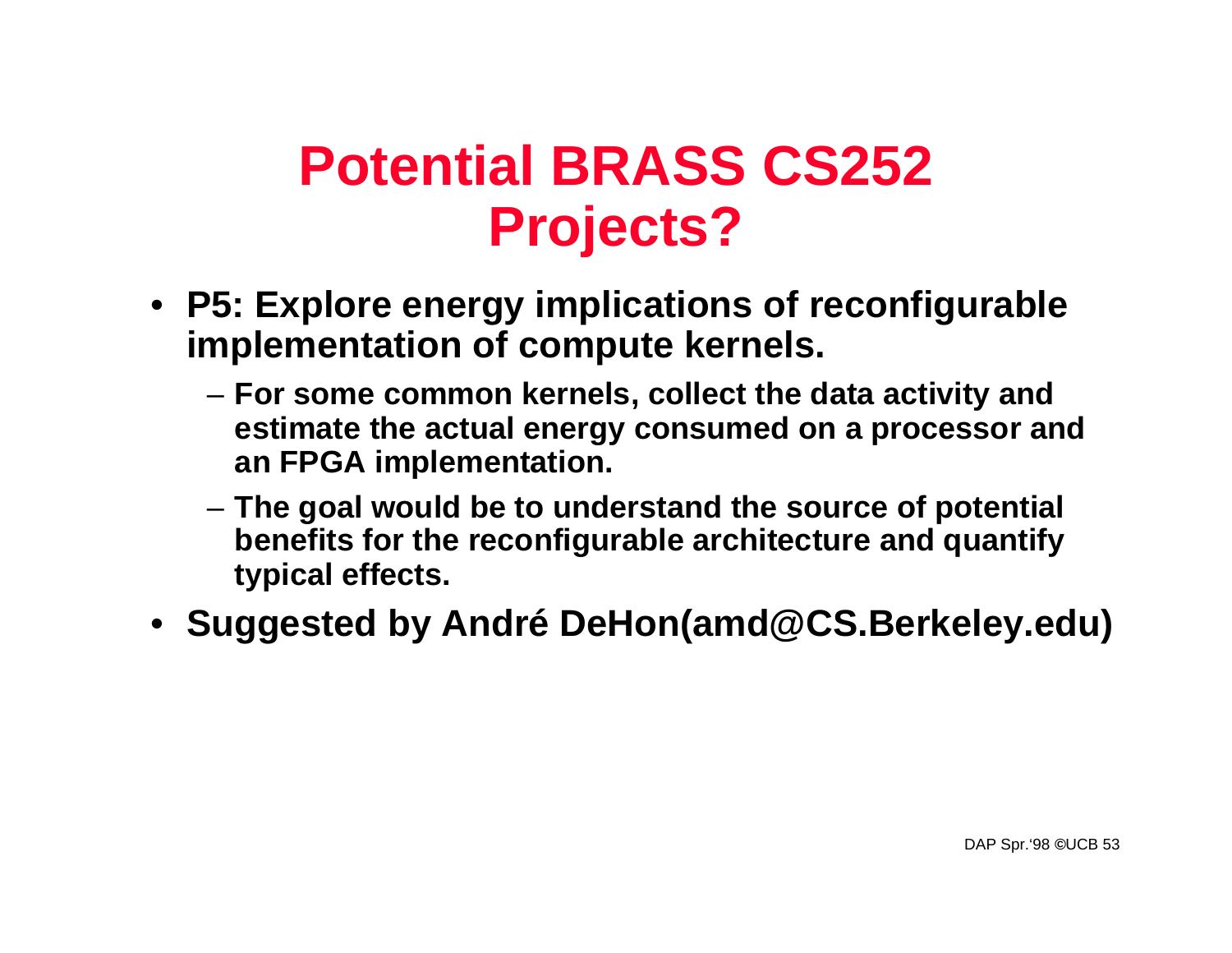## **Other Projects: Database Study**

- **P4: Characterize Architecture Metrics for Multiple Commercial Databases**
	- **About 40% of sales of servers are for data base applications, yet little has been published on comparing multiple databases on a single SMP.**
	- **Use the builtin hardware performance tools of either the the 4-way SPARC SMP or the 4-way Intel Pentium II SMP to recreate the Kim Keeton's study across several commercial databases.**
	- **Does architectural support vary by database?**
- **Kim Keeton (kkeeton@cs) would be willing to help**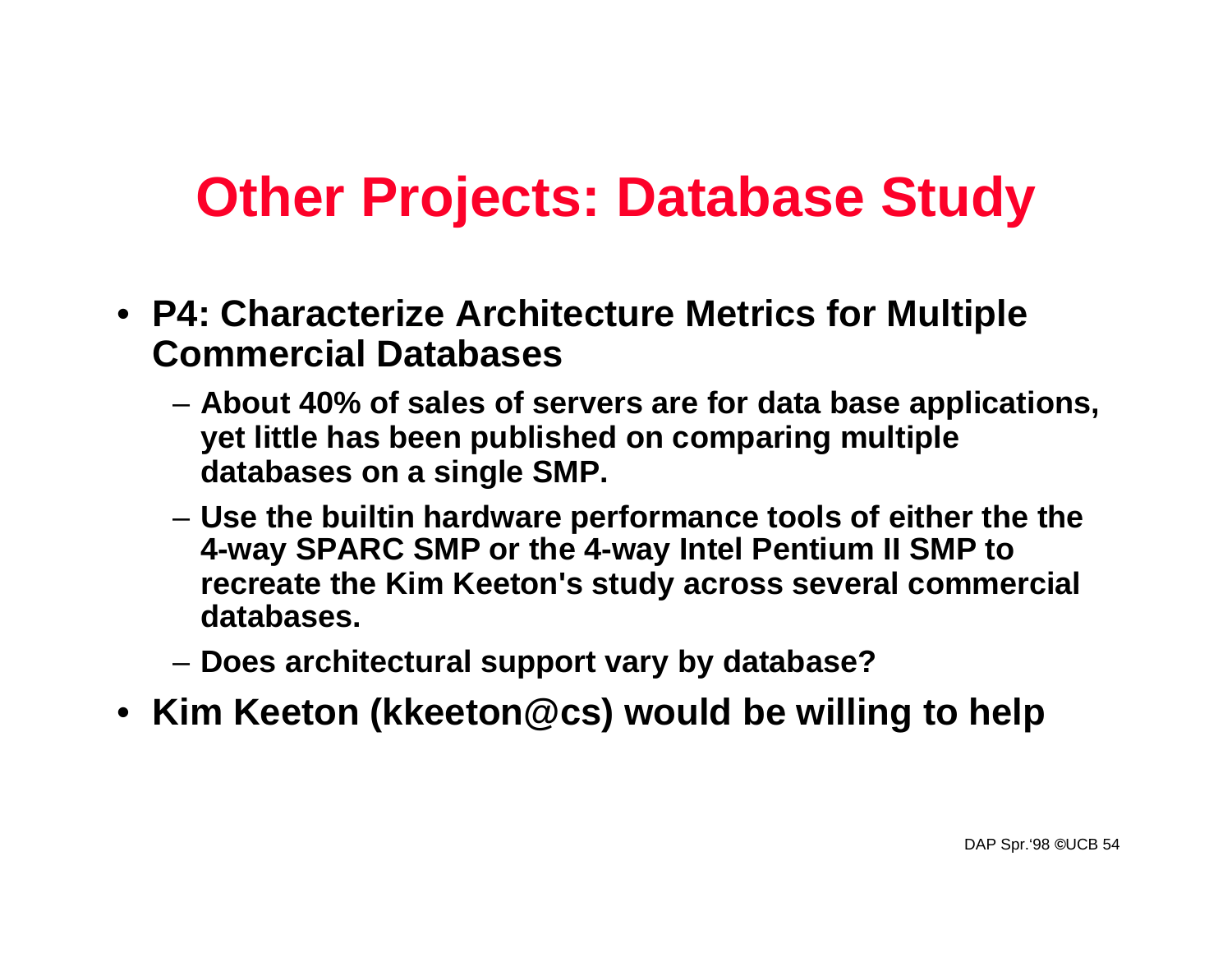## **Petabyte Backup?**

- **P6: Very Large Scale Backup**
	- **Automatic, reliable backup for large scale storage systems should be done at the device rather than file level.**
	- **Designed such that one never has to do a full backup. Only incrementals should be necessary.**
	- **Backup should be "consistent" and online.**
	- **Users shouldn't have to wait for the entire restore ( Petabyte) to finish, just most frequently used ( Terabyte).**
	- **Edward K. Lee (eklee@pa.dec.com) of DEC SRC Research labs would be willing to give advice**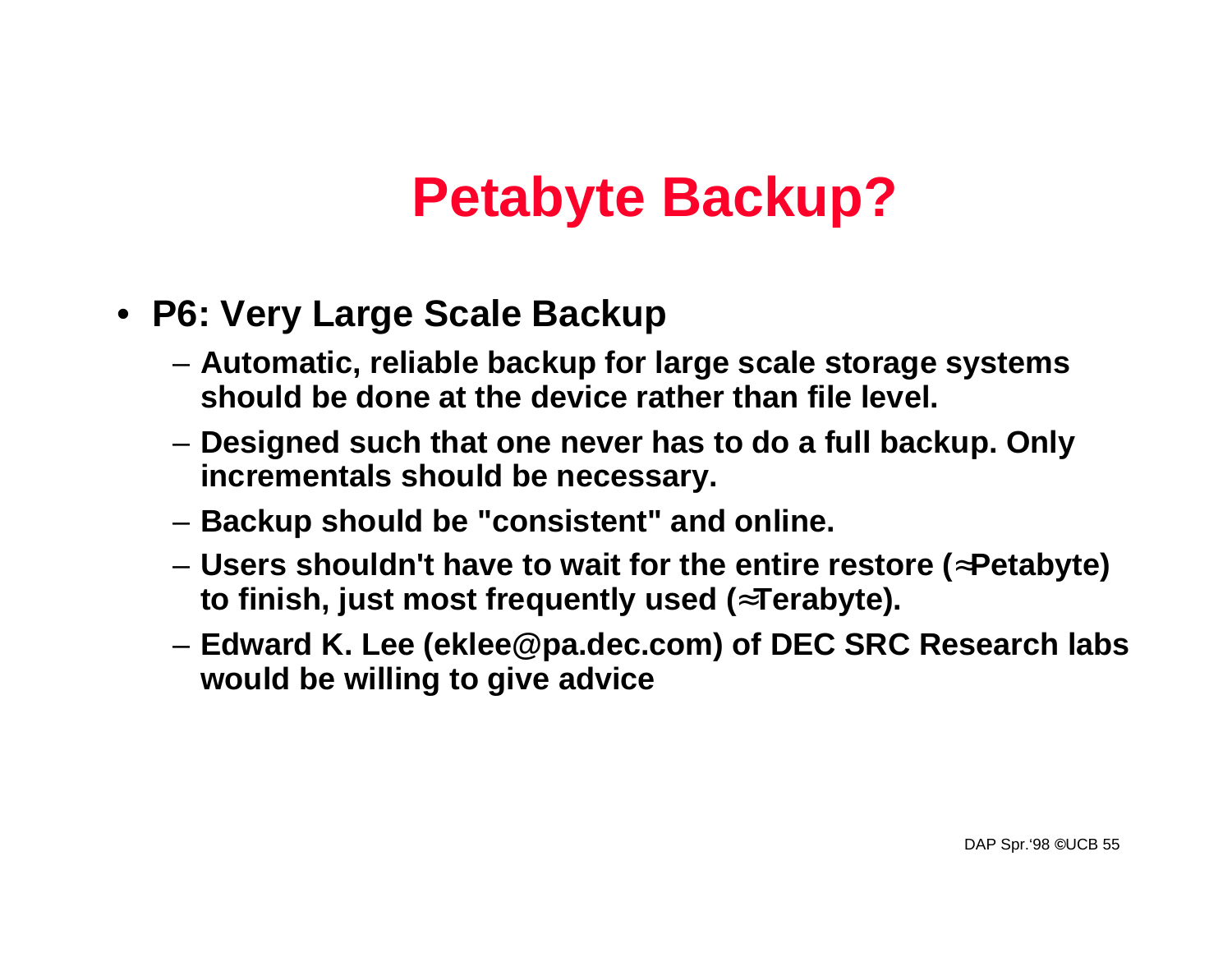## **Other Projects: Mashey/SGI**

- **John R. Mashey (mash@mash.engr.sgi.com)**
- **P7. Doing better than SPEC**
	- **Continue to propose/analyze new benchmarks**
	- **No new data, more correlation (product lines, cache sizes)**
	- **Synthetic benchmarks (predict spec, measure latency)**
- **P8. Fixing Knuth Volume 3 & "Algorithms and Data Structures" courses**
	- **Classical algorithm analysis meets modern machines**
	- **Algorithm 1 meets algorithm 2, in presence of cache**
	- **Evil pointers, linked lists, out-of-order machines; convert lists, binary trees to N-ary structures and measure impact**
	- DAP Spr.'98 **©**UCB 56 – **Algorithms, languages, object-oriented stuff; measure old and new style; suggest indirect jump fast**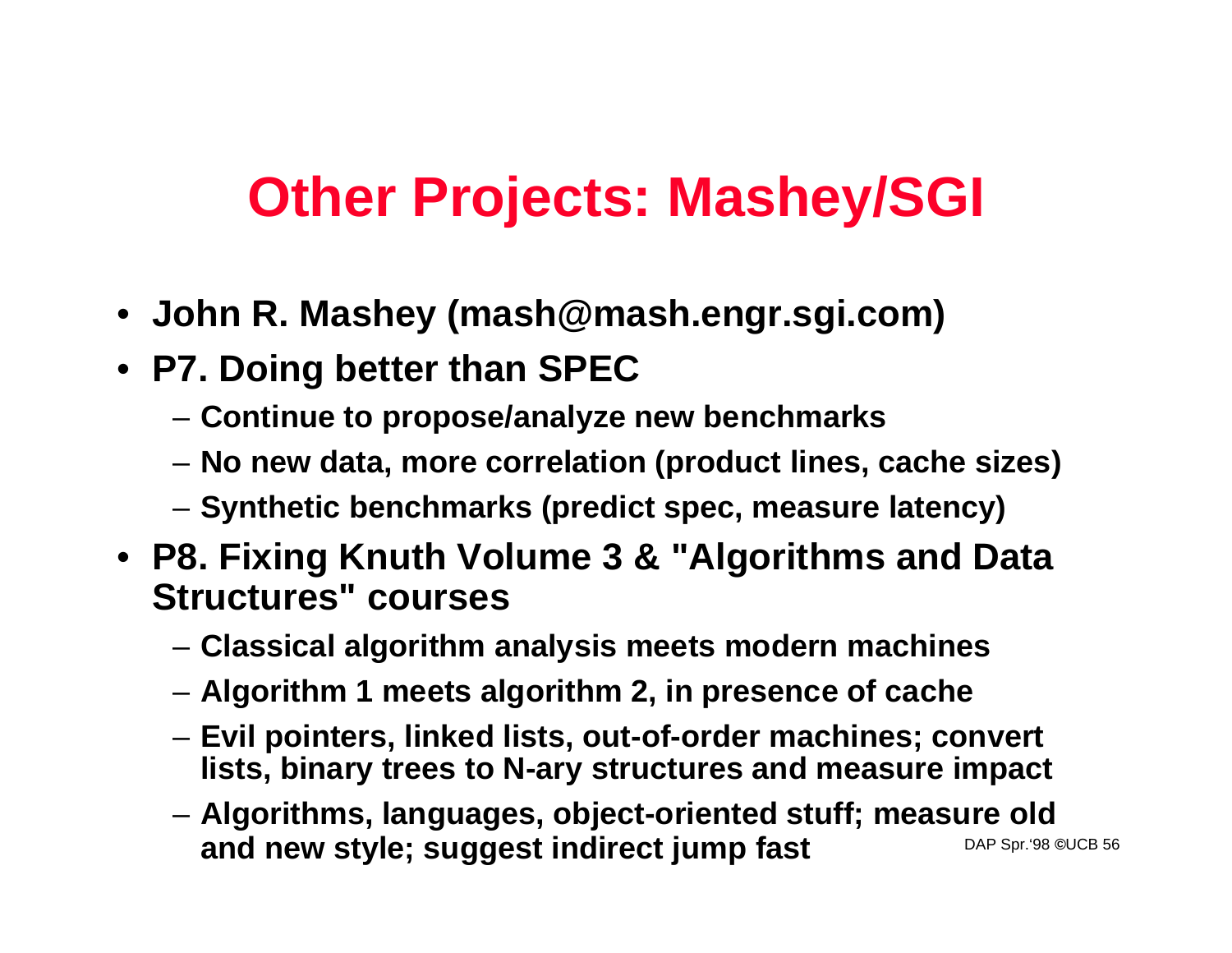## **Other Projects: Mashey/SGI**

- **P9. I/O nightmares on the way**
	- **Disks are getting HUGE, fast, and algorithms are breaking (out) all over**
	- **if you believe TeraStor, expect to see 500GB 3.5" by 2003**
	- **unfortunately, reading a 500GB disk take 10,000 secs!**
	- **coming disks are likely to cause trouble for most current filesystems, and there'd be some serious rearchitecting.**
	- **file system evaluations/analysis at user level, and study key algorithms without having to invent everything.**
	- **John R. Mashey (mash@mash.engr.sgi.com) advises again**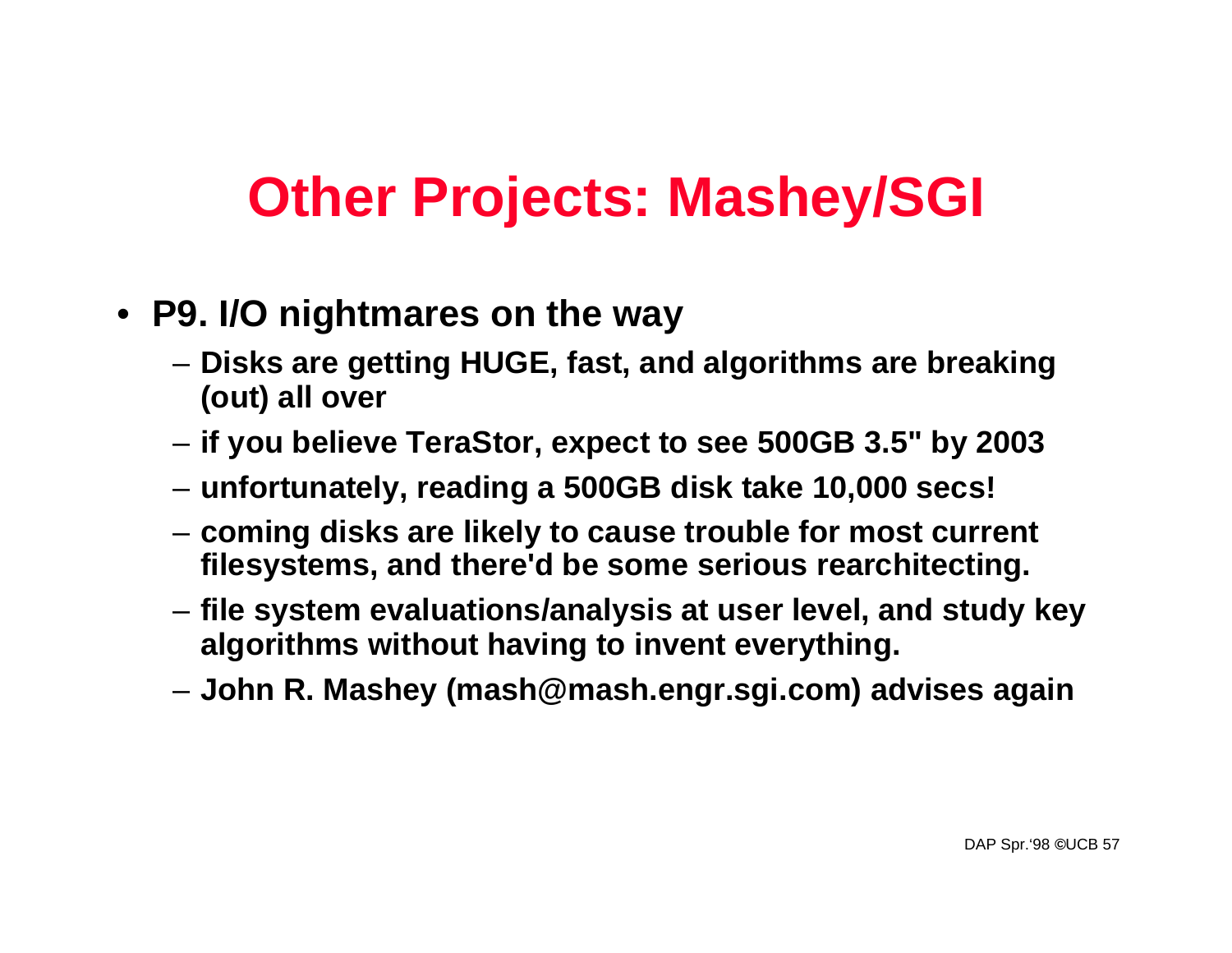#### **New I/O standard**

- **P13. Evaluating New WinTEL I/O Standard**
	- **"I2O" (I-to-O) is the big new I/O architecture definition from WiNTel, attempting to push more processing off of the main CPU's and onto the I/O cards.**
	- **Is this any faster than the "smart" IO subsystems people have been building for a while?**
	- **Will I2O open up new opportunities to move stuff off of the main CPU's, resulting in faster performance?**
	- **Establish the performance benefits of I2O subsystems compared to traditional "smart" IO subsystems and traditional "not smart" IO subsystems**
	- **Make suggestions of how to improve system performance further by perhaps off loading more IO processing into an IOP.**
	- DAP Spr.'98 **©**UCB 58 – **David Douglas (douglas@East.Sun.COM) and F. Balint (balintf@East.Sun.COM) from Sun Microsystems willing to advise**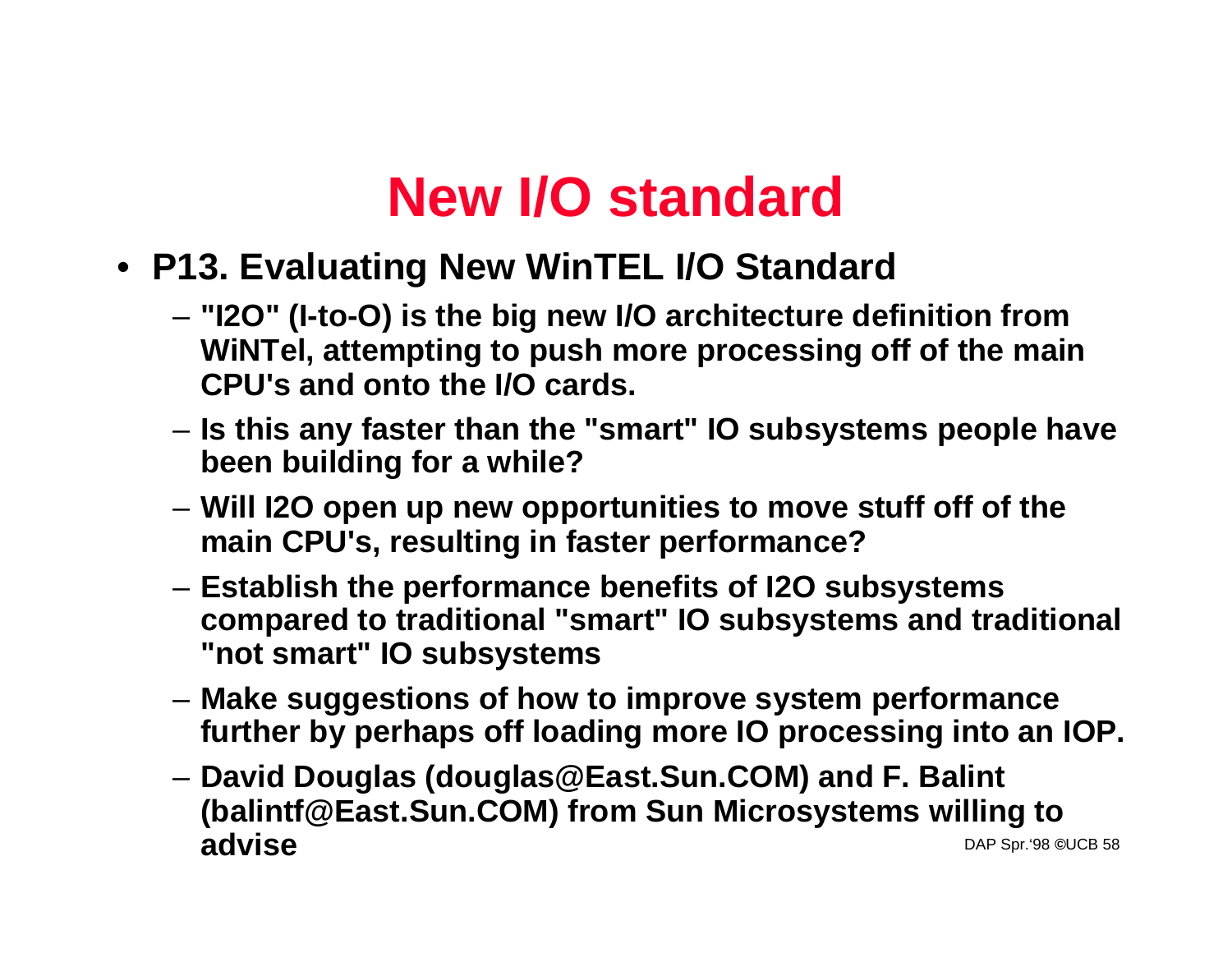## **Other Projects**

- **P12. Networks vs. Busses**
	- **Measure Disk controller bandwidth and latency (via read/write of same cached block).**
	- **Measure Network Controller bandwidth and latency**
	- **Prediction: Network controller has lower latency and bandwidth. Why? (why can't we have the best of both?)**
	- **Jim Gray of Micrsoft (Gray@Microsoft.com) suggestion**
- **P14. Evaluating Embedded Processors**
	- **Run Spec95int and other micro-benchmarks (lmbench etc) on an embedded processor (recommended: StrongARM SA110 that we have available).**
	- **Use BDTI benchmarks or other DSP kernels to compare/ analyze the performance of an embedded processor (SA110) and a desktop processor (Sparc/Pentium).**
	- **Christoforos Kozyrakis (kozyraki@CS) will help**